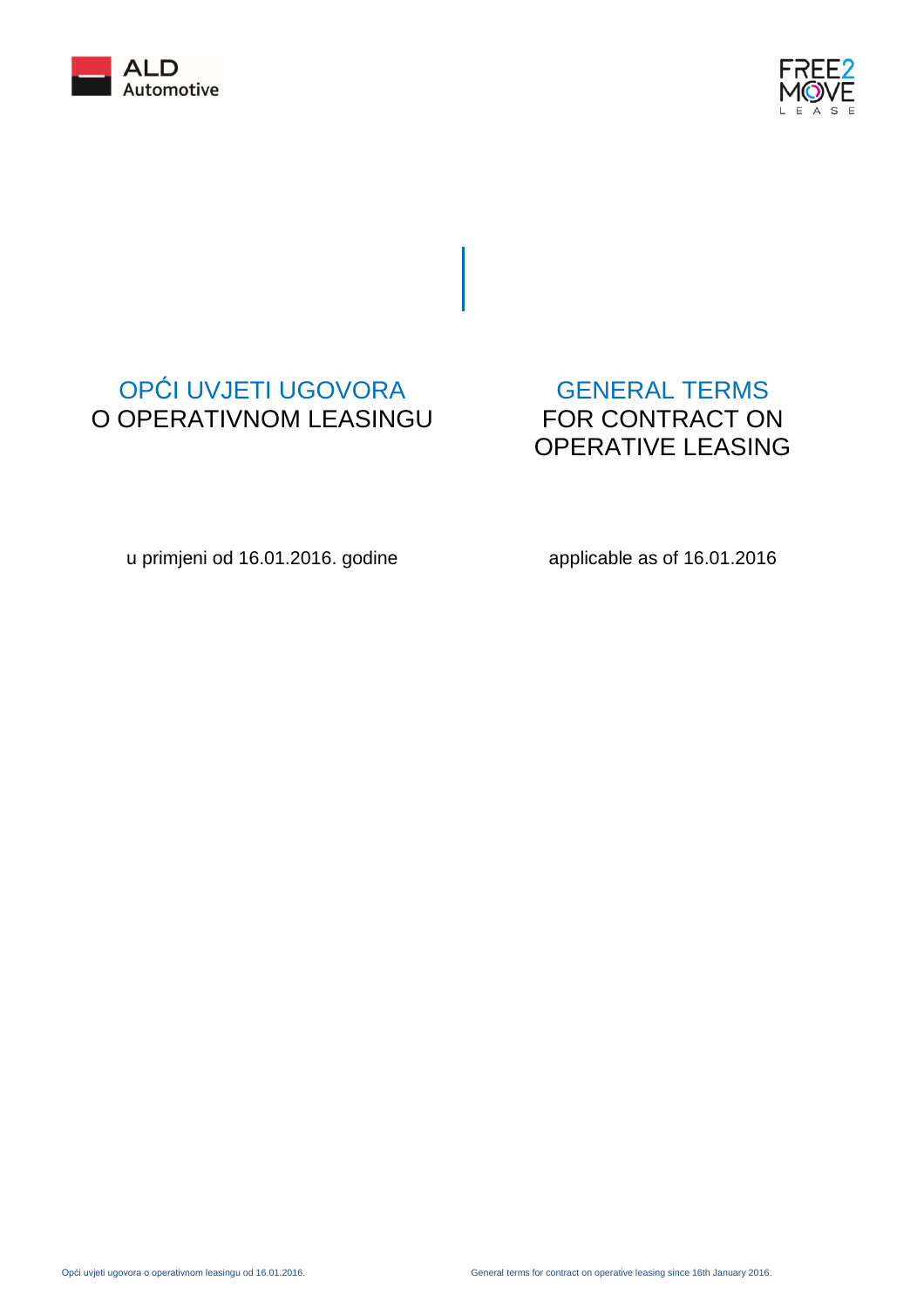



1.1. Ovi Opći uvjeti uz Ugovor o operativnom leasingu (dalje u tekstu: Opći uvjeti), Ugovor o operativnom leasingu, kao i bilo koji ugovori o dodatnim i/ili posebnim uslugama te bilo koje naknadne izmjene ili dopune tih pravnih akata, predstavljaju sastavni dio ugovornog odnosa između ugovornih strana (dalje u tekstu: Ugovor o operativnom leasingu), odnosno društva ALD Automotive d.o.o. kao Davatelja leasinga (dalje u tekstu: Davatelj leasinga) i Primatelja leasinga (dalje u tekstu: Primatelj leasinga) (dalje u tekstu zajedno: Ugovorne strane).

1.2. Primatelj leasinga obvezan je Davatelju leasinga staviti na raspolaganje sve potrebne isprave radi vjerodostojnog utvrđivanja statusno-pravnog identiteta i financijskog stanja te jamčiti za njihovu točnost. Primatelj leasinga obvezuje se tijekom razdoblja trajanja Ugovora o operativnom leasingu obavijestiti Davatelja leasinga o svakoj važnoj promjeni podataka u ispravama o njegovom statusno pravnom identitetu kao i dostaviti sve tražene podatke u svezi financijskog stanja. 1.3. Primatelj leasinga se izričito obvezuje i pristaje odmah dostaviti podatke o njegovom pravnom – organizacijskom statusu, imovini i vlasničkoj strukturi, odnosima jamstva, sjedištu, prebivalištu, kao i bilo koje promjene tih podataka. Ukoliko to ne učini, on izričito ovlašćuje Davatelja leasinga da pribavi navedene podatke od osoba koje njima raspolažu i također izričito ovlašćuje osobe koje raspolažu navedenim podacima da omoguće Davatelju leasinga pristup navedenim podacima na njegov zahtjev. Temeljem navedenog, Primatelj leasinga se izričito odriče prava na povjerljivost i zaštitu podataka u odnosu na Davatelja leasinga i osiguravajuće društvo te na bilo koje treće osobe kojima Davatelj leasinga dostavi relevantne podatke u ispunjenju svoje ili zakonske obveze Primatelja leasinga ili njegove obveze iz ovih Općih uvjeta. Primatelj leasinga daje izričitu suglasnost Davatelju leasinga da obrađuje prikupljene podatke koji se odnose na Primatelja leasinga, odnosno da takve podatke prikuplja, sprema, organizira, prilagođava, mijenja, briše, i slično te da koristi te podatke za marketinške svrhe s ograničenjem na komercijalne prezentacije te navođenje Primatelja leasinga na listi klijenta Davatelja leasinga, i da ih pohranjuje u računala u inozemstvu. Ukoliko provedba navedenog zahtijeva obradu podataka trećih osoba, kao što su podaci o korisniku vozila, Primatelj leasinga će pribaviti njihovu privolu u skladu s propisima o zaštiti osobnih podataka. Sve obavijesti na temelju Ugovora o leasingu će se dostavljati na adrese sjedišta, odnosno prebivališta Ugovornih strana navedene u Ugovoru o leasingu.

2.1. Ovi opći uvjeti primjenjuju se na sve ponude izdane i ugovore o leasingu sklopljene nakon 16.01.2016. godine.

2.2. Ove Opće uvjete kao i njihove naknadne izmjene i dopune donosi Davatelj leasinga i objavljuje u svojim poslovnim prostorijama, na svojoj službenoj internetskoj stranici ili na drugi prikladan način.

2.3. Ukoliko Davatelj leasinga izmijeni Opće uvjete nakon sklapanja Ugovora o operativnom leasingu, takve izmjene Općih uvjeta primjenjivat će se na već sklopljene Ugovore o operativnom leasingu samo ukoliko Ugovorne strane pisanim putem na to izričito pristanu. Primatelja leasinga će se izvijestiti o svakoj izmjeni ovih Općih uvjeta putem internetske stranice Davatelja leasinga ili na drugi prikladan način i te će se izmjene primjenjivati na sve Ugovore o operativnom leasingu koji će se sklopiti nakon učinjene obavijesti o izmjenama Općih uvjeta.

2.4. Ugovorne strane mogu pisanim putem sklopiti posebne pogodbe koje se razlikuju od određenih odredbi ovih Općih uvjeta. Ne postoje posebni usmeni sporazumi. U slučaju neslaganja Općih uvjeta i posebnih pogodbi Ugovora o operativnom leasingu, primjenjivat će se posebne pogodbe.

2.5. Ispunjavanje bilo koje obveze u pogledu dodatnih radnji koje iz ovih Općih uvjeta proizlazi za Primatelja leasinga može se ugovoriti kao dodatna usluga koja upotpunjuje osnovni pravni posao operativnog leasinga i koju Davatelj leasinga ispunjava u ime i za račun Primatelja leasinga. Tako se ugovorene dodatne usluge ispunjavaju u ugovorenom opsegu i prema opisu obveza Primatelja leasinga kako proizlaze iz ovih Općih uvjeta. Ukoliko je ispunjavanje takve dodatne obveze ugovoreno, ono se odnosi samo na ispunjavanje financijskog dijela takve dodatne obveze, dok se Primatelj leasinga ne oslobađa poduzimanja radnji i ispunjavanja onih obveza iz pojedine vrste ugovorenih dodatnih usluga koje su vezane za njegovo korištenje i posjedovanje vozila kao ni rizika koji prate to korištenje i posjedovanje vozila.

2.6. Svaka odredba Ugovora o operativnom leasingu, ovih Općih uvjeta te ugovora o posebnim i/ili pratećim uslugama koji bi bili sklopljeni u okviru pravnog posla leasinga koja se ne može izvršiti ili je kao ništetna protivna mjerodavnom pravu će se umanjiti, ograničiti ili poništiti – kako to okolnosti konkretnog slučaja zahtijevaju – dok će se odnosne isprave

### **1. Uvodne odredbe 1. Introductory provisions**

1.1. These General Terms for Contract on operative leasie (hereinafter: General terms), Contract on operative leasing, as well as any other agreements on additional and/or special services and any further amendments of these legal acts represent an integral part of this contractual relationship between the Contracting Parties (hereinafter: Contract on operative leasing), i.e. companies ALD Automotive d.o.o. as the Lessor (hereinafter: the Lessor) and the Lessee (hereinafter: the Lessee (hereinafter collectively: the Parties).

1.2. The Lessee undertakes to put at the Lessor's disposal all the necessary documents for valid identification of his legal status and financial standing and guarantee their accuracy. For the duration of the Contract on operative leasing, the Lessee undertakes to inform the Lessor of any important changes of details in the documents regarding his legal status identity, as well as deliver all requested details regarding his financial standing.

1.3. The Lessee undertakes and agrees to immediately deliver the details on his legal – organizational status, property and ownership structure, guarantee relations, head office, residence, as well as any changes of these details. If he fails to comply, he explicitly authorizes the Lessor to obtain said details from the persons who have them and he also explicitly authorizes the persons in possession of such details to provide the Lessor with access to such details at his request. Based on the abovementioned, the Lessee explicitly waives his rights to confidentiality and protection of data regarding the Lessor and the insurance company and any third persons to which Lessor furnish such relevant data in fulfilment of his own or Lessee's legal obligation or Lessee's obligation deriving from these General terms. The Lessee gives his explicit consent to the Lessor to process the data collected referring to the Lessee, i.e. to collect such data, save them, organize, adapt, change, delete, publish them, etc. and to use the data for marketing purposes with limitation on commercial presentations with stating the Lessee on Lessor's reference list, and to save them on computers abroad. If the implementation of said request requires processing the details of third parties, such as the details regarding the vehicle user, the Lessee shall obtain their consent in line with the regulations on personal data protection. All notifications under this Lease Agreement shall be delivered to head office addresses i.e. to the residences of the Parties specified in this Lease Agreement.

### **2. Opći uvjeti 2. General terms**

2.1. These General terms apply to all quotes issued and contracts concluded after the 16.01.2016.

2.2. These General terms and their additional amendments shall be issued by the Lessor and published on its business premises, on its official website or in another appropriate way.

2.2. If the Lessor makes amendments to the General terms after conclusion the Contract on operative leasing, such amendments of the General terms shall apply to existing contracts on operative leasing only if the Parties agree on it explicitly in writing. The Lessee shall be informed about any amendments to these General terms via the Lessor's website or in another appropriate way and these amendments shall be applicable to all contracts on operative leasing that are be concluded after the notification about publication of the amendment of these General terms.

2.4. The Parties may enter into special written arrangements different from specific provisions of these General terms. There are no special oral agreements. In case of discrepancy between General terms and such special arrangements to Contract on operative leasing, the special arrangements shall apply.

2.5. Fulfilling any obligation in terms of additional actions arising from these General terms t with regard to the Lessee may be agreed as an additional service which completes the basic legal arrangement of operative leasing and which the Lessor fulfils in his name and for the account of the Lessee. The so agreed additional services are fulfilled to the agreed extent and according to the description of the Lessee's obligations as arising from these General terms. If fulfilling such an additional obligation is agreed upon, it refers only to timely taking actions and meeting the financial part of the obligation, while the Lessee is not relieved of taking actions and meeting those obligations from a certain type of agreed additional services that relate to his use and possession of the vehicle nor the risks entailing such use and possession of the vehicle.

2.5. Any provision of the Contract on operative leasing, these General terms and the agreement on special and/or accompanying services that were concluded within the framework of this legal leasing business that cannot be executed or is contrary to the applicable law since being void, shall be decreased, limited or annulled – as the circumstances of a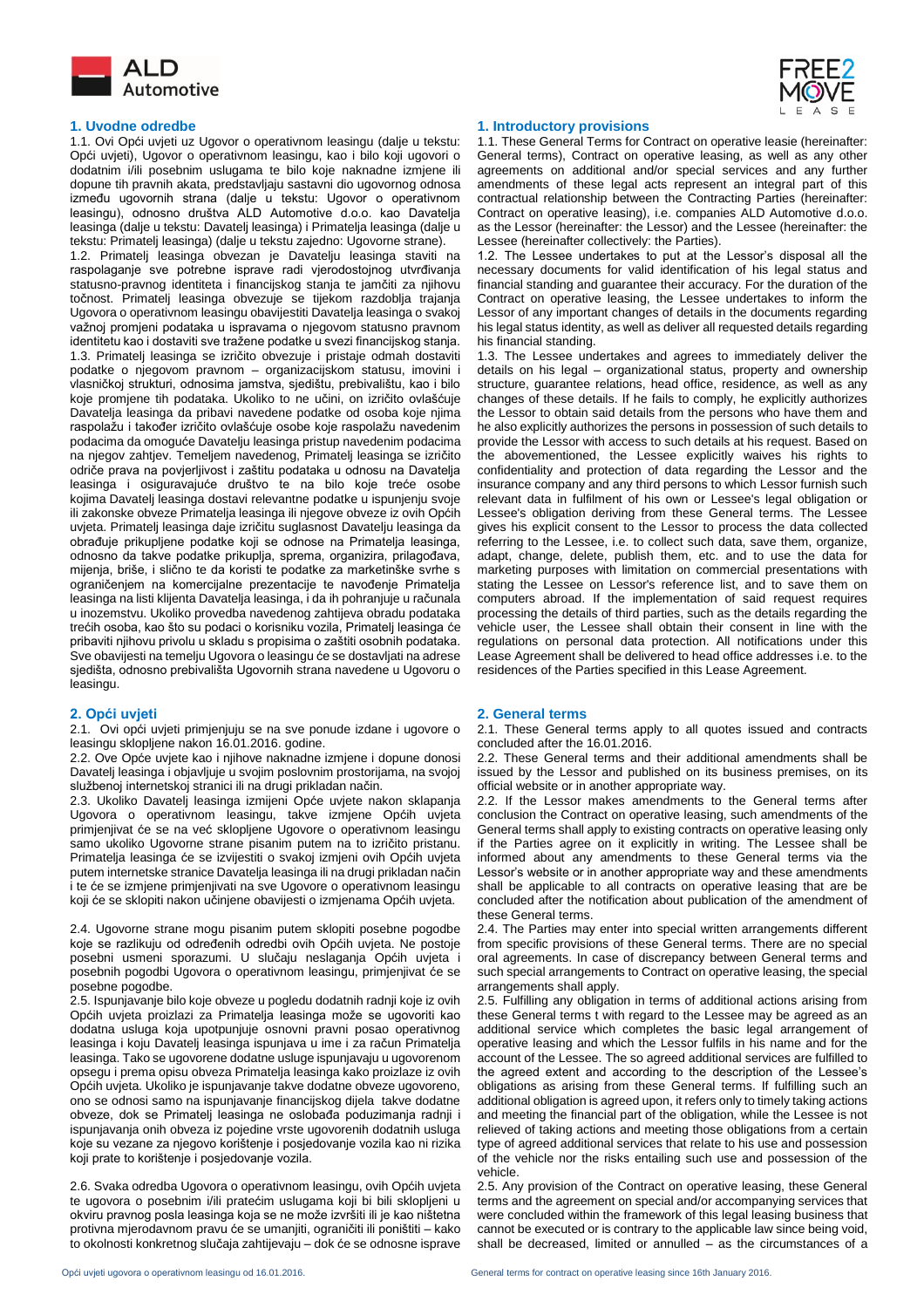

 i pojedine odredbe tumačiti kao cjelina u svrhu što je moguće bližu prvotnoj namjeri Ugovornih strana a namjeri takve odredbe dat će učinak u punom i maksimalnom opsegu dopuštenom prema mjerodavnom pravu, cijeneći osobito odredbe mjerodavnog zakona koji uređuje poslove leasinga i obvezne odnose.

2.7. Ukoliko se ovi Opći uvjeti uz hrvatski jezik sačine i kao prijevod na bilo kojem stranom jeziku, hrvatski jezik je mjerodavan za rješavanje svih nesukladnosti u njihovom tumačenju.

### **3. Ugovor o operativnom leasingu 3. Contract on operative leasing**

3.1. Sadržaj ugovornog odnosa Ugovornih strana temelji se na Ugovoru o operativnom leasingu, ovim Općim uvjetima te svim ugovorima o posebnim i/ili pratećim uslugama koji bi bili sklopljeni u okviru pravnog posla leasinga, kao i naknadnim izmjenama i/ili dopunama tih pravnih akata koji zajedno čine jedinstveni sadržaj pravnog i poslovnog odnosa.

3.2. Pravni posao operativnog leasinga nastaje u trenutku kada se Davatelj leasinga i Primatelj leasinga u pisanoj ispravi ponude usuglase o svim bitnim elementima financiranja putem operativnog leasinga. Smatra se da su Davatelj leasinga i Primatelj leasinga postigli takvu suglasnost onaj dan kada Davatelj leasinga potpiše pisanu ispravu o toj suglasnosti. Nastankom pravnog posla operativnog leasinga zaključuju se pregovori i Primatelj leasinga preuzima punu odgovornost za povredu ispunjenja dogovorenih prava i obveza. Prihvatom ponude Primatelj leasinga prihvaća i ove Opće uvjete kao izraz poslovne prakse i poslovnih procesa Davatelja leasinga. O tako nastalom pravnom poslu operativnog leasinga sačinit će se pisana isprava u skladu s odredbama mjerodavnog zakona koji uređuje poslove leasinga, i to prije početka ostvarivanja ugovorenih prava i izvršavanja ugovorenih obveza. Izvršavanje obveza Primatelja leasinga na plaćanja po Ugovoru o operativnom leasingu započinje danom preuzimanja objekta leasinga.

3.3. Izmjene i dopune Ugovora o operativnom leasingu te svih ugovora o posebnim i/ili pratećim uslugama koji bi bili sklopljeni u okviru pravnog posla leasinga vrijede samo ako su sklopljene u pisanom obliku. Ne postoje posebni usmeni sporazumi.

### **4. Narudžba, predmet Ugovora o operativnom leasingu i početak operativnog leasinga**

4.1. Predmet Ugovora o operativnom leasingu je korištenje objekta leasinga koji može biti novo ili rabljeno vozilo po samostalnom izboru Primatelja leasinga, nad kojim će Davatelj leasinga steći pravo vlasništva tj. kupiti ga i platiti dobavljaču, a Primatelj leasinga će steći pravo korištenja objekta leasinga tj. unajmiti vozilo od Davatelja leasinga (dalje u tekstu: objekt leasinga i/ili vozilo), uz obvezu plaćanja ugovorene naknade. Ugovorne strane mogu ugovoriti druge usluge koje su u neposrednoj ili posrednoj vezi s poslovima operativnog leasinga koje upotpunjuju osnovni posao operativnog leasinga, a koje će pružati ili Davatelj leasinga ili treća osoba koju on ovlasti za navedene dodatne usluge. Primatelj leasinga će platiti Davatelju leasinga naknadu u skladu s Ugovorom o operativnom leasingu.

4.2. Primatelj leasinga će koristiti vozilo za vrijeme trajanja Ugovora o operativnom leasingu te će plaćati Davatelju leasinga ugovorene iznose kao naknadu za to korištenje. Nakon prestanka Ugovora o operativnom leasingu, Primatelj leasinga će vratiti vozilo Davatelju leasinga u skladu s odredbama Ugovora o operativnom leasingu i ovih Općih uvjeta.

4.3. Primatelj leasinga će potvrditi i izabrati vozilo i uvjete isporuke dobavljača vozila. Primatelj leasinga će u potpunosti snositi sve rizike povezane s izborom vozila, svojstvima vozila, nedostacima vozila i uvjetima isporuke dobavljača te ne može u svezi s navedenim isticati bilo koje prigovore ili zahtjeve izravno Davatelju leasinga osim u slučajevima predviđenim Zakonom o leasingu. Primatelj leasinga će isticati sve prigovore ili zahtjeve koji se odnose na izbor vozila, svojstva vozila, nedostatke vozila i uvjete isporuke izravno dobavljaču, a za što ga Davatelj leasinga izričito ovlašćuje.

4.4. Operativni leasing započinje danom preuzimanja objekta leasinga od strane Primatelja leasinga potpisivanjem zapisnika o preuzimanju vozila.

5.1. Vozilo će biti predano Primatelju leasinga na lokaciji dobavljača, osim ukoliko se Ugovorne strane ne dogovore drukčije. Primatelj leasinga će biti ovlašten i obvezan prihvatiti vozilo na svoj trošak kod izabranog dobavljača unutar pet radnih dana od primitka obavijesti Davatelja leasinga da je vozilo spremno za isporuku. Vozilo će biti



particular case dictate – while respective documents and individual provisions shall be construed as a whole with the purpose as close to the original intention of the Parties as possible and the intention of such provision shall be assigned an effect that is to full and maximum extent allowed by the applicable law, with special regard to the provisions of the applicable law stipulating leasing activities and civil obligations.

2.7. Should these General terms be compiled as a translation in any foreign language, the version in the Croatian language shall prevail when resolving any discrepancies in their interpretation.

3.1. The content of the contractual relationship between the Parties shall be based upon an Contract on operative leasing, these General terms and all agreements on special and/or accompanying services that would be concluded within the framework of the business arrangement of leasing, as well as upon subsequent amendments to these legal acts, which together make a unique content of the legal and business relationship.

3.2. The legal operative leasing arrangement constitutes at the moment in which the Lessor and the Lessee reach an agreement in written quotation document on all important elements of financing through operative leasing. It shall be considered that the Lessor and the Lessee reached such an agreement on the date when the Lessor signs a written quotation document on such agreement. With the creation of the legal arrangement of operative leasing negotiations are concluded and the Lessee takes full responsibility for any breaches of the agreed rights and liabilities. By accepting the quotation the Lessee also accepts these General terms as an expression of the Lessor's business practice and business procedures. A written document in accordance with the provisions of the applicable law stipulating leasing activities shall be made regarding the thus created legal arrangement of operative leasing before the beginning of the realization of the agreed rights and the execution of the agreed obligations. The execution of the Lessee's obligations on payments according to Contract on operative leasing shall start as of the date of taking over the leased object.

3.3. Amendments to the Contract on operative leasing and all agreements on special and/or accompanying services that were concluded within the legal arrangement of leasing shall apply only if concluded in writing. There are no special oral agreements.

### **4. The ordering, subject of the Contract on operative leasing and the start of operative leasing**

4.1. The subject of the Contract on operative leasing is the use of a leased object, which can be a new or used vehicle at the sole discretion of the Lessee, over which the Lessor shall acquire the right of ownership, i.e. buy it and pay for it to the supplier and the Lessee shall acquire the right to use the leased object, i.e. lease the vehicle from the Lessor (hereinafter: the leased object and/or vehicle) with the obligation to pay an agreed fee. The Parties may agree on other services that are directly or indirectly related to the operative leasing arrangements, complementing the basic Contract on operative leasing, which shall be provided either by the Lessor or a third party authorized by it to execute said additional services. The Lessee shall pay to the Lessor a fee under the Contract on operative leasing.

4.2. The Lessee shall use the vehicle for the duration of the Contract on operative leasing and pay the Lessor the agreed amounts as a fee for such use. After the end of the Contract on operative leasing, the Lessee shall return the vehicle to the Lessor in compliance with the provisions of the Contract on operative leasing and these General terms.

4.3. The Lessee shall confirm and choose a vehicle and the conditions of delivery by the vehicle supplier. The Lessee shall entirely bear all risks related to the choice of the vehicle, its properties, faults and conditions of supplier's delivery and cannot state any objections or claims in this regard directly to the Lessor except in cases provided by the Leasing Act. The Lessee shall state his objections or claims regarding the choice of the vehicle, its properties, faults and conditions of delivery directly to the supplier, which he is explicitly authorized to do by the Lessor.

4.5. Operative lease shall commence on the date of takeover of the leased object by the Lessee by signing the minutes on the vehicle takeover.

### **5. Predaja vozila u leasing 5. Delivery of the leased vehicle**

5.1. The vehicle shall be handed over to the Lessee at the supplier's location unless the Parties agree otherwise. The Lessee shall be authorized and obliged to accept the vehicle at his expense with the chosen supplier within five business days from receiving a notification from the Lessor that the vehicle is ready to be delivered. The vehicle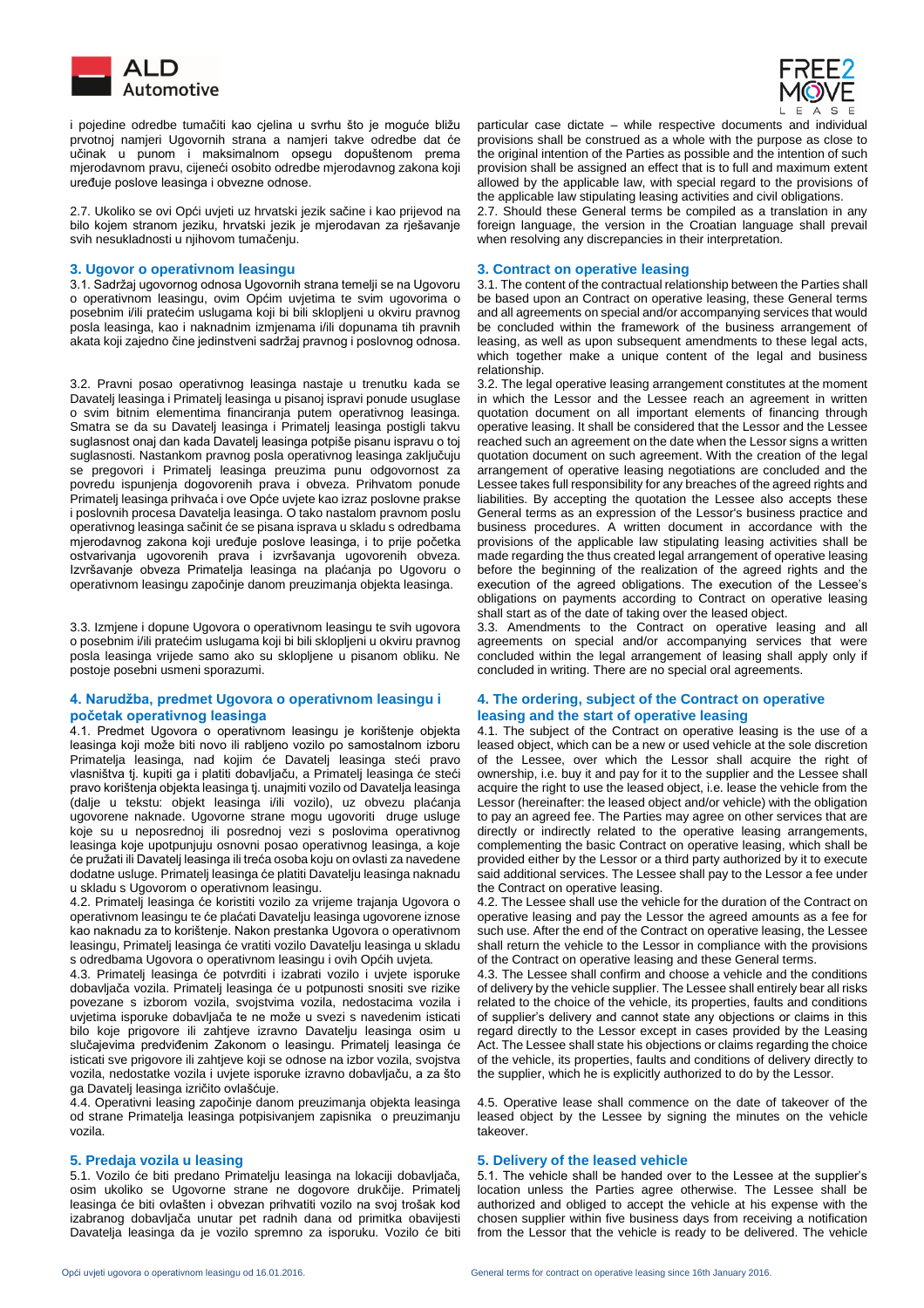

 isporučeno Primatelju leasinga s kilometražom kako je ugovoreno u Ugovoru o operativnom leasingu u skladu s tvornički ugrađenim mjeračem kilometara.

5.2. Ukoliko nije drugačije ugovoreno, Primatelj leasinga snosi troškove registracije i bilo koje dodatne troškove isporuke na drugu lokaciju po željama Primatelja leasinga. Radi izbjegavanja svake sumnje, Davatelj leasinga neće biti obvezan naručiti vozilo od dobavljača tako dugo dok obje strane pisano ne potvrde prihvat Ugovora o operativnom leasingu.

5.3. Primatelj leasinga ima pravo otkazati narudžbu vozila nakon prihvaćene ponude Davatelja leasinga a prije isporuke vozila od dobavljača. U slučaju takvog otkaza, Primatelj leasinga se obvezuje Davatelju leasinga platiti naknadu za otkazivanje u visini od tri (3) mjesečna iznosa leasing naknade kako ona proizlazi iz ponude. U slučaju bilo koje tražbine dobavljača prema Davatelju leasinga, Primatelj leasinga se obvezuje Davatelju leasinga naknaditi svaku tako nastalu obvezu Davatelja leasinga.

5.4. Ukoliko Primatelj leasinga ne preuzme vozilo nakon njegove isporuke od dobavljača i to u roku od pet radnih dana od dana primitka obavijesti Davatelja leasinga da je vozilo spremno za preuzimanje, a da pri tom nije izjavio da isto ne prihvaća jer nije u skladu s ugovorom o leasingu, Davatelj leasinga će putem pisane obavijesti poslane preporučenom poštom odrediti Primatelju leasinga dodatni rok od 15 (petnaest) dana računajući od dana odašiljanja obavijesti za preuzimanje vozila. Ukoliko Primatelj leasinga ne preuzme vozilo i unutar tog naknadnog primjerenog roka, Davatelj leasinga ima pravo raskinuti Ugovor o operativnom leasingu sa pravnim posljedicama raskida Ugovora o operativnom leasingu iz ovih Općih uvjeta te pravom na nadoknadu veće štete.

5.5. Primatelj leasinga će pregledati vozilo odmah nakon preuzimanja. Davatelj leasinga ima pravo pregledati vozilo u dogovoru s Primateljem leasinga i provjeriti njegovo stanje kod zaprimanja i tijekom korištenja. Primatelj leasinga će preuzeti vozilo potpisivanjem odgovarajuće pisane isprave koja potvrđuje isporuku u potrebnom broju primjerka.

5.6. U slučaju bilo kakvog materijalnog ili pravnog nedostatka vozila, Primatelj leasinga je ovlašten i obvezan, u skladu s člankom 4.3 ovih Općih uvjeta, bez odgode izravno istaknuti prigovor ili zahtjev dobavljaču vozila i o tome pisanim putem obavijestiti Davatelja leasinga.

6.1. Primatelj leasinga mora postupati s vozilom s povećanom pažnjom kao što postupa sa svojom stvari i poduzeti sve potrebne radnje da se u punom opsegu poštuju upute proizvođača i dobavljača za uporabu i održavanje.

6.2. Vozilom mogu upravljati samo osobe koje imaju važeću vozačku dozvolu koja ovlašćuje na upravljanje vozilom konkretne kategorije. Vozilom se u svakom trenutku ne smije prevoziti više osoba od broja upisanog u prometnu dozvolu.

6.3. Davatelj leasinga izričito pristaje da vozilo mogu koristiti radnici Primatelja leasinga i članovi njihovih obitelji na temelju pisanog odobrenja Primatelja leasinga. Svako korištenje od strane drugih osoba koje mogu imati ili nemaju odobrenje Primatelja leasinga ne oslobađa Primatelja leasinga odgovornosti za štetu prema Davatelju leasinga.

6.4. Korištenje vozila ograničeno je na područje Europe (članice EU-a, Republike Hrvatske i ostale Europske zemlje). Korištenje u bilo kojim drugim državama moguće je samo uz prethodno pisano odobrenje Davatelja leasinga. Korištenje vozila nije dopušteno u bilo kojim područjima koja se smatraju ratnim područjima ili opasnim područjima, kako su utvrđena od strane Davatelja leasinga ili osiguravajućeg društva koje osigurava vozilo.

6.5. Primatelj leasinga ne smije vozilo otuđiti, prodati, opteretiti, dati u zakup ili ga koristiti suprotno Ugovoru o operativnom leasingu (na primjer za podnajam, transport osoba, taxi usluge i sportske utrke). Bilo koje drugo korištenje, osim prethodno navedenog, zahtijeva prethodno pisano odobrenje Davatelja leasinga.

6.6. Korištenje vozila za prijevoz opasnih tvari dopušteno je samo ako su rizici koji mogu proizaći iz takvog načina korištenja vozila obuhvaćeni osigurateljnim pokrićem ugovorenog osiguranja vozila ili odgovornosti Primatelja leasinga kao njegovog imatelja, a u svakom slučaju uz pisani pristanak Davatelja leasinga.

6.7. Davatelj leasinga nije odgovoran za štetu uzrokovanu Primatelju leasinga ili bilo kojoj trećoj osobi zbog propuštanja Primatelja leasinga da poštuje prethodno navedena ograničenja i odredbe, ili njihovog



shall be delivered to the Lessee with the mileage as agreed in the Contract on operative leasing in accordance with the factory preinstalled odometer.

5.2. If not agreed otherwise, The Lessee shall bear he expenses of registration and any additional costs of delivery to another location according to the Lessee's wishes. In order to avoid any doubts, the Lessor shall not have the obligation to order the vehicle from the supplier as long as both parties have not confirmed in writing the acceptance of the Contract on operative leasing.

5.3. The Lessee has the right to cancel the order of the vehicle after the acceptance of the Lessor's quotation and prior to delivery of the vehicle from the supplier. In case of such cancellation, the Lessee is obliged to pay to the Lessor a cancellation fee in the amount of three (3) monthly leasing fee's as they derive from the quotation. In case of any claim from the supplier towards the Lessor, the Lessee is obliged to compensate the Lessor any such arisen obligation of the Lessor.

5.4. If the Lessee does not take over the vehicle after it has been delivered from the supplier and that within five business days from the date of receiving the notification from the Lessor that the vehicle is ready for takeover, while not stating that he is not accepting it due to the shortcomings in supplier's delivery, delayed delivery or if he ascertains that the object has a material fault or is not in compliance with the lease agreement, the Lessor shall define, by written notification sent via registered mail, an extended deadline of 15 (fifteen) days for the Lessee, starting from the date of sending the notification to takeover the vehicle. If the Lessee does not take over the vehicle within such reasonable additional term, the Lessor has the right to terminate the Contract on operative leasing with all legal consequences of termination due to a breach of contract from these General terms and with the right on compensation of any other higher damages.

5.5. The Lessee shall inspect the vehicle immediately upon takeover. The Lessor shall have the right to inspect the vehicle in agreement with the Lessee and check its condition at the takeover and during its use. The Lessee shall take over the vehicle by signing a corresponding written statement confirming the delivery in the adequate number of copies.

5.6. In case of any material or legal fault of the vehicle, the Lessee shall be authorized and obligated, in compliance with Article 4.3 of these General Business Terms and Conditions to directly state his objection or a claim to the vehicle supplier without delay and notify the Lessor in writing.

### **6. Odredbe i uvjeti korištenja vozila 6. Provisions and conditions of vehicle usage**

6.1. The Lessee shall handle the vehicle with additional care as with his own possessions, and take any actions necessary to comply with the manufacturer's and supplier's instructions regarding its use and maintenance.

6.2. The vehicle may only be driven by individuals with valid driver's licences, which authorizes them to drive the vehicle of the relevant category. The vehicle cannot at any time be transporting more individuals than the number entered in the vehicle registration certificate.

6.3. The Lessor explicitly agrees that the vehicle may be used by the Lessee's employees and members of their families based on a written consent from the Lessee. Any use by other persons that may have or have not the Lessee's approval does not exempt the Lessee from the responsibility for damages in relation to the Lessor.

6.4. The use of the vehicle is restricted to the territory of Europe (EU member states, the Republic of Croatia and other European countries). The use in any other countries shall be possible only with previously written consent from the Lessor. The use of the vehicle shall not be allowed on any territories considered to be war zones or dangerous areas, as defined by the Lessor or the insurance company insuring the vehicle.

6.5. The Lessee may not steal the vehicle, sell, encumber, rent or use it contrary to the Contract on operative leasing (e.g. in order to sub-rent it, to transport persons, for taxi services, sport car races). Any other use other than the previously stated requires a previous written approval from the Lessor.

6.6. The use of the vehicle for the transportation of hazardous substances is allowed only if the risks, which may arise from such use of the vehicle, are included in the insurance coverage of the agreed vehicle insurance or the responsibility of the Lessee as its holder, and in any case with the written consent of the Lessor.

6.7. The Lessor shall not be responsible for the damages caused to the Lessee or any third parties due to the failure of the Lessee to observe the abovementioned restrictions and provisions or their violation by any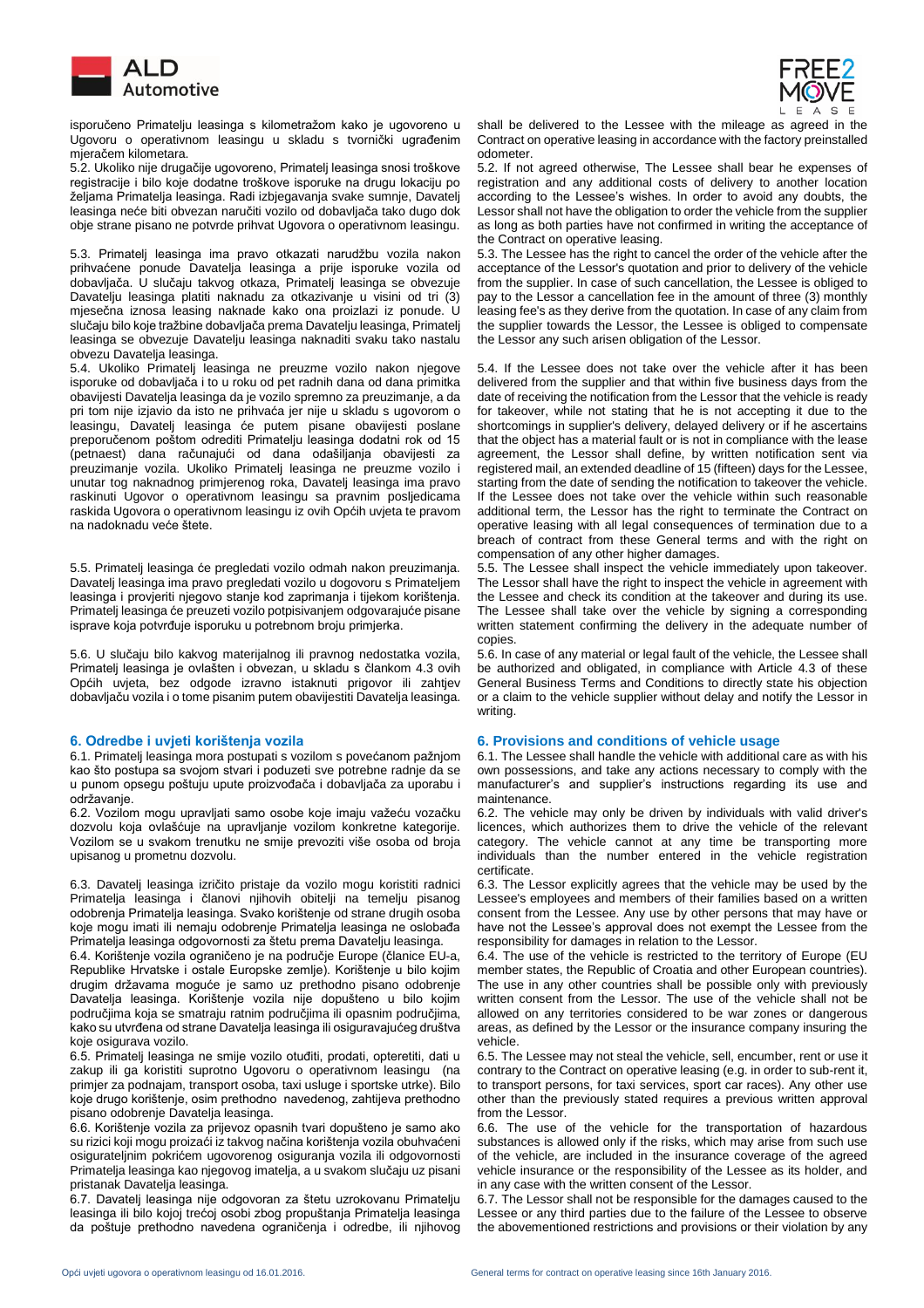

 nepoštivanja uzrokovanog od strane bilo kojih drugih korisnika vozila koje je Primatelj leasinga ovlastio ili im je omogućio korištenje.

6.8. Primatelj leasinga dužan je brinuti o vozilu i održavati ga u stanju kako je navedeno u tehničkoj dokumentaciji proizvođača i uputama dobavljača. Primatelj leasinga posebno je odgovoran za zamjenu ljetnih i zimskih pneumatika u skladu s propisima o sigurnosti cestovnog prometa.

6.9. Primatelj leasinga dužan je provjeravati razinu ulja u motoru i u automatskom mjenjaču, kad isti postoji u vozilu te redovno provjeravati nivo rashladne tekućine u hladnjaku i voditi brigu o ispravnom pritisku u pneumaticima.

6.10 Primatelj leasinga se obvezuje u zakonom propisanim rokovima obaviti redovni tehnički pregled vozila te pravodobno dostaviti sve potrebne podatke i isprave Davatelju leasinga o produženju registracije vozila. Primatelj leasinga odgovoran je Davatelju leasinga za svaki trošak, izrečene novčane kazne u prekršajnom postupku ili štetu koja je prouzročena propustom te obveze.

6.11. Primatelj leasinga se obvezuje izvršiti redovne ili potrebne servise vozila kod ovlaštenih servisera u servisnoj mreži definiranoj od strane Davatelja leasinga dostupnoj putem Internet stranice, mobilne aplikacije i pozivnog centra Davatelja leasinga, te se obvezuje bez odgode obavijestiti Davatelja leasinga o svim izvršenim servisima i tehničkim pregledima i o istima dostaviti vjerodostojne dokaze u roku od 15 dana od obavljanja servisa ili tehničkog pregleda vozila. Primatelj leasinga dužan je dati servisnu knjižicu ovlaštenim serviserima na ovjeru. U slučaju neispunjavanja ove obveze, Davatelj leasinga može raskinuti Ugovor o operativnom leasingu i zahtijevati naknadu štete od Primatelja leasinga.

6.12. Primatelj leasinga odgovoran je za štetu uzrokovanu Davatelju leasinga i bilo kojim trećim osobama zbog njegovog neizvršavanja potrebnog održavanja.

6.13. S vozilom se mora pažljivo postupati u skladu s ugovorenom svrhom korištenja, i vozilo se mora uvijek održavati u operativnom stanju i zadovoljavati uvjete sigurnosti prometa. Svi popravci koji su potrebni trebaju se izvršiti bez odgode. Manji popravci i kupnja manjih rezervnih dijelova u razdoblju između propisanih servisnih intervala proizvođača, kao što su primjera radi metlice brisača, mogu se obaviti, ali se dijelovi moraju naručiti u servisu ovlaštenom od strane Davatelja leasinga.

6.14. Primatelj leasinga može izvršiti bilo koje hitne popravke kvarova ili promjene dijelova, kao i manje popravke uzrokovane redovnim korištenjem vozila, samo u ovlaštenim servisima odobrenim od strane Davatelja leasinga i uz korištenje originalnih rezervnih dijelova. Primatelj leasinga će bez odgode, a najkasnije u roku od 15 dana obavijestiti Davatelja leasinga o bilo kojim popravcima i promjenama dijelova, a u suprotnom će biti odgovoran Davatelju leasinga za svu nastalu štetu.

6.15. Ukoliko se nakon povrata vozila utvrdi da je bilo koji dio vozila ili njegove opreme promijenjen ili izgubljen, Primatelj leasinga je suglasan nadoknaditi štetu Davatelju leasinga u iznosu tržišne vrijednosti promijenjenog ili izgubljenog dijela vozila ili njegove opreme prema cijenama na datum povrata vozila, uvećano za troškove rada i materijala na zamjeni odnosnog dijela.

6.16. Primatelj leasinga može izvršiti promjene na vozilu samo uz prethodno pisano ovlaštenje Davatelja leasinga. Primatelj leasinga mora prije povrata vozila, na svoj trošak, ukloniti promjene ukoliko to zahtjeva Davatelj leasinga, na način da se ne utječe na funkcionalnost ili izgled vozila, i da se vrijednost vozila ne umanji. U suprotnom se primjenjuje odredba 6.15. ovih Općih uvjeta.

6.17. Primatelj leasinga mora o svakoj nezgodi obavijestiti najbližu policijsku stanicu bez odgode i Davatelja leasinga najkasnije 24 sata nakon nezgode. Primatelj leasinga će ispuniti svaki propisani obrazac o nezgodi – izvještaj o prometnoj nezgodi priložen ispravama vozila, sa svim podacima o nezgodi, i dostaviti ga Davatelju leasinga unutar prethodno navedenog roka najkasnije unutar 24 sata nakon nezgode. Davatelj leasinga će prijaviti nezgodu osiguravajućem društvu. Primatelj leasinga suglasan je popraviti vozilo u ovlaštenom servisnom centru proizvođača po odabiru Davatelja leasinga. U slučaju da Primatelj leasinga samostalno odluči o odabiru ovlaštenog servisnog centra proizvođača za popravak po šteti, Davatelj leasinga ima pravo obračunati naknadu po štetnom događaju u visini 10% vrijednosti popravaka.

6.18. Primatelj leasinga se obvezuje surađivati s Davateljem leasinga i osiguravajućim društvom u istrazi i postupku koji se odnosi na nezgodu. Ukoliko ne ispuni ovu obvezu, snosit će sve troškove koji nastaju iz nezgode.



other users of the vehicle that the Lessee authorised or enabled for usage.

6.8. The Lessee shall take care of the vehicle and maintain it in the condition specified in the manufacturer's specifications and the supplier's instructions. The Lessee shall, in particular, be responsible for changing summer and winter tyres in compliance with the regulations on the security of road traffic.

6.9. The Lessee shall check the oil level in the engine and the automatic gearbox, when applicable, and regularly check the level of the coolant in the radiator and take appropriate care of the right pressure in the tyres.

6.10 The Lessee undertakes to perform a regular motor vehicle examination in the legally provided term and to deliver to the Lessor all the necessary details and documents regarding the extension of vehicle registration. The Lessee shall be responsible before the Lessor for any expenses, penalties issued in an offence procedure or damage cause by failing this obligation.

6.11. The Lessee undertakes to perform regular or necessary vehicle servicing with authorized repair shops within the service network defined by the Lessor and available through internet page, mobile application and Lessor's call-centre, and he undertakes to notify the Lessor of all performed servicing jobs and technical examinations without delay and to deliver valid proof regarding the same within 15 days from performing the servicing job or motor vehicle examination. The Lessee shall give his service book to authorized repair shops for signing. In case of noncompliance with this obligation, the Lessor may terminate the Contract on operative leasing and claim damages from the Lessee.

6.12. The Lessee shall be responsible for the damage caused to the Lessor and any third parties due to his failure to perform the necessary maintenance.

6.13. The vehicle must be treated carefully in compliance with the agreed purpose of the use and the vehicle must always be kept in a functional condition and comply with the conditions of traffic safety. All necessary repairs shall be performed without delay. Small repairs and purchase of small spare parts in the period between the manufacturer recommended servicing intervals, such as wiper brushes, may be performed but the parts must be ordered from a Lessor-authorized repair shop.

6.14. The Lessee may perform any urgent repairs of malfunctions or change parts, as well as make small repairs required by the regular use of the vehicle, only in authorized service shops approved by the Lessor by the car manufacturer and using original spare parts. The Lessee shall, without delay, within 15 days at the latest, inform the Lessor of any repairs and change of parts or otherwise he shall be responsible before the Lessor for any damage that occurs.

6.15. If, after returning the vehicle, it is established that any part of the vehicle or its equipment was changed or lost, the Lessee agrees to compensate the Lessor for the damage in the amount of the market value of the changed or lost vehicle part or its equipment based on the prices on the date of the vehicle's return, increased for the price of labour and materials used in changing said part.

6.16. The Lessee may make changes on the vehicle only with a previous written consent from the Lessor. The Lessee shall, before returning the vehicle, at his own cost, remove any alterations if this was requested by the Lessor, without affecting the functionality or appearance of the vehicle and without devaluing it. Otherwise, provision 6.15 of the General Business Terms and Conditions shall apply.

6.17. The Lessee must inform the closest police station about any accidents without delay, and the Lessor 24 hours after the accident at the latest. The Lessee shall complete any prescribed form regarding the accident – a report on the accident attached to the vehicle's documents, with all details about the accident and deliver it to the Lessor within a previously set deadline, within 24 hours after the accident at the latest. The Lessor shall report the accident to the insurance company. The Lessee agrees to repair the vehicle at the authorised manufacturer's service centre as selected by the Lessor. Should the Lessee himself make the decision regarding the choice of the authorised manufacturer's service centre for the repair of the damage, the Lessor has the right to charge the Lesse per harmful event in the amount of ten (10) per cent (%) of the repair value.

6.18. The Lessee undertakes to cooperate with the Lessor and the insurance company in the investigation and proceedings regarding the accident. If he fails to comply with this obligation, he will bear all costs resulting from the accident.

# **7. Uvjeti korištenja vozila temeljeni na pravnim propisima 7. Conditions of vehicle use based on legal regulations**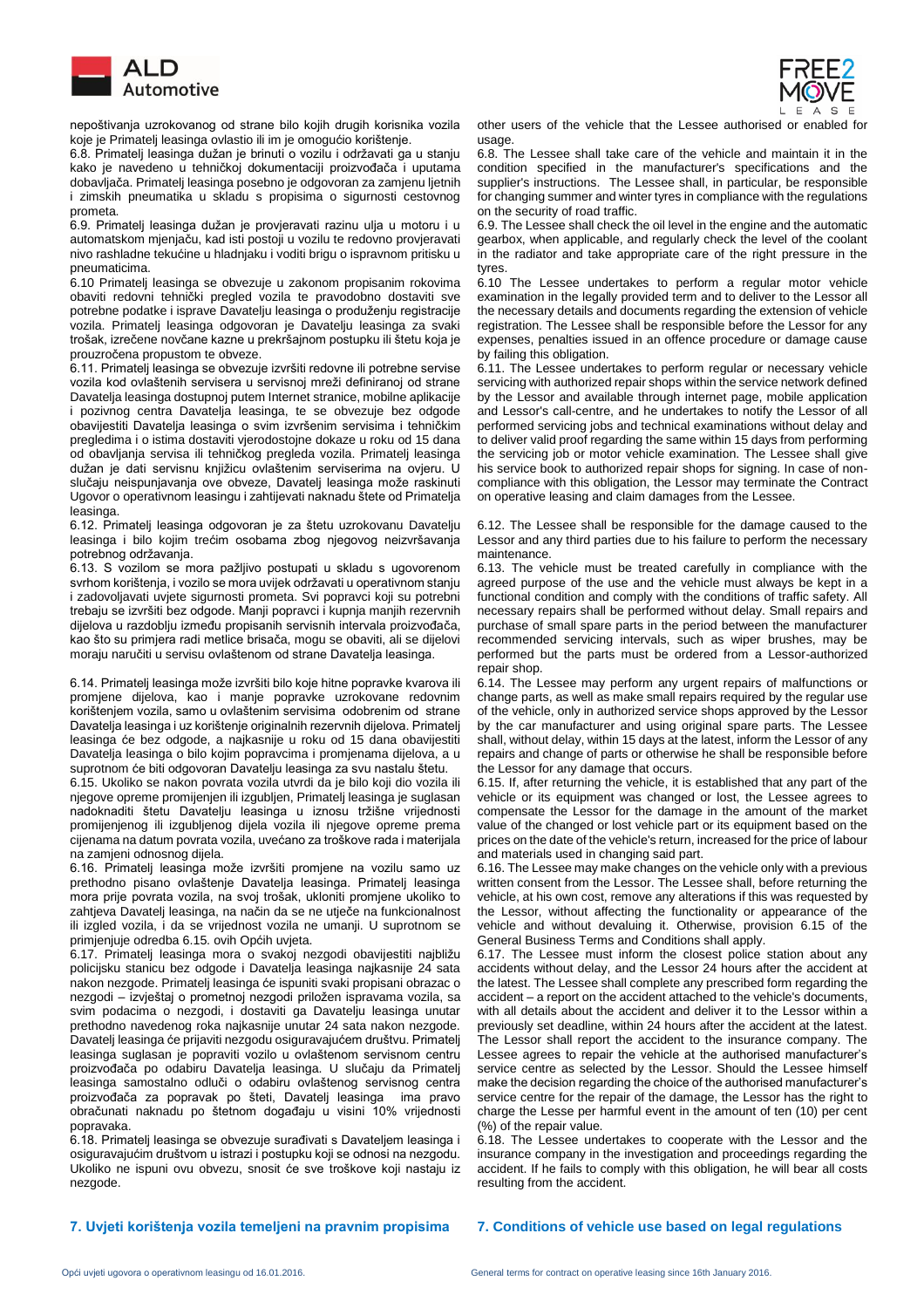

 7.1. Primatelj leasinga će ispunjavati sve propisane obveze u pogledu korištenja i posjedovanja vozila. Ukoliko određena obveza po pozitivnim propisu kao obveznika utvrđuje vlasnika i/ili posjednika, smatra se da je po ovom Ugovoru o operativnom leasingu za svrhe tih propisa obveznik Primatelj leasinga kao posjednik. Dužno ispunjavanje obveza u pogledu korištenja i posjedovanja vozila osobito se odnosi na poduzimanje potrebnih radnji obavljanja, primjera radi, redovnih tehničkih pregleda, ishođenja atesta protupožarnih aparata i svih drugih obveza koje proizlaze iz pozitivnih propisa, a odnose se na prometno tehničku ispravnost vozila, ili će u protivnom naknaditi štetu Davatelju leasinga. Ukoliko Davatelj leasinga dogovori preglede koji su obveza Primatelja leasinga, Davatelj leasinga može za navedenu uslugu ugovaranja takvog pregleda zaračunati Primatelju leasinga naknadu kako je definirano u Pravilniku o naknadama Davatelja leasinga.

7.2. Primatelj leasinga će koristiti vozilo u skladu s propisima o cestovnom prometu i drugim propisima. Obveza na korištenje vozila u skladu s pozitivnim propisima odnosi se i na propise koji posebno uređuju pojedine sastavne dijelove vozila. Primatelju leasinga nije dopušteno promijeniti ili izmijeniti vozilo ili bilo koji njegov dio na bilo koji način. Primatelj leasinga odgovoran je za sve isprave koje se odnose na vozilo te će iste dostaviti policiji, poreznim ili drugim tijelima javne vlasti radi pregleda. U slučaju njihovog gubitka, Primatelj leasinga će snositi sve troškove pribavljanja ili izdavanja njihovih duplikata.

7.3. Primatelj leasinga se obvezuje naknaditi u punom opsegu, zajedno i s većom štetom koja uslijed toga nastane, svaki trošak, prouzročenu štetu ili izrečenu novčanu kaznu u bilo kojem prekršajnom, upravnom, građanskom ili bilo kojem drugom postupku koji su posljedica postupanja Primatelja leasinga na način protivan pozitivnim propisima, a koji su pripisani kao odgovornost Davatelju leasinga kao registriranom vlasniku vozila.

8.1. Davatelj leasinga je isključivi vlasnik vozila, što Primatelj leasinga izričito priznaje. Primatelj leasinga je samo korisnik i kao takav nesamostalni posjednik vozila. Primatelj leasinga je obvezan vozilo držati i u poslovnim knjigama i svim ispravama prikazivati odvojeno od svoje imovine. U slučaju neposrednog preuzimanja vozila kod dobavljača, Ugovorne strane su suglasne da Primatelj leasinga primanjem vozila u posjed vozila samo pribavlja vlasništvo za Davatelja leasinga i da isto ostaje isključivo pravo Davatelja leasinga. Primatelj leasinga se izričito odriče bilo kojeg prava zadržanja na vozilu, neovisno o bilo kojoj pravnoj osnovi.

8.2. Primatelj leasinga će na svoj trošak upotrijebiti sve raspoložive i prikladne mjere te sva pravna sredstva kako bi osigurao neometano pravo vlasništva Davatelja leasinga u slučaju pokušaja ili radnji bilo koje treće osobe da posjeduje ili ima u vlasništvu vozilo, uključujući pokušaje radnji od strane nacionalnih vlasti temeljenih na rješenju o ovrsi, zapljeni, pljenidbi radi osiguranja, bez čekanja da Davatelj leasinga poduzme mjere te će bez odgode obavijestiti Davatelja leasinga o svakoj tako poduzetoj radnji.

8.3. U slučaju krađe ili nezakonitog i/ili neovlaštenog raspolaganja vozilom od strane bilo koje treće osobe, Primatelj leasinga će to bez odgode prijaviti policiji, Davatelju leasinga i osiguravajućem društvu kod kojeg je vozilo osigurano. U slučaju pokušaja radnje ili izvršene radnje od bilo koje treće osobe koja posjeduje ili ima pravo na vozilo, čak i ako su to nacionalne vlasti (npr. u slučaju pokušaja zapljene ili ovrhe), Primatelj leasinga će izričito pisanim putem obavijestiti te osobe da je vlasnik vozila Davatelj leasinga i da je Primatelj leasinga samo korisnik i nesamostalni posjednik vozila.

8.4. Vozilo mora u svakom trenutku imati sve potrebne važeće isprave, uključivo i isprave za prelazak državne granice te je Primatelj leasinga u potpunosti odgovoran za njihovo držanje i raspoloživost u vozilu.

8.5. Vozilo se registrira na ime Davatelja leasinga. Ukoliko nije drugačije ugovoreno, troškove registracije vozila snosi Primatelj leasinga. Prometna dozvola vozila (s podacima o šasiji vozila, registracijskoj oznaci vozila, njegovom obujmu, broju motora i/ili bilo kojim promjenama) zajedno s drugom dokumentacijom mora se u svako doba nalaziti kod vozača koji je ovlašten od strane Primatelja leasinga na upravljanje vozilom.

8.6. Davatelj leasinga nije odgovoran za stvari Primatelja leasinga ili osobne stvari druge osobe, ostavljene ili vožene u ili na vozilu. Sklapanjem Ugovora o operativnom leasingu, Primatelj leasinga se izričito odriče bilo kojeg zahtjeva koji proizlazi iz gubitka ili štete na navedenim stvarima.

8.7. Primatelj leasinga će u svako doba omogućiti Davatelju leasinga pregled vozila. Ukoliko bi Davatelj leasinga tijekom pregleda utvrdio da je Primatelj leasinga povrijedio odredbe Ugovora o operativnom leasingu, Primatelj leasinga izričito pristaje da Davatelj leasinga može oduzeti vozilo. U tom slučaju, Primatelj leasinga se izričito odriče prava



7.1. The Lessee shall comply with all prescribed obligations regarding the use and possession of the vehicle. If the penalty stipulated by a positive regulation identifies the owner and/or holder as the payer, it shall be deemed under the Contract on operative leasing that the Lessee is the payer as the holder for the purpose of such regulations. Due fulfilment of obligations regarding the use and possession of the vehicle refers especially to taking the necessary actions of performing, for instance, regular technical examinations, obtaining an attest for fireextinguishers and all other obligations arising from positive regulations and referring to technical good working order of the vehicle in traffic or otherwise he will compensate the Lessor for the damages. If the Lessor arranges inspections that are the Lessee's obligation, the Lessor may charge the Lessee for said service of arranging such an inspection a fee as stipulated in the Lessor's Regulation on Fees.

7.2. The Lessee shall use the vehicle in accordance with the regulations on road traffic and other regulations. The obligation to use the vehicle in accordance with the applicable regulations also refers to regulations specifically regulating individual integral parts of the vehicle. The Lessee is not allowed to change or alter the vehicle or any of its parts in any way. The Lessee shall be responsible for all documents concerning the vehicle and shall deliver them to the police, tax and other state authorities for inspection. In case of losing them, the Lessee shall bear the expenses of obtaining or issuing their copies.

7.3. Every expense, damage caused or penalty issued in any misdemeanour, administrative, civil or any other proceeding, which results from the Lessee's actions in a way contrary to positive regulations, and which is ascribed to the responsibility of the Lessor as the registered owner of the vehicle, the Lessee undertakes to refund to full extent, together with the greater damage caused by this.

### **8. Obveze i jamstva 8. Obligations and guarantees**

8.1. The Lessor is the exclusive owner of the vehicle, which is explicitly acknowledged by the Lessee. The Lessee is only the user and as such, a dependent holder of the vehicle. The Lessee shall keep the vehicle in his business records, and represent it in all documents separately from his property. Should the vehicle be taken over directly from the supplier, the Parties agree that, by receiving the possession of the vehicle, the Lessee only obtains the ownership for the Lessor and that this remains the sole right of the Lessor. The Lessee explicitly renounces any retention right on the vehicle, notwithstanding from what legal basis.

8.2. The Lessee shall use any available and appropriate measures at his expense as well as all legal means in order to secure uninterrupted ownership right of the Lessor in case of attempts or actions by any third parties to possess or own the vehicle, including attempted actions of national authorities based on a decision on foreclosure, seizure for insurance purposes, without waiting for the Lessor to take measures and shall notify the Lessor of any actions so taken.

8.3. In case of theft and/or illegal use of the vehicle by any third party, the Lessee shall inform the police, the Lessor and insurance company in which the vehicle is insured without delay. In case of attempted action or executed action by any third party in possession of or having the right to the vehicle, even if these are national authorities (e.g. in case of an attempt to seize or foreclose), the Lessee shall notify, explicitly in writing, these parties that the owner of the vehicle is the Lessor and that the Lessee is only the user and dependant holder of the vehicle.

8.4. The vehicle must at all times have all the necessary documents, including the documents for crossing the state border, and the Lessee shall be fully responsible for their keeping and availability in the vehicle. 8.5. The vehicle is registered in the Lessor's name. If not agreed upon otherwise, the costs of vehicle registration are borne by the Lessee. Vehicle registration certificate (with the details on the vehicle chassis, licence plate number, its volume, engine number and/or any modifications) along with other documents must be with the driver authorized by the Lessee to drive the vehicle at all times. The certificate of title to a motor vehicle shall remain with the Lessor at all times.

8.6. The Lessor shall not be responsible for the Lessee's belongings or personal belongings of another person, left or driven in or on the vehicle. By concluding a Contract on operative leasing, the Lessee expressly waives any claims arising from the loss of or damage to said belongings.

8.7. The Lessee shall enable the Lessor to inspect the vehicle at any time. If the Lessor finds during this inspection that the Lessee violated the provisions of the Contract on operative leasing, the Lessee expressly agrees that the Lessor take the vehicle from him. In that case, the Lessee expressly waives the right to the protection of his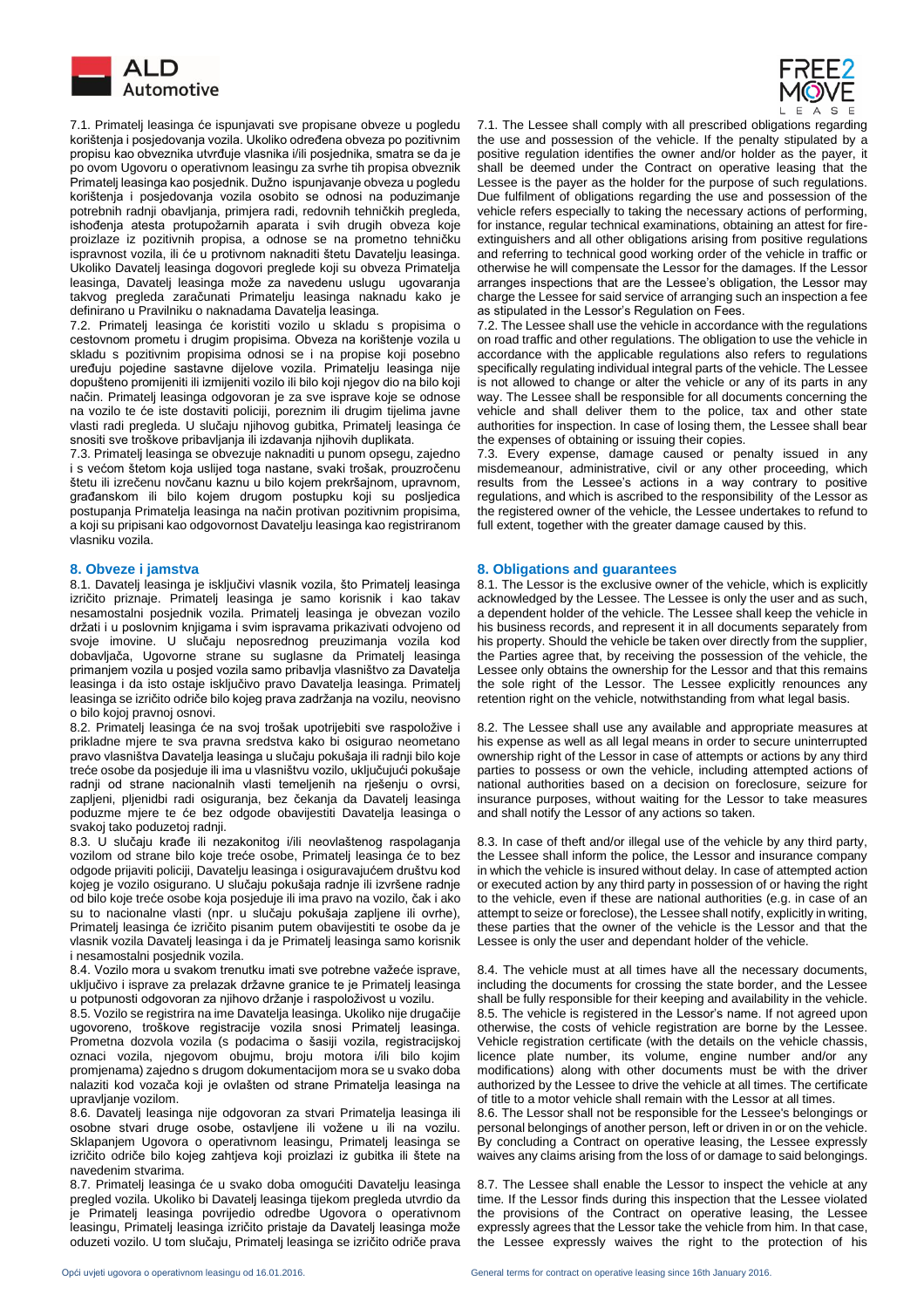



 na posjedovnu zaštitu, a Davatelj leasinga može prijevremeno otkazati Ugovor o leasingu uz obračun u skladu sa člankom 23. ovih Općih uvjeta.

8.8. Primatelj leasinga snosi svu građansko-pravnu, kazneno-pravnu ili prekršajno-pravnu odgovornost koja proizlazi iz posjedovanja vozila te je odgovoran za naknadu svake štete počinjene vozilom, uključujući i naknadu štete koja nije pokrivena osiguranjem vozila i osoba.

8.9. Za sve štete nastale zbog ili iz neovlaštenog korištenja vozila zajedno s neovlaštenim korisnikom odgovara Primatelj vozila ako je svojom krivnjom, ili krivnjom osoba koje su se trebale brinuti o vozilu, omogućio neovlašteno korištenje vozila.

8.10. U slučaju zahtjeva trećih osoba prema Primatelju leasinga u vezi posjedovanja, korištenja ili stanja vozila, Primatelj leasinga se o istima obvezuje izvijestiti Davatelja leasinga bez odgode. U slučaju zahtjeva trećih osoba prema Davatelju leasinga u vezi posjedovanja, korištenja ili stanja vozila, Primatelj leasinga se obvezuje identificirati sebe kao pasivno legitimiranu osobu u postupku po istim zahtjevima trećih osoba, neovisno radi li se o sudskom ili izvansudskom postupku te neovisno o pravnoj osnovi istih zahtjeva. U tom slučaju Primatelj leasinga će poduzeti angažirano postupanje po zahtjevima trećih osoba, neovisno o pravu Davatelja leasinga biti uključenim u isti postupak.

8.11. U slučaju kada Davatelj leasinga nadoknadi štetu nastalu u vezi posjedovanja, korištenja ili stanja vozila trećim osobama odnosno kada zbog istog razloga plati bilo koji iznos, Primatelj leasinga priznaje Davatelju leasinga njegovo regresno pravo te se obvezuje naknaditi svaki tako isplaćeni iznos, zajedno s pripadajućim kamatama i troškovima.

8.12. Primatelj leasinga odgovara za štete zbog korištenja vozila protivno uputama proizvođača, dobavljača ili Davatelja leasinga, pretjeranog opterećenja, smrzavanja tekućine za hlađenje motora, nedostatka vode u hladnjaku, nedovoljnog podmazivanja, gubitka ulja ili rashladne tekućine iz hladnjaka tijekom nastavka vožnje nakon oštećenja vozila, neovlaštenog ispitivanja vozila i motora, tehničke neispravnosti vozila, opterećenja preko dopuštene nosivosti, istrošenosti guma preko propisane granice, oštećenja kotača i ovjesa nakon vožnje s praznom gumom, neodržavanja vozila i nepridržavanja provedbi odredaba o zaštitnim mjerama.

### **9. Osiguranje 9. Insurance**

9.1. Ukoliko nije drugačije ugovoreno, Primatelj leasinga je obvezan tijekom cijelog trajanja Ugovora o operativnom leasingu na svoj trošak te u ime i za račun Davatelja leasinga kao osiguranika zaključiti za vozilo propisano obvezno osiguranje od automobilske odgovornosti s dopunskim osiguranjem vozača i putnika od posljedica nesretnog slučaja te je obvezan tijekom cijelog trajanja Ugovora o operativnom leasingu uredno plaćati premije osiguranja. Rizik koji nije pokriven tako ugovorenim osiguranjem od odgovornosti snosit će isključivo Primatelj leasinga, sukladno odredbama ovih Općih uvjeta o naknadi štete.

9.2. Ukoliko nije drugačije ugovoreno, Primatelj leasinga je dodatno obvezan tijekom cijelog trajanja Ugovora o operativnom leasingu na svoj trošak te u ime i za račun Davatelja leasinga kao osiguranika zaključiti puno kasko osiguranje vozila koje pokriva rizik povrede, uništenja, oštećenja i gubitka vozila zbog prometne nezgode, namjerne radnje treće osobe i krađe te je obvezan tijekom cijelog trajanja Ugovora o operativnom leasingu uredno plaćati premije osiguranja.

9.3. Primatelj leasinga je suglasan s neobvezujućom preporukom Davatelja leasinga na ispunjavanje obveze osiguranja vozila obveznim osiguranjem od automobilske odgovornosti s dopunskim osiguranjem vozača i putnika od posljedica nesretnog slučaja te na osiguranje vozila punim kasko osiguranjem prvorazrednog društva za osiguranje.

9.4. Primatelj leasinga je obvezan dostaviti Davatelju leasinga izvorne isprave svih polica o osiguranju zajedno s uvjetima osiguranja unutar 3 dana od njihovog zaključenja, a u svakom slučaju prije preuzimanja vozila.

9.5. Ukoliko Primatelj leasinga ne ispuni svoje obveze u pogledu osiguranja, Davatelj leasinga ima pravo sklopiti zahtijevane ugovore o osiguranju u svoje ime i za svoj račun, a na trošak Primatelja leasinga. U slučaju propusta na ispunjenje obveza u pogledu osiguranja Primatelj leasinga će biti odgovoran Davatelju leasinga i svakoj trećoj osobi za svaku izravnu ili neizravnu štetu koja nastane na ili od tako neosiguranog vozila.

9.6. Primatelj leasinga se obvezuje obavijestiti Davatelja leasinga o bilo kojim promjenama ugovorenih osiguranja te u roku od 3 dana od possession, while the Lessor can prematurely terminate the Contract on operative leasing with the subsequent calculation pursuant to Article 23 of these General terms.

8.8. The Lessee shall bear civil law, criminal law and misdemeanour law responsibility arising from the possession of the vehicle and shall be responsible for the compensation of any damage caused by the vehicle, including the compensation not covered by the motor and personal insurance.

8.9. For any damage caused due to or by unauthorized use of the vehicle, the Lessee shall be responsible together with the unauthorized user if he enabled the unauthorized use of the vehicle due to his own fault or the fault of persons that should have taken care of the vehicle.

8.10. In case of a request from third parties towards the Lessee regarding the possession, use or condition of the vehicle, the Lessee undertakes to inform the Lessor about the same without delay. In case of claims by third parties towards the Lessor regarding the possession, use or condition of the vehicle, the Lessee undertakes to identify himself as a passively identified person in the proceeding ensuing from these claims by third parties, notwithstanding whether it is a judicial or nonjudicial proceedings and notwithstanding the legal basis for these claims. In that case the Lessee shall take the engaged proceeding ensuing from the claims by third parties, notwithstanding the Lessor's right be included in the same proceeding.

8.11. If the Lessor compensates the damage caused in relation to the possession, use or the condition of the vehicle to third parties, i.e. when he pays any amount for the same reason, the Lessee acknowledges the Lessor his regress right and undertakes to refund him for the amount so paid, together with the accompanying interests and expenses.

8.12. The Lessee shall be held responsible for the damages caused by the use of the vehicle contrary to the instructions of the manufacturer, supplier or Lessor, the overloading, the freezing of the engine coolant, the lack of coolant in the radiator, insufficient greasing, loss of oil or coolant from the radiator during resumed drive after damaging the vehicle, unauthorized testing of the vehicle and its motor, technical malfunction of the vehicle, overloading it over its allowed bearing capacity, the excessive use of tyres, damage to wheels and suspension after driving on a flat tyre, non-maintenance of the vehicle and noncompliance with the implementation of provisions on protective measures.

9.1. If it has not been agreed otherwise, the Lessee is obliged to conclude at his expense the prescribed compulsory motor third party liability insurance for the vehicle as well as the supplementary driver and passenger accident insurance during the entire term of the Contract on operative leasing, and in the name and for the account of the Lessor as the insured party. The Lessee is obliged to effect regular payments of his insurance premium during the entire term of the Contract on operative leasing. The risk which is not covered by the motor third party liability insurance agreed in the above manner shall be borne by the Lessee exclusively, according to the provisions of these General terms. 9.2. If not otherwise agreed, during the entire term of the Contract on operative leasing the Lessee is additionally obliged at his expense and in the name and for the account of the Lessor as the insured party to conclude the comprehensive vehicle insurance covering the risk of vehicle injury, destruction, damage and loss due to a traffic accident, third person's intentional action and theft and he is further obliged to duly effect payments of his insurance premium during the entire term of the Contract on operative leasing.

9.3. The Lessee agrees to the non-binding recommendation by the Lessor to select a first-rate insurance company when fulfilling his obligation for concluding compulsory motor third party liability insurance along with the supplementary driver and passenger accident insurance as well as his obligation to conclude comprehensive vehicle insurance. 9.4. The Lessee undertakes to deliver to the Lessor the originals of all insurance policies along with the insurance terms and conditions within 3 days from the conclusion thereof, at any rate before taking over the vehicle.

9.5. Should the Lessee fail to meet his obligation with respect to the insurance, the Lessor has the right to conclude the requested insurance contracts in his name and for his accounts, however, to the Lessee's expense. In case of failure to meet his obligations regarding the insurance, the Lessee shall be answerable to the Lessor and to any third party for any direct or indirect damage incurred on or by such an uninsured vehicle.

9.6. The Lessee undertakes to notify the Lessor of any changes to the contracted insurances and to delivery original documents pertaining to such changes within 3 days from the effected change.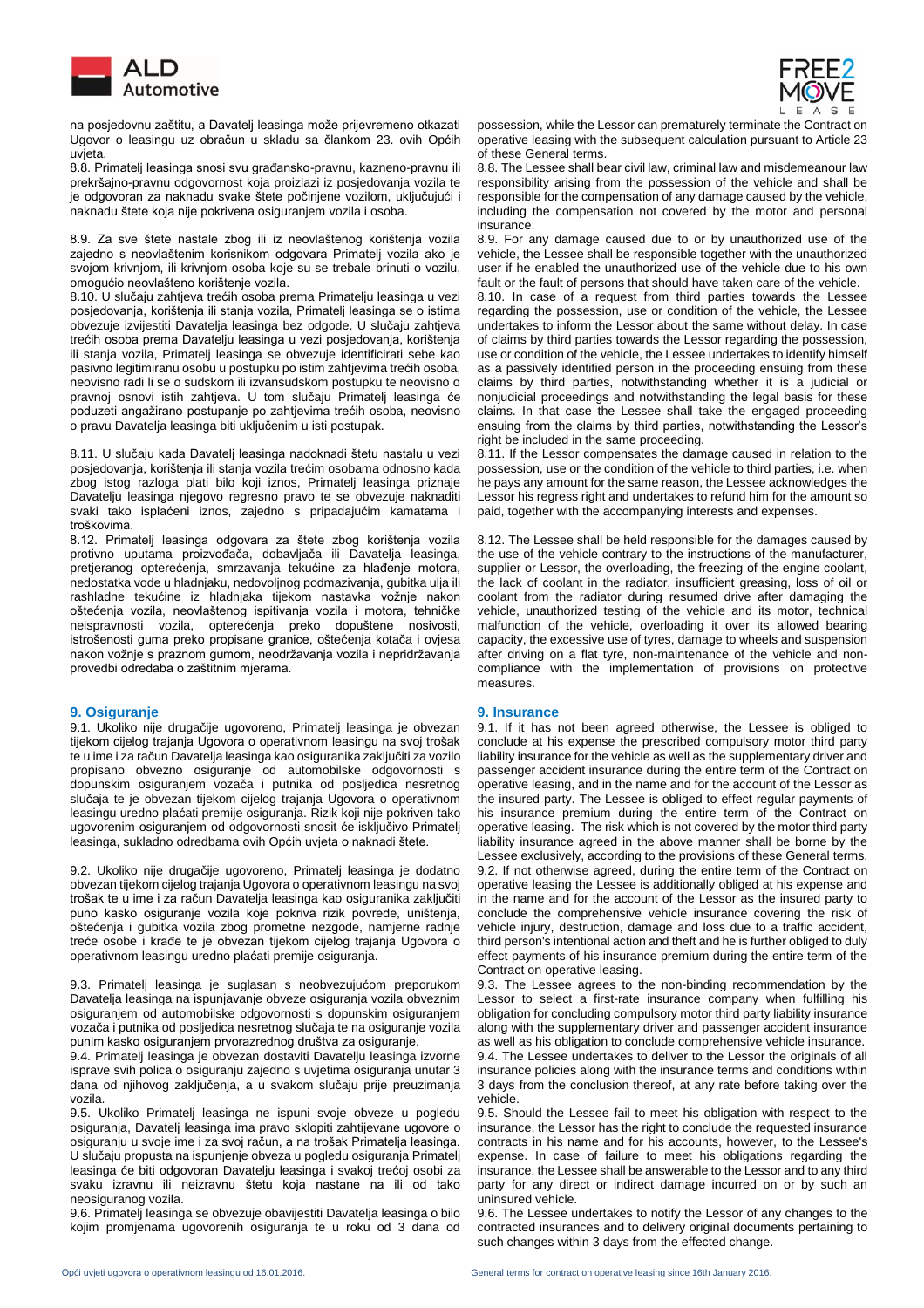

 nastupa promjene dostaviti izvorne isprave koje se odnose na takve promjene.

9.7. Primatelj leasinga je obvezan nadoknaditi štetu koju ne pokriva ugovoreno osiguranje, a prouzročena je krivnjom Primatelja leasinga. Primatelj leasinga iz uporabe vozila kojega on koristi iz čije je uporabe i došlo do štete na drugom vozilu i drugoj pripadajućoj imovinskoj šteti obvezuje se Davatelju leasinga naknaditi svaku tako nastalu štetu. U slučaju ozljeđivanja osoba, svaki tako prouzročeni iznos naknade neimovinske i pripadajuće imovinske štete, Primatelj leasinga se obvezuje naknaditi izravno oštećeniku ili regresirati svaki iznos isplaćen oštećeniku izravno od strane Davatelja leasinga.

9.8. Primatelj leasinga obvezuje se platiti Davatelju leasinga svaki iznos sudjelovanja u šteti (franšize). Primatelj leasinga obvezuje se platiti jednogodišnju premiju osiguranja u trenutku štetnog događaja kad ugovor o operativnom leasingu prestaje prije jednogodišnjeg osiguranja.

9.9. U slučaju gubitaka po osnovi osiguranja, dodatno proizašle troškove po osnovi osiguranja (malus) snosit će Primatelj leasinga, kroz povećanje mjesečne leasing najamnine/obroka.

9.10. Ukoliko nije drugačije ugovoreno Primatelj leasinga mora izvršiti potrebne popravke bez odgode, osim u slučaju da se, zbog težine ili opsega štete, pretpostavlja totalna šteta temeljem procjene osiguravajućeg društva. Popravci se moraju obaviti isključivo kod ovlaštenog servisa odobrenog od strane Davatelj leasinga.

9.11. Davatelj leasinga mora u svakom slučaju biti obaviješten o bilo kojim naknadama plaćenim iz osiguranja na ime smanjenja vrijednosti vozila. Primatelj leasinga će na Davatelja leasinga prenijeti sve njegove buduće zahtjeve koji se navode u ugovoru o osiguranju u odnosu na plaćanje naknade u pogledu smanjenja vrijednosti vozila.

9.12. Ukoliko je Primatelj leasinga odgovoran za nezgodu i vozilo je oštećeno, Davatelj leasinga ima pravo zahtijevati od Primatelja leasinga nadoknadu štete ukoliko ista nije pokrivena od strane osiguravajućeg društva. Ovaj zahtjev za naknadu štete dospijeva prestankom Ugovora o operativnom leasingu.

9.13. U slučaju totalne štete ili krađe vozila, Ugovor o operativnom leasingu će se raskinuti s posljednjim danom mjeseca u kojem je nastala totalna šteta ili krađa, uz naknadnu obavijest Primatelju leasinga o nastalom raskidu.

9.14. Ukoliko troškovi popravaka štete budu veći od 80 (osamdeset) % vrijednosti vozila na dan nastanka štetnog događaja, Davatelj leasinga može raskinuti Ugovor o operativnom leasingu na kraju ugovornog mjeseca, posebice unutar 3 (tri) tjedna nakon što je utvrđen prethodno navedeni iznos troškova popravka. Ukoliko Davatelj leasinga ne iskoristi ovo pravo, Primatelj leasinga mora bez odgode, u svoje ime i za svoj račun, popraviti vozilo u ovlaštenom servisu odobrenom od strane Davatelja leasinga, sukladno odredbama ovih Općih uvjeta o popravcima vozila.

9.15. U slučaju prijevremenog prestanka Ugovora o operativnom leasingu povodom totalne štete ili krađe, Davatelj leasinga može zahtijevati ispunjenje obveze plaćanja svakog dužnog i dospjelog iznosa koji proizlazi iz Ugovora o operativnom leasingu te na naplatu dospijevaju svi iznosi koje je Davatelj leasinga platio unaprijed za dio ili cijelo razdoblje Ugovora o operativnom leasingu (primjera radi iznosi na ime premije osiguranja, iznosi za pneumatike, iznosi za održavanje, iznosi za poreze i slično).

9.16. Krađa ili totalna šteta na vozilu predstavlja oslobođenje od obveze bilo kojih daljnjih plaćanja mjesečnih obroka/najamnina samo ukoliko je ugovor valjano raskinut i nije više na snazi.. Ova odredba o oslobođenju plaćanja ne odnosi se na iznose dospjele prije krađe vozila ili nastupa totalne štete.

9.17. Svaki propust Primatelja leasinga na ispunjavanje bilo koje Ugovorom o operativnom leasingu preuzete ili ovim Općim uvjetima definirane obveze u smislu osiguranja vozila, kao što su primjera radi i bez ograničavanja na propust zaključenja dužnog osiguranja, nevaljanost zaključenog osiguranja, manji opseg ugovorenih rizika, stvara obvezu plaćanja bilo kojeg iznosa ili bilo koje štete koja je prouzročena takvim propustom Primatelja leasinga.

# **10. Trajanje operativnog leasinga i kilometraža 10. Operative leasing term and mileage**

10.1. Ugovor o operativnom leasingu sklapa se na određeno vrijeme i prestaje istekom roka na koji je sklopljen.

10.2. Ugovor o operativnom leasingu automatski prestaje istekom ugovorenog roka.

10.3. U slučaju započinjanja postupka likvidacije ili stečaja nad Primateljem leasinga, Primatelj leasinga će bez odgode, a najkasnije u roku od 3 (tri) dana nakon podnošenja prijedloga za pokretanje



9.7. The Lessee is obliged to compensate any damage not covered by the contracted insurance, for which Lessee is responsible. Based on the vehicle the Lessee is using and through which usage the damage was caused to the other vehicle as well as based on other related material damage, the Lessee undertakes to compensate the Lessor for any damage thus incurred. In case of any injuries inflicted on persons, the Lessee undertakes to compensate the injured party directly for any thus caused amount of indemnity either related to non-property or to related property, or to compensate any amount paid to the injured party by the Lessor directly.

9.8. The Lessee undertakes to pay to the Lessee any amount of participation in the damage (franchise). The Lessee undertakes to pay a one-year insurance premium at the moment of the occurrence of a harmful event in cases when the Contract on operative leasing expires before the one-year insurance.

9.9. In case of loss based on the insurance, additionally incurred costs based on the insurance (malus) shall be borne by the Lessee through increased monthly rents/instalments.

9.10. If not otherwise agreed, the Lessee must carry out all necessary repairs without delay, except for the cases when, due to the serious nature or scope of the damage, total loss is assumed based on an evaluation carried out by the insurance company. Repairs must be carried out only at authorized car service approved by the Lessor.

9.11. The Lessee must at any rate be notified of any indemnities paid under the insurance based on the vehicle value depreciation. Lessee shall transfer to the Lessor all his future claims which are listed in the insurance contract related to the payment of indemnity based on the vehicle value depreciation.

9.12. Should the Lessee be at fault for the accident and should the vehicle be damaged, the Lessor is entitled to claim indemnity if the damage is not covered by the insurance company. Such indemnity claim matures upon expiry of the Contract on operative leasing.

9.13. In case of the total loss or vehicle theft, the Contract on operative leasing shall be terminated on the last day of the month in which the total loss or theft occurred, with a subsequent notification of termination to the Lessee.

9.14. Should the damage repair costs exceed 80 (eighty) percent of the vehicle value on the day of occurrence of the harmful event, the Lessor can terminate Contract on operative leasing at the end of the contract month, especially within 3 (three) weeks after the previously stated amount of repair cost was determined. Should the Lessor refrain from exercising this right, the Lessee must have the vehicle repaired at the car service centre authorised by the Lessor in his name and for his account without delay and according to the provisions of these General terms on vehicle Repair.

9.15. In case of premature termination of the Contract on operative leasing due to the total loss or theft, the Lessor can request fulfilling of payment obligation of each due and mature amount under the Contract on operative leasing. In that case, all amount which the Lessor paid in advance for one part or for the entire term of the Contract on operative leasing (e.g. insurance premium amounts, pneumatics amounts, maintenance costs, taxes and similar).

9.16. Vehicle theft or total loss imply exemption from the obligation of any further payments of monthly rents/instalments only if the contract has been properly terminated so that it is no more valid. This provision on payment exemption does not relate to the amounts matured before vehicle theft or total loss.

9.17. Any Lessee's failure to comply with any obligation undertaken under the Contract on operative leasing or these General terms in terms of vehicle insurance such as, for example and without limitation to, failure to conclude the compulsory insurance policies, invalid insurance policies, lower scope of contracted risks, creates a payment obligation for any amount or any damage caused by such a failure on the part of the Lessee.

10.1. The Contract on operative leasing is concluded for a limited time period and it terminates upon expiry of the period for which it was concluded.

10.2. The Contract on operative leasing ends automatically upon expiry of the agreed term.

10.3. Should liquidation or bankruptcy proceedings be initiated upon the Lessee. The Lessee shall without delay, not later than 3 (three) days upon submitting the proposal for initiation of liquidation or bankruptcy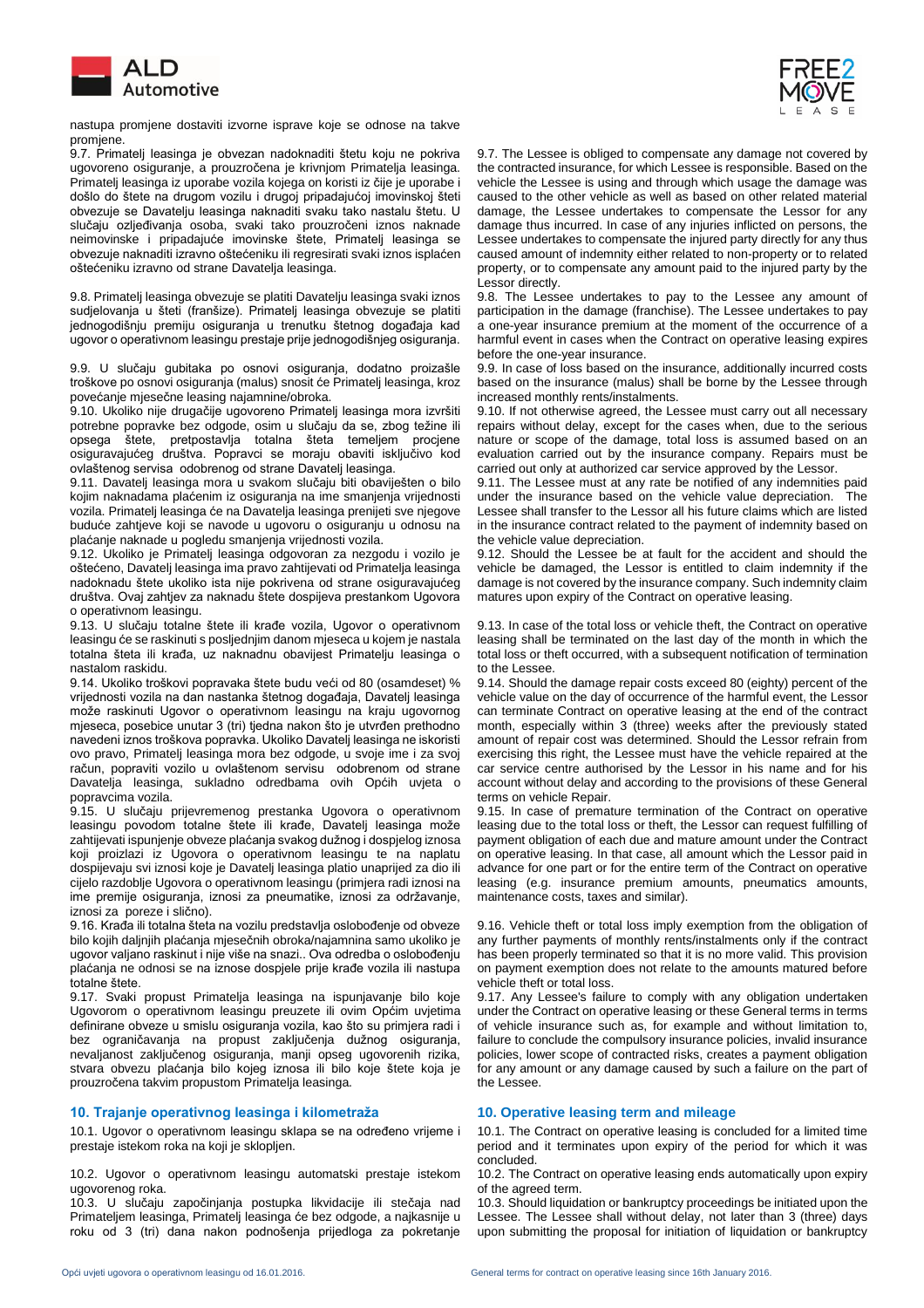

 postupka likvidacije ili stečaja protiv Primatelja leasinga, pisanim putem obavijestiti Davatelja leasinga o odnosnim okolnostima i bez odgode vratiti vozilo, bez posebnog zahtjeva Davatelja leasinga. U postupcima stečaja i likvidacije Davatelj leasinga ima pravo ostvariti izlučni zahtjev u odnosu na vozilo bez prigovora Primatelja leasinga.

10.4. Davatelj leasinga može otkazati Ugovor o operativnom leasingu zbog mjera poduzetih od strane tijela vlasti koje onemogućuju ili bitno otežavaju ispunjavanje ugovornih obveza Primatelja leasinga (raskid zbog bitno promijenjenih okolnosti), s kojim je Primatelj leasinga suglasan, te također zbog izvanrednih događaja kao što su politički nemiri, dugotrajni štrajkovi, prirodne nepogode ili ratni uvjeti i bilo koji slični događaji.

10.5 Bilo koja šteta na mjeraču kilometara mora se pisanim putem prijaviti Davatelju leasinga bez odgode i mora se bez odgode ukloniti. Primatelj leasinga mora poslati Davatelju leasinga presliku računa za popravke uz bilješku o stanju kilometara prije popravka kao dokaz uklaniania.

11.1. Mjesečni obrok/najamnina koju se Primatelj leasinga obvezuje plaćati Davatelju leasinga navodi se u Ugovoru o operativnom leasingu. Ukoliko se između vremena prihvata ponude Davatelja leasinga za financiranje putem leasinga i isporuke vozila na tržištu kapitala izmijene postojeći i/ili uvedu novi porezi ili porezne stope ili obveze na plaćanje bilo kojeg drugog javnog davanja, kada se promijene troškovi tehničkog pregleda, registracije i cestarine, a koji su uključeni u izračun mjesečnog obroka/najamnina, Davatelj leasinga ima pravo odgovarajuće jednostrano izmijeniti mjesečnu ratu najamnine od nastupa pravnog učinka takve promjene.

11.2. Davatelj leasinga može jednostrano izmijeniti ugovoreni mjesečni obrok/najamninu iz Ugovora o operativnom leasingu u slučaju promjene cijene vozila između narudžbe i isporuke vozila.

11.3. Mjesečni obrok/najamnina je naknada za davanje vozila na korištenje i navedena je u Ugovoru o operativnom leasingu. Iznos mjesečnog obroka/najamnine utvrđuje se na temelju cijene vozila, trajanja ugovora, kilometraže te obveze plaćanja poreza i drugih javnih davanja.

11.4. Izračun mjesečnog obroka/najamnine ovisi dijelom o kilometraži koju kroz vrijeme trajanja leasinga Primatelj leasinga namjerava prijeći vozilom, a koju Primatelj leasinga priopćava Davatelju leasinga pri izradi ponude za financiranje putem leasinga. Ukoliko Primatelj leasinga prema režimu korištenja vozila nakon zaključenja Ugovora o operativnom leasingu utvrdi da će prijeći ili da neće dostići ugovorenu kilometražu u mjeri većoj od 10 (deset) %, Primatelj leasinga mora o tome bez odgode obavijestiti Davatelja leasinga.

11.5. Gorivo nije uključeno u mjesečnu ratu najamnine, osim ukoliko nije

ugovoreno kao posebna usluga.<br>11.6. Izmjena Ugovora vrši se u skladu s člankom 20. ovih Općih uvjeta.

11.7. Ukoliko nije drugačije ugovoreno, Primatelj leasinga će snositi troškove redovnih pregleda vozila i servisa koji su određeni u skladu sa servisnom knjižicom i potvrđeni od strane ovlaštenog servisera. Primatelj leasinga će snositi sve potrebne izvanredne servise i bilo koje popravke ili promjene dijelova.

11.8. Mjesečni obrok/najamnina može se izmijeniti uz promjenu opsega dodatnih usluga koje prate osnovni pravni posao operativnog leasinga.

11.9. Dogovorene dodatne usluge, kao što je transport, registracija i odjava vozila i troškovi osiguranja i poreza, plaćat će se posebno i dospijevat će odmah nakon izdavanja računa, osim ukoliko nisu izričito navedeni kao sastavni dio ukupnog mjesečnog obroka/najamnine. Isto se primjenjuje na dogovorene predujmove (akontacije) u trenutku početka razdoblja leasinga ili Ugovora o operativnom leasingu.

11.10. Primatelj leasinga mora ispuniti obvezu plaćanja ugovorenog mjesečnog obroka/najamnine na datum dospijeća svakog mjesečnog obroka/najamnina na poslovni račun Davatelja leasinga naveden u Ugovoru o operativnom leasingu, u naknadno učinjenoj pisanoj obavijesti Davatelja leasinga ili na računu. Mjesečni obrok/najamnina plaća se mjesečno unaprijed tako da dospijeva na dan dužnog plaćanja utvrđenim ugovorom o leasingu za tekući mjesec.

11.11. Primatelj leasinga se obvezuje prije sklapanja Ugovora o operativnom leasingu dostaviti i osigurati Davatelju leasinga sve instrumente osiguranja plaćanja troškova leasinga koje Davatelj leasinga zatraži (zadužnice, mjenice, jamce, sudužnike i slično) te se obvezuje dostavljene instrumente osiguranja plaćanja održavati na snazi i do punog iznosa potrebnog osiguranja tijekom cijelog trajanja proceedings against the Lessee at the latest, notify the Lessor in writing on such circumstances and without delay return the vehicle within the same time period, without any special Lessor's request in this regard. In the course of bankruptcy and liquidation proceedings the Lessor is entitled to exercise his exclusion right with respect to the vehicle without any objection being raised by the Lessee.

10.4. The Lessor can terminate the Contract on operative leasing due to the measures undertaken by the authorities which prevent or considerably aggravate fulfilling of the Lessee's contractual obligations (termination due to the substantially changed circumstances) to which the Lessee agrees, and also due to some extraordinary events such as political riots, long-lasting strikes, natural disasters or war or due to any other similar events.

10.5. Any damage on the odometer must be reported to the Lessor in writing without delay and it must also be removed without delay. The Lessee must send to the Lessor a copy of the invoice for the repairs with the note on the kilometres covered before the repair as a proof of the removal of the odometer.

# **11. Naknada za usluge leasinga 11. Compensation for the leasing services**

11.1. The monthly instalment/rent which the Lessee undertakes to pay to the Lessor is stated in the Contract on operative leasing. Should the tax amounts be changed between the moment of the acceptance of the Lessor's offer regarding the lease financing and the vehicle delivery or should some new taxes or tax rates or obligations for payment of any other dues, when cost of technical inspection, registration and road fee are amended, which are included in the calculation of the monthly instalment/rent be introduced, the Lessor is entitled to unilaterally make corresponding adjustments to the monthly rent amount for the amount of thus introduced taxes and public dues starting from the effect of such amendment.

11.2. The Lessor can unilaterally change the stipulated monthly instalment/rent which is stated in the Contract on operative leasing in case of change of the vehicle price between order and vehicle delivery. 11.3. The monthly instalment/rent is a fee for making a vehicle available for use and it is defined in the Contract on operative leasing. The monthly instalment/rent amount is determined based on the vehicle price, contract duration, mileage and the obligation for payment of taxes and other public dues.

11.4. Calculation of the monthly instalment/rent depends partially on the mileage which the Lessee intends to cover by the vehicle during the lease term, and which the Lessee communicates to the Lessor upon the compilation of the lease financing offer. Should the Lessee according to the frequency of the vehicle use after the conclusion of the Contract on operative leasing realise that he will exceed or that he will not reach the stipulated mileage by more than 10%, the Lessee must notify the Lessor thereof without delay.

11.5. Fuel is not included in the monthly rent, except when this is contractually agreed as a separate service.

11.6. Contract modification shall be undertaken in line with article 20. of these General terms

11.7. If not agreed otherwise, the Lessee shall bear the costs of regular vehicle checks and services, which are established in accordance with the service book and confirmed by the authorised car maintenance staff. The Lessee shall bear all necessary extraordinary service costs or any other repair or spare part replacement costs.

11.8. The monthly instalment/rent can be changed based on the changed volume of the additional services related the main legal transaction of the operative leasing.

11.9. The agreed additional services such as transport, vehicle registration and deregistration as well as insurance and tax costs shall be paid separately and they shall mature immediately upon invoice issuance, except when they are explicitly defined as an integral part of the monthly instalment/rent. The same applies to the agreed advance payments at the moment of the beginning of the lease term or of the Contract on operative leasing.

11.10. The Lessee must meet the obligation of payment of the stipulated monthly instalments/rents on the day of maturity of each monthly instalment/rent to the Lessor's business account indicated in the Contract on operative leasing, in the Lessor's subsequent compiled written notification or on the account. The monthly instalment/rent is paid in advance so that it matures on the payment due date as prescribed by the Contract on operative leasing for the current month.

11.11. Prior to the conclusion of the Contract on operative leasing, the Lessee undertakes to deliver and ensure to the Lessor all instruments for securing the payment of lease costs as requested by the Lessor (promissory notes, bills of exchange, guarantors, co-debtors and similar) and he undertakes to maintain validity of the delivered payment security instruments up to the full amount of required security during the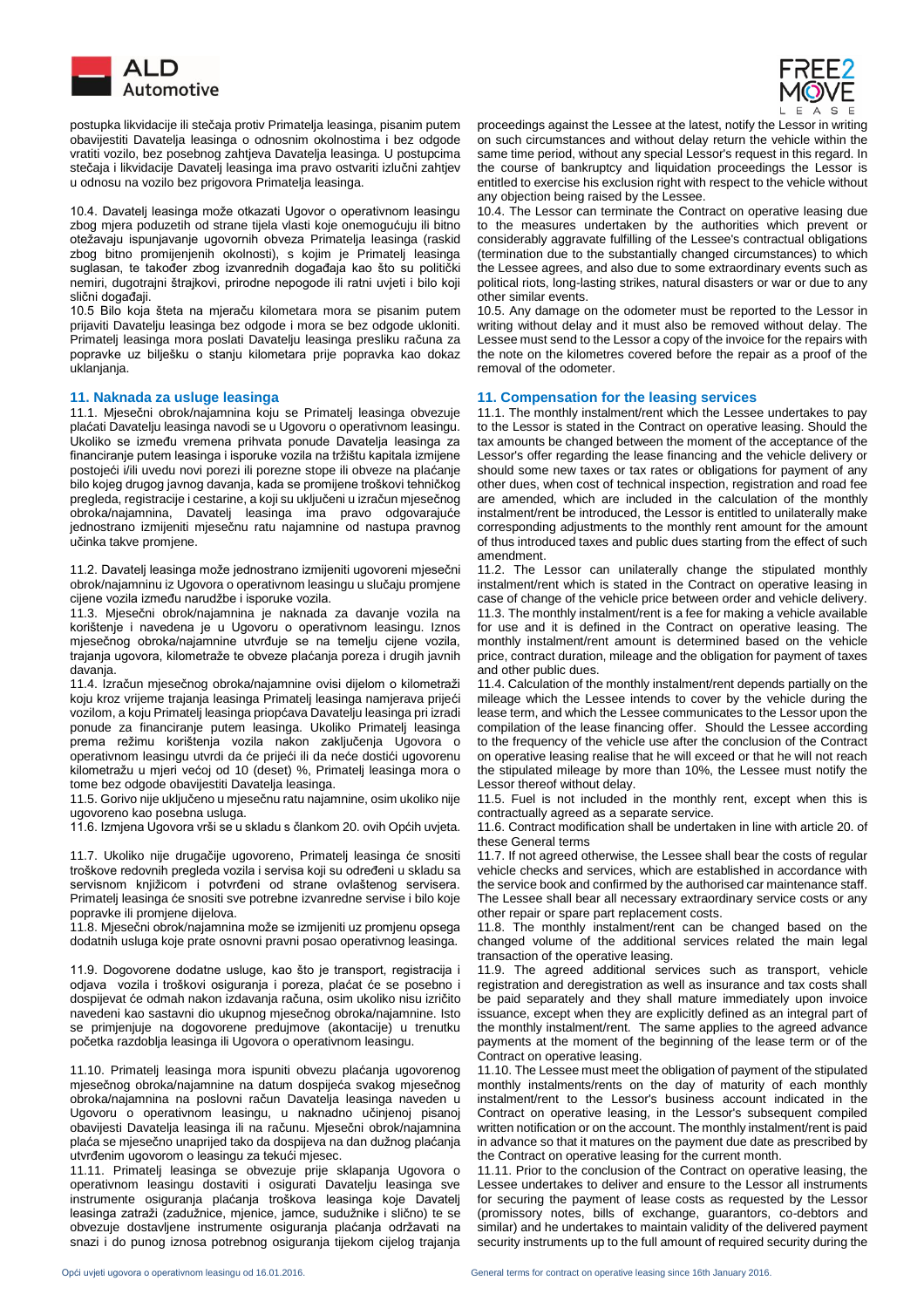

 Ugovora o operativnom leasingu. Primatelj leasinga se također obvezuje dostaviti Davatelju leasinga u roku od 7 (sedam) dana od primitka zahtjeva Davatelja leasinga sve dodatne instrumente osiguranja plaćanja koje ovaj zatraži.

11.12. Ukoliko Ugovor o operativnom leasingu ne počne na prvi dan u mjesecu, prvi obrok/najamnina plaća se u iznosu razmjerno broju kalendarskih dana od početka trajanja Ugovora o operativnom leasingu do posljednjeg dana u tom mjesecu. Prethodna odredba se primjenjuje i prilikom isteka Ugovora o operativnom leasingu u posljednjem mjesecu važenja Ugovora o operativnom leasingu. Davatelj leasinga izdat će Primatelju leasinga odgovarajuću knjigovodstvenu obavijest o odobrenju za neiskorištene kalendarske dane odnosnog mjeseca važenja Ugovora o operativnom leasingu.

11.13. Financijski iznosi kao i iznosi usluge održavanja Ugovora o operativnom leasingu bit će navedeni u stranoj valuti i plaćat će se u kunskoj protuvrijednosti strane valute prema prodajnom tečaju poslovne banke Davatelja leasinga na dan izdavanja računa za plaćanje svake pojedine obveze. Usporedivi iznosi u kunama, ukoliko su istaknuti, daju se za informativne svrhe. Iznosi za Osiguranje navode se u kunama i usporedivi iznosi u stranoj valuti, ukoliko su istaknuti, navode se za informativne svrhe. Ukoliko u vremenu od izdavanja računa pa do dospijeća obveze dođe do promjene tečaja kune prema stranoj valuti na način da se vrijednost kune smanji, Davatelj leasinga ima pravo teretiti Primatelja leasinga za tečajnu razliku na iznos računa između tečaja na dan izdavanja računa i na dan dospijeća obveze.

11.14. Sve troškove transakcija plaćanja, bankarske i druge troškove povezane s plaćanjem obroka/najamnine i bilo kojih drugih novčanih obveza u skladu s Ugovorom o operativnom leasingu snosi Primatelj leasinga.

11.15. Ukoliko nije drugačije ugovoreno, Primatelj leasinga obvezan je bez odgode po preuzimanju vozila Hrvatskoj radioteleviziji prijaviti korištenje radijskog odnosno drugog uređaja za prijam radijskog ili audiovizualnog programa ugrađenog u vozilu na ime/tvrtku Primatelja leasinga, kao i svaku promjenu prijavljene adrese, mjesta stanovanja ili sjedišta. Ukoliko nije drugačije ugovoreno, Primatelj leasinga je kao posjednik obvezan Hrvatskoj radioteleviziji plaćati mjesečnu pristojbu sukladno odredbama mjerodavnog Zakona o hrvatskoj radioteleviziji. U slučaju propusta Primatelja leasinga da postupa po obvezama iz ove odredbe i Zakona o hrvatskoj radioteleviziji te zbog takvog propusta nastane obveza na strani Davatelja leasinga, Davatelj leasinga teretiti Primatelja leasinga za svaki tako prouzročeni trošak, novčanu kaznu ili štetu.

11.16. U slučaju ranijeg plaćanja obroka/najamnine ili bilo koje druge novčane obveze na koju je Primatelj leasinga obvezan po Ugovoru o operativnom leasingu, Davatelj leasinga ima pravo naplatiti od Primatelja leasinga razliku između tečaja na dan izdavanja računa i tečaja na dan učinjenog plaćanja po izboru Davatelja leasinga. Davatelj leasinga nije obvezan naknaditi ili revalorizirati bilo koja ranija plaćanja plaćena od strane Primatelja leasinga ili osobe koju je on ovlastio ako su učinjena prije dospijeća obroka/najamnine ili bilo kojih drugih novčanih obveza. Davatelj leasinga uzet će u obzir bilo koje ranije plaćanje kao i bilo koje više plaćene iznose te će ih zaračunati do dospijeća obroka/najamnine ili bilo koje druge novčane obveze, posebno korištenjem valute ili bilo kojeg drugog dogovorenog oblika prilagodbe vrijednosti obveze na datum dospijeća obveze.

11.17. Odgovarajući iznos poreza na dodanu vrijednost kao i bilo kojeg drugog propisanog javnog davanja za koje postoji obveza na plaćanje u skladu s propisima koji su na snazi u vremenu nakon potpisivanja Ugovora o operativnom leasingu, bit će uključeni u obvezu na dužna plaćanja. U slučaju da nakon potpisivanja Ugovora o operativnom leasingu dođe do promjene postojećih i/ili uvođenja novih poreza i/ili poreznih stopa ili obveze za plaćanje bilo kojih drugih javnih davanja, kada se promijene troškovi tehničkog pregleda, registracije i cestarine,<br>Davatelj leasinga ima pravo izmijeniti iznos mjesečnog Davatelj leasinga ima pravo obroka/najamnine navedene u Ugovoru o operativnom leasingu od nastupa pravnog učinka takve promjene.

11.18. Ukoliko obveza plaćanja mjesečnog obroka/najamnine i/ili bilo koje druge novčane obveze Primatelja leasinga nije u potpunosti ispunjena Davatelju leasinga do ugovorenog datuma dospijeća, ili ukoliko terećenje izdano od Davatelja leasinga tereti Primatelja leasinga, ili ukoliko terećenje izdano od Davatelja leasinga bude otkazano, smatrat će se da je Primatelj leasinga u zakašnjenju s plaćanjem. U takvom slučaju Davatelj leasinga ima pravo zaračunati zakonske zatezne kamate za vrijeme trajanja zakašnjenja. Davatelj leasinga ima pravo i na naknadu većeg iznosa štete nastale zbog zakašnjenja Primatelja leasinga, posebice troškova nastalih zbog



entire term of the Contract on operative leasing. Furthermore, the Lessee undertakes to deliver to the Lessor all additional payment security instruments as requested by the Lessor within 7 (seven) days from the receipt of his request.

11.12. Should the term of the Contract on operative leasing not begin on the first day of the month, the first rent is paid in proportion to the number of calendar days starting from the beginning of the term of the Contract on operative leasing until the last day of the respective month. The previous provision applies also upon expiry of the Contract on operative leasing in the last month of the term of the Contract on operative leasing. The Lessor shall issue to the Lessee a corresponding accounting credit note for the unused calendar days i.e. months of the term of the Contract on operative leasing.

11.13. Financial amounts in the Contract on operative leasing shall be stated in the foreign currency and they shall be paid in the kuna equivalent according to the selling exchange rate quoted by the Lessor's business bank on the day of the invoice issuance for the payment of each single obligation. Comparable kuna amounts, if they are displayed, are provided for informational purposes only. Service amounts are stated in kuna, while comparable amounts in the foreign currency, if they are displayed, are provided for informational purposes only. Should the kuna exchange rate at the moment of invoice issuance until maturity of the respective obligation be changed with regard to the foreign currency in such a way that the kuna value decreases, the Lessor has the right to debit the Lessee for the exchange rate difference in the invoice amount between the exchange rate valid on the invoice issuance date and on the due date of the obligation.

11.14. The Lessee bears all the payment transaction costs, bank and other costs related to the payment of the rent amounts or any other pecuniary obligations according to the Contract on operative leasing.

11.15. If it is not stipulated otherwise, upon the vehicle take over the Lessee is obliged to notify the Croatian Radiotelevision of the use of a radio or some other device for the receipt of radio or audio-visual programs installed in the vehicle made out in the Lessor's personal/company name as well as any change to the reported address, place of residence or headquarters without delay. If it is not stipulated otherwise, the Lessee as a mediator is obliged to pay monthly fees according to the provisions of the applicable Croatian Radiotelevison Act. Should the Lessor fail to act pursuant to the obligations from this provision and the Croatian Radiotelevision Act and should due to such a failure the Lessor incur an obligation, the Lessor shall debit the Lessee for any thus incurred cost, fine or damage.

11.16. In case of an earlier payment of the instalment/rent or any other pecuniary obligation which Lessee has undertaken pursuant to the Contract on operative leasing, the Lessor is entitled to charge the Lessee for the difference between the exchange rate on the day of invoice issuance and the exchange rate on the day when the payment is made, whichever the Lessor prefers. The Lessor is not obliged to compensate for or revalue any of the earlier payments effected by the Lessee or a person authorised by him if such payments were effected prior to maturity of the instalment/rent or any other pecuniary obligations. The Lessor shall take into consideration any earlier payment as well as any other surplus payments and he shall account for them until maturity of the instalment/rent or any other pecuniary obligation, especially by applying currency or any other agreed form of the value adjustment of the obligation on the day of maturity of the obligation.

11.17. The appropriate amount of the value added tax as well as any other prescribed public due which should be paid pursuant to the valid legal regulations valid after signing of the Contract on operative leasing shall be included in the due payments obligation. Should after signing the Contract on operative leasing the existing taxes be changed or should new taxes and/or tax rates or obligations for payment of any other dues be introduced, when cost of technical inspection, registration and road fee are amended, the Lessor is entitled to make corresponding adjustments to the monthly instalment/rent stated in the Contract on operative leasing from the moment in which the legal effect of such a change takes place.

11.18. If the Lessee's obligation of payment of the monthly instalment/rent and/or any other pecuniary obligation towards the Lessor is not completely met until the agreed due date or if the debit note issued by the Lessor debits the Lessee or if the Lessor's debit note is cancelled, the Lessee shall be deemed to be delayed in his payment. In such a case the Lessor is entitled to charge the legal interest of default during the period of delay. Moreover, the Lessor is entitled to the compensation of a higher damage amount incurred due to the Lessee's delay, especially costs incurred due to the enforcement of the claim. In case of cancelling of the debiting (crediting), the Lessee is without delay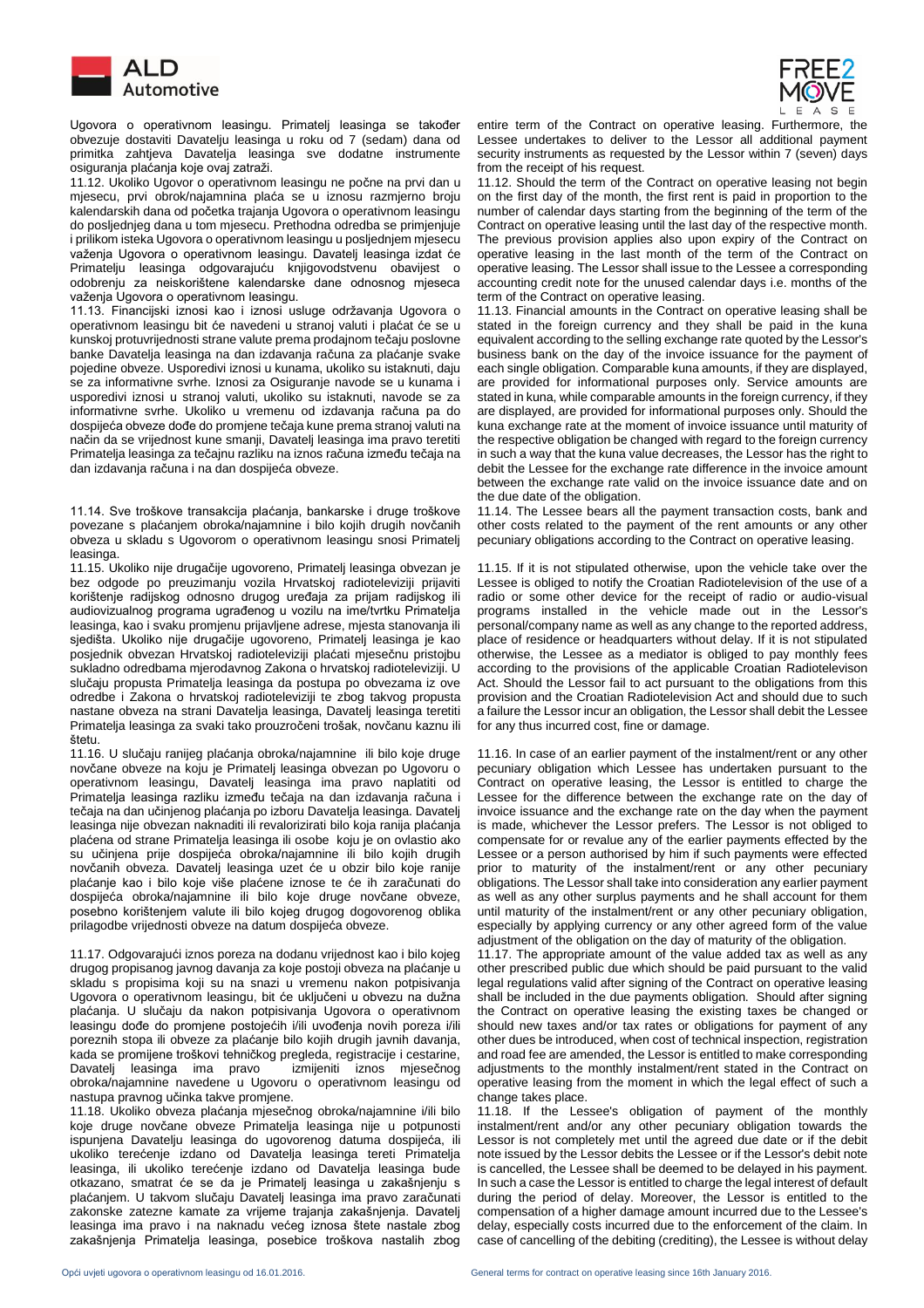

 postupaka prisilne naplate tražbine. U slučaju otkazivanja terećenja (odobrenja), Primatelj leasinga se bez odgode obvezuje učiniti Davatelju leasinga izjavu na knjigovodstveno podoban način za evidentiranje suglasnosti Primatelja leasinga s otkazivanjem terećenja u poslovnim knjigama Davatelja leasinga. Smatrat će se da propust Primatelja leasinga na dostavu takve izjave znači suglasnost s predmetnim otkazivanjem.

11.19. Kad Primatelj leasinga ima prema Davatelju leasinga više dospjelih novčanih obveza pa ono što Primatelj leasinga ispuni nije dovoljno da bi se mogle namiriti sve, Ugovorne strane su suglasne da se uračunavanje ispunjenog obavlja onim redom koji odredi Davatelj leasinga.

11.20. Davatelj leasinga ima pravo naplatiti sve troškove za naplatu neplaćenih novčanih obveza Primatelja leasinga, troškove oduzimanja iznajmljenog vozila i ostvariti ispunjenje bilo kojih drugih obveza Primatelja leasinga u skladu s Ugovorom o operativnom leasingu, a to u skladu s važećim cjenikom Davatelja leasinga ili cijenom usluge treće osobe.

11.21. U slučaju zakašnjenja u plaćanju bilo koje obveze, Davatelj leasinga ima pravo naplatiti Primatelju leasinga zakonsku zateznu kamatu na dužni iznos u kunama ili u kunskoj protuvrijednosti dužnog iznosa u stranoj valuti obračunatu prema prodajnom tečaju poslovne banke Davatelja leasinga na dan izdavanja računa za dužno plaćanje, od dospijeća pa do ispunjenja obveze.

11.22. Primatelj leasinga obvezuje se platiti odgovarajući trošak učinjene opomene Davatelja leasinga u iznosu utvrđenom odgovarajućim internim aktom Davatelja Leasinga, uvećanom za pripadajući porez na dodanu vrijednost.

11.23. Primatelj leasinga prihvaća platiti Davatelju leasinga naknadu utvrđenu odgovarajućim internim aktom Davatelja leasinga za sve usluge koje prate izvorni pravni posao operativnom leasinga, a nisu u njemu uključene, ali su nužne za upravljanje poslovnim odnosom između Davatelja i Primatelja leasinga, kao što su primjera radi i bez ograničavanja na naknade za činjenje obavijesti, naknade za prefakturiravanje troškova koje je prouzročio Primatelj leasinga i slično.

12.1. Kako bi se osiguralo ispunjenje obveza Primatelja leasinga, Davatelj leasinga može zahtijevati plaćanje jamčevine. Jamčevina mora biti uplaćena na račun Davatelja leasinga prije potpisivanja Ugovora o operativnom leasingu. Davatelj leasinga će beskamatno držati jamčevinu za vrijeme trajanja Ugovora o operativnom leasingu. U slučaju upotrebe jamčevine za ispunjenje dospjelih obveza iz Ugovora o operativnom leasingu, Primatelj leasinga se obvezuje bez odgode doplatiti razliku do ugovorene visine jamčevine. Nakon prestanka Ugovora o operativnom leasingu, jamčevina će biti vraćena Primatelju leasinga bez kamata, umanjena za sve dužne iznose koje Primatelj leasinga nije platio, a na koje je obvezan po Ugovoru o operativnom leasingu.

12.2. Ukoliko je ugovoreno, u roku od 8 (osam) dana od dana potpisivanja Ugovora i ovih Općih uvjeta, a u svakom slučaju prije isporuke vozila Primatelju leasinga, Primatelj leasinga je dužan platiti akontaciju. Akontacija se ugovara u EUR, a plaća se u kunama po prodajnom tečaju poslovne banke Davatelja leasinga na dan izdavanja računa/predračuna. Akontacija je sastavni dio obroka/najamnine i ne vraća se Primatelju leasinga po isteku ili raskidu Ugovora.

Ugovorne strane predmetnu uslugu mogu ugovoriti unutar opsega usluga operativnog leasinga.

- A. Opseg poslova<br>13.1. Opseg poslova će uključivati:
- poslove redovnog održavanja propisanih od strane proizvođača u servisnoj knjižici, uključujući potrebne materijale,
- poslove proširenog održavanja nužnog za tehničku ispravnost vozila tijekom trajanja ugovora o operativnom leasingu,
- popravke oštećenja uzrokovane redovnim korištenjem, bez ograničenja na jamstvene popravke što ne uključuje trošak popravaka na spojevima posebne dodatne opreme i samoj opremi koja ne čini sastavni dio ugovora o operativnom leasingu

13.2. Opseg poslova neće uključivati: 13.2. The scope of work shall not include:

- razbijanje stakla.
- troškove redovnog i izvanrednog održavanja te atestiranja ugrađene nadogradnje, opreme ili uređaja u vozilo a koji nisu



obliged to provide the Lessor with a statement which can be used for accounting purposes in order to record the Lessee's consent to the cancellation of the debiting in the Lessor's business books. Should the Lessee fail to delivery such a statement, the Lessee shall be deemed to have granted consent to such a cancellation.

11.19. When the Lessee accumulates due obligations towards the Lessor and the Lessee does not manage to settle all of them, the Contracting Parties agree to account for the fulfilled obligations in such a sequence as determined by the Lessor.

11.20. The Lessor is entitled to collect all Lessee's due pecuniary obligations, costs of the seizure of the rented vehicle and to meet any other Lessee's obligations in accordance with the Contract on operative leasing, pursuant to the valid Lessor's price list or pursuant to the price of services provided by some third person.

11.21. In case of delay in payment of any obligation, the Lessor is entitled to charge the Lessee for the legal interest of default which is applied to the outstanding kuna amount or in the kuna equivalent of the outstanding amount in foreign currency calculated according to the selling exchange rate quoted by the Lessor's business bank on the day of issuing the invoice for the outstanding payment, from maturity until settlement of the obligation.

11.22. The Lessee undertakes to pay the corresponding cost of the Lessor's reminder in the amount determined by the Lessor's corresponding by-laws, increased by the related value added tax.

11.23. The Lessee consents to pay to the Lessor the compensation as established by the Lessor's corresponding by-laws for all services related the original operative leasing transaction, and which are not included herein, but which are necessary for the management of the business relationship between the Lessor and the Lessee, such as, for example and without limitation to, fees for reading of notifications, fees for cost transfers initiated by the Lessee and similar.

# **12. Jamčevina i akontacija 12. Security deposit and advance payment**

12.1. In order to secure fulfilment of the Lessee's obligations, the Lessor can request payment of the security deposit. The security deposit must be paid on the Lessor's account prior to signing of the Contract on operative leasing. The Lessor shall keep the security deposit interestfree during the term of the Contract on operative leasing. Should the security deposit be used for the settlement of due obligations under the Contract on operative leasing, the Lessee guarantees to pay the differing amount up to the amount of the stipulated security deposit without delay. After expiry of the Contract on operative leasing, the security deposit shall be returned to the Lessor interest-free, decreased by all outstanding amounts which the Lessee has not paid, and which he was supposed to pay pursuant to the Contract on operative leasing. 12.2. If it is agreed, within 8 (eight) days from signing of the Contract and these General terms, and at any rate prior to the vehicle delivery to the Lessee, the Lessee is obliged to effect the advance payment. The advance payment is stipulated in EUR, but it is paid in kuna according to the selling exchange rate quoted by the Lessor's business bank on the day of issuing of invoice/pro forma invoice. The down payment is an integral part of the instalment/rent and it is not returned to the Lessee upon expiry or termination of the Agreement.

### **13. Dodatne usluge – Održavanje (servis) vozila 13. Additional services - vehicle maintenance (service)**

The Contracting Parties can agree on the respective service within the scope of the operative leasing services.<br>A. Scope of work

- 13.1. The scope of work shall include:
- regular maintenance as prescribed by the manufacturer in the service book, including the necessary materials;
- works of extended maintenance needed for the technical correctness of the vehicle during the term of the Contract on operative leasing;
- repairs of damages caused by regular use, without limitation on warranty repairs and which does not include the cost of repairs on connecting points of special additional equipment and on the equipment itself which does not form an integral part of the Contract on operative leasing;

- broken glass,
- cost of regular and extraordinary maintenance and attesting of built-in upgrades, equipment and utilities in vehicle which are not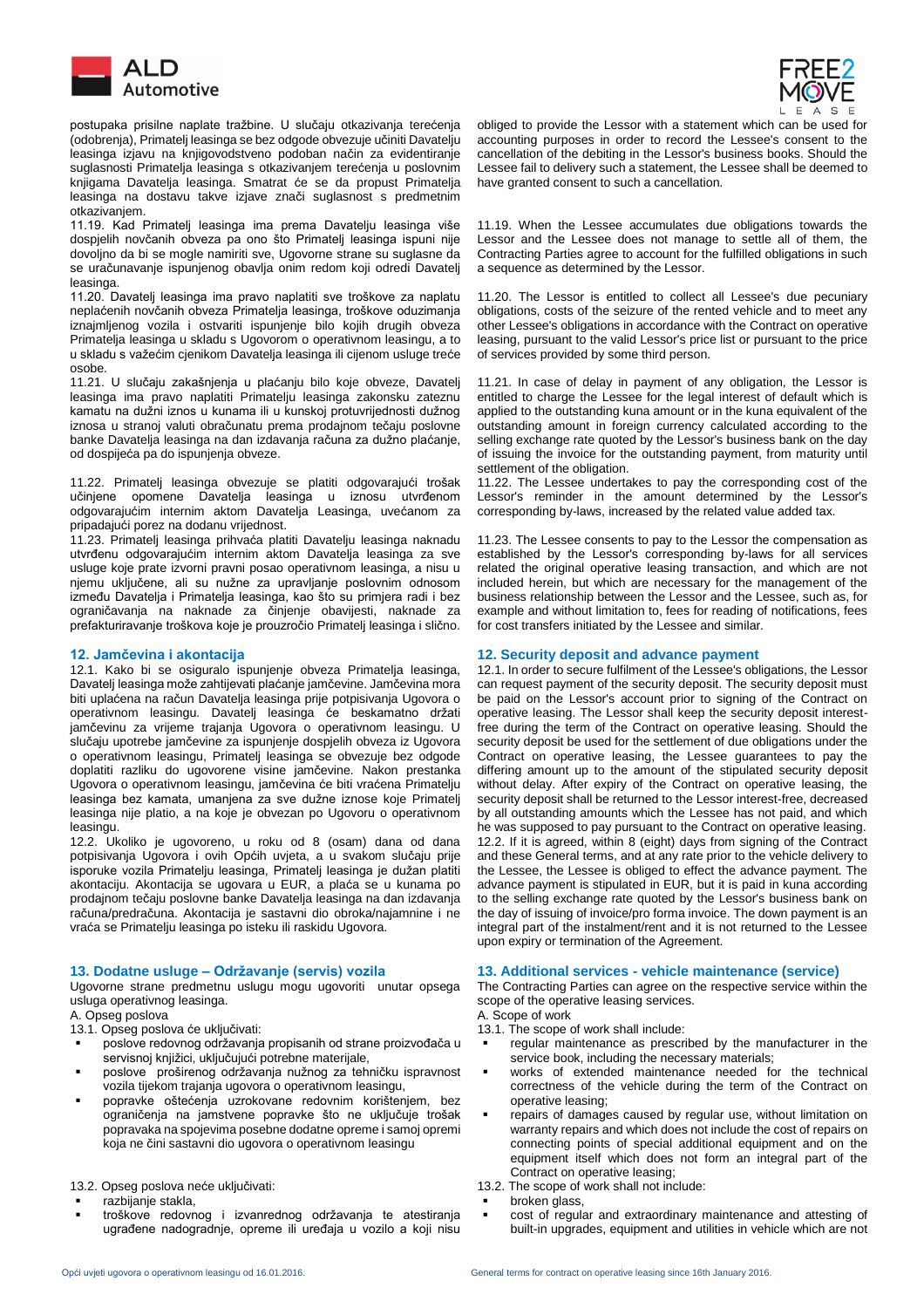

 isporučeni od strane tvornice (npr. hladnjače, rashladnici, grijači, hidrauličke rampe…)

- štete uzrokovane nepridržavanjem uputa za korištenje vozila izdanim od strane proizvođača, ili uzrokovane nevršenjem održavanja, ili nestručnim rukovanjem ili nepravodobnim ili nestručnim uklanjanjem nedostataka
- troškove popravka i/ili zamjene senzora tlaka u gumama kada nije ugovorena dodatna usluga "Pneumatici"
- troškove popravaka koji bi bili pokriveni temeljem jamstva proizvođača ali je pravo na isto prestalo prije definiranog trajanja jamstva zbog nepravovremenog obavljanja redovnih servisnih intervala, a sve skladno uvjetima jamstva pojedinog proizvođača vozila. Isto se odnosi i moguće gubitke pokrića po jamstvu koje je nastalo prije sklapanja pojedinačnog ugovora za pojedino vozilo.
- štetu koja nastane zbog nezgode i naknade troškova vuče i troškova vuče u slučaju pomoći na cesti,
- popravke unutarnje obloge i podstave, popravke štete na laku, sastavljanje i popravak dodatne opreme ukoliko ova nije uključena u novo vozilo,
- trošak goriva, motornog ulja koje će možda trebati dopuniti između redovnih promjena ulja, trošak AdBlue tekućine za vozila čiji motori koriste ovu tehnologiju, te trošak sredstva za pranje stakla i za pranje, čišćenje i poliranje vozila

13.3. Kako bi naručio održavanje i popravke, Primatelju leasinga dostupan je informacijski spis Davatelja leasinga i obrazac "Narudžba servisa/popravka" (servisne isprave) Davatelja leasinga. Servisne isprave omogućuju Primatelju leasinga da naruči radove navedene u članku 13.1 u Hrvatskoj u ime i za račun Davatelja leasinga, u skladu s odredbama članka 13. Radovi moraju biti izvršeni u ugovornoj ovlaštenoj radionici od Davatelja leasinga. Obrazac «Narudžba servisa/popravak« mora potpisati korisnik vozila. Primatelj leasinga suglasan je održavati vozilo u ovlaštenom servisnom centru proizvođača po odabiru Davatelja leasinga. U slučaju da Primatelj leasinga samostalno odluči o odabiru ovlaštenog servisnog centra proizvođača, Davatelj leasinga ima pravo obračunati naknadu po servisnom događaju u visini 10% iznosa troška servisa.

13.4. Ukoliko Primatelj leasinga u Hrvatskoj ima – neovisno o razlozima – bilo koje troškove za koje je, u skladu s člankom 13.1, odgovoran Davatelj leasinga, Davatelj leasinga će nadoknaditi Primatelju leasinga troškove nakon primitka uredno ispunjenih dokaza (računa, potvrde plaćanja i slično), izdanih za račun Davatelja leasinga kao primatelja usluge jedino u slučaju da je Primatelj leasinga obavio popravke u ovlaštenom servisu proizvođača koji je ugovorni partner Davatelja leasinga. Ukoliko Primatelj leasinga ima navedene troškove u inozemstvu, troškovi će biti nadoknađeni samo do iznosa koje naplaćuje hrvatska ugovorna radionica Davatelja leasinga za usluge koje je Primatelj leasinga koristio u inozemstvu. Troškovi vuče nastali u inozemstvu se ne nadoknađuju ni u kojem slučaju.

13.5. Primatelj leasinga odgovoran je Davatelju leasinga za štetu koja nastaje zbog nezakonitog korištenja servisnih isprava.

13.6. Ukoliko se Ugovorne strane dogovore o servisiranju vozila, Primatelj leasinga će platiti cijenu koja je uključena u mjesečni obrok/najamninu. Ukoliko je cijena uključena u mjesečni obrok/najamnini, iznos će ovisiti o trajanju ugovora o operativnom leasingu i ukupnoj kilometraži.

13.7. Osnova za cijenu servisa vozila bit će ukupna kilometraža navedena od strane Primatelja leasinga za vrijeme upravljanja u pogledu Ugovora o operativnom leasingu. Cijena se u pravilu neće mijenjati za vrijeme upravljanja. Ukoliko Primatelj leasinga utvrdi da će prijeći ili da neće dostići utvrđenu ukupnu kilometražu za više od 10 (deset) %, Primatelj leasinga mora o tome bez odgode obavijestiti Davatelja leasinga. Davatelj leasinga može sačiniti novi izračun u skladu s promijenjenim uvjetima i u skladu s time prilagoditi cijenu servisa vozila.

### D. Naplaćivanje dodatnih usluga D Charging additional services

13.8. Usluge servisiranja naplaćuju se na isti način kao mjesečni obrok/najamnina iz članka 11.1.

13.9. Bilo koja dodatna/nedostajuća kilometraža naplaćuje se nakon redovnog prestanka Ugovora o operativnom leasingu, kako slijedi: ukoliko Primatelj leasinga vrati vozilo u skladu s Ugovorom o operativnom leasingu na kraju ugovorenog razdoblja ugovora o leasingu i ukoliko je stvarna kilometraža različita od one utvrđene u pogledu Ugovora o operativnom leasingu, Davatelj leasinga će naplatiti dodatnu kilometražu Primatelju leasinga po stopi terećenja navedenoj u Ugovoru



delivered by the factory (for example refrigerator, cooler, heater, hydraulics etc)

- damages caused by not paying attention to the user manual issued by the manufacturer or caused by failure to perform maintenance or by unskilled operation or untimely or unskilled removal of defects
- cost of repairs and/or replacement of sensor of tyre pressure when additional service "Pneumatics" is not contracted as included
- cost of repairs that are covered by manufacturer's warranty, but the right to call on to such warranty ceased prior to expiration of its period due to untimely performance of regular service activities, all in line with warranty conditions of corresponding manufacturer. Same applies to possible losses of coverage of warranty which has arisen prior to closure of Contract on operative leasing for respected vehicle,
- damage incurred through an accident and the compensation of the towing costs and towing costs in case of road assistance,
- repairs of the inner linen and coating, damage repair on the lacquer, assembling and repairing of additional equipment if it is not included in the new vehicle,
- cost of fuel, motor oil which might have to be filled up between the regular oil changes, cost of AdBlue liquid for vehicles which engines use such technology, and the cost of the window cleaner as well as cost of agents for vehicle washing, cleaning and polishing
- B. Servisne isprave B. Service documents

13.3. To be able to order maintenance and repairs, Lessor's information document and Lessor's form "Service/repair order" (service documents) are available to the Lessee. Service documents enable the Lessee to order the works listed in Article 13.1 in Croatia in the Lessor's name and for the Lessor's account, pursuant to provisions from Article 13. The works must be completed in the contractually designated Lessor's workshop. The form "Service/repair order" must be signed by the vehicle user. The Lessee expresses his consent to service the vehicle in authorized service centre elected by the Lessor. In case that Lessee solely decide on election of authorized manufacturers service centre, the Lessor has the right to charge the Lessee a fee in the amount of ten (10) per cent (%) of service cost and per service issue.

13.4. Should the Lessee incur - irrespective of the reasons - any costs in Croatia for which the Lessor is responsible according to Article 13.1, the Lessor shall reimburse the Lessee for all the costs after the receipt of the duly filled out proofs (invoices, payment confirmations and similar) issued for the Lessor's account as service user only in the case when the Lessee performed repairs in a car service centre authorised by the manufacturer who is a Lessor's contractual partner. If the Lessee incurred the mentioned costs abroad, he shall be reimbursed only up to the amount charged by the Lessor's Croatian contractually designated workshop for the services which the Lessee used abroad. Towing costs incurred abroad shall by no means be reimbursed.

13.5. The Lessee answers to the Lessor for the damage caused by the illegal use of service documents.

### C. Price of additional services

13.6. If the Contracting Parties reach an agreement with regard to vehicle servicing, the Lessee shall pay the entire price which is included in the monthly instalment/rent. If the price is included in the monthly instalment/rent, the amount shall depend on the term of the Contract on operative leasing and on the total mileage.

13.7. The basis for the calculation of the vehicle service shall be the total mileage value stated by the Lessee during the running time in terms of the Contract on operative leasing. The price shall as a rule be no subject to adjustments during the running time. Should the Lessee realise that he will exceed or that he will fail to reach the defined mileage by more than 10 (ten) percent, the Lessee must notify the Lessor thereof without delay. The Lessor can make a new calculation according to the changed circumstances and thus adjust the price of the vehicle service.

13.8. Vehicle servicing shall be charged in the same way as the monthly instalment/rent from Article 11.1.

13.9. Any additional/missing mileage shall be charged after the regular expiry of the Contract on operative leasing, as follows: if the Lessee returns the vehicle according to the Contract on operative leasing at the end of the contractual lease term and if the real mileage differs from the mileage defined in the Contract on operative leasing, the Lessor shall charge the Lessee for the additional mileage according to the charge rate as stated in the Contract on operative leasing and substitute non-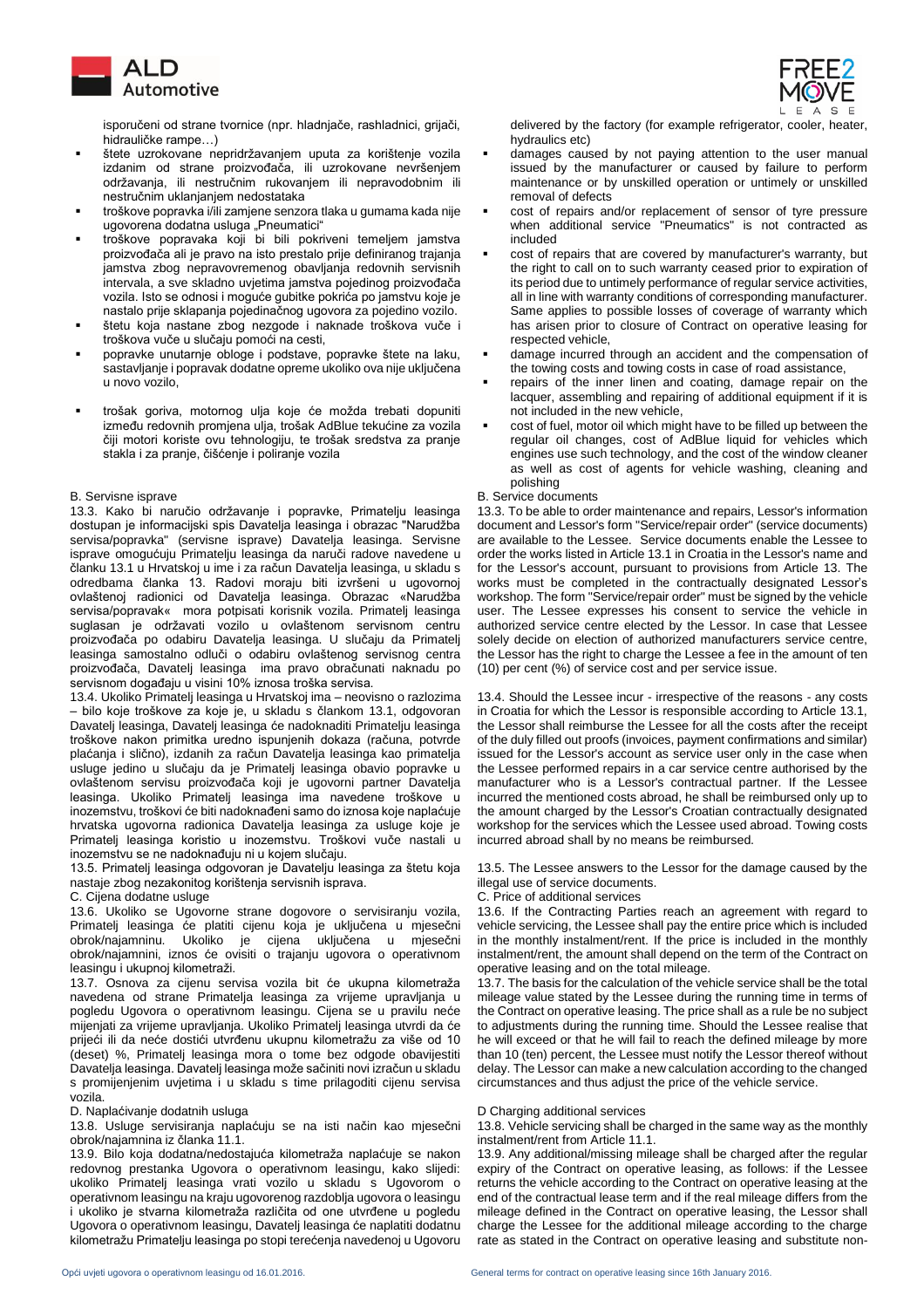

 o operativnom leasingu i zamijeniti neiskorištenu kilometražu po stopi povrata, navedenoj u Ugovoru o operativnom leasingu. Prekoračenje ili neiskorištenje dogovorene kilometraže do 2,500 km ne uzima se u obzir ni u kojem slučaju. Maksimalni obračun za manje prijeđene kilometre obračunava se do 10.000 km uzimajući u obzir ugovoreno odstupanje.

E. Naknada mjesečnih obroka/najamnina za vrijeme popravka 13.10. Mjesečni obroci/najamnine plaćaju se u punom iznosu za vrijeme servisnih i limarijskih popravaka.

13.11. U slučaju ranijeg prestanka Ugovora o operativnom leasingu ili nakon redovnog prestanka Ugovora o operativnom leasingu, izračun bilo koje dodatne/nedostajuće kilometraže izvršit će se tako da Davatelj leasinga prvo utvrdi mjesečnu kilometražu izračunavajući je tako da kilometre navedene u Ugovoru o operativnom leasingu podijeli s ugovorno predviđenim mjesecima korištenja. Tada će Davatelj leasinga pomnožiti "mjesečne kilometre utvrđene izračunom" s brojem stvarnih mjeseci korištenja i dobiti kilometražu koja će biti odlučujuća za raniji izračun kilometara (kilometara utvrđenih izračunom). Za bilo koje dodatne ili nedostajuće kilometre – rezultata između kilometara utvrđenih izračunom i stvarno korištenih kilometara - primjenjuju se načela izračuna u skladu s člankom 13.10.

### **14. Dodatne usluge – Pneumatici (s uključenom uslugom skladištenja i zamjene)**

Ugovorne strane također se mogu dogovoriti, unutar opsega usluga operativnog leasinga, o servisiranju guma.

A. Opseg usluga A. The scope of services A. The scope of services A. The scope of services A. The scope of services

- sezonske zamjene guma uslijed istrošenosti sukladno zakonom propisanom minimalnom profilu gazne površine. Dimenzija i kategorija guma bit će definirani i sastavni dio pojedinačnog ugovora o operativnom leasingu, Davatelj leasinga samostalno će odrediti proizvođača guma unutar definirane kategorije guma navedene u pojedinačnom ugovoru o operativnom leasingu,

- sezonske montaže i demontaže te balansiranja guma ovisno o broju uključenih guma u pojedinačnom ugovoru o operativnom leasingu,

- sezonsko skladištenje ljetnih i zimskih guma kod ugovornog dobavljača po odabiru Davatelja leasinga

14.2. Ukoliko se dimenzija, broj ili kategorija guma (bilo zimskih ili ljetnih) promjeni za vrijeme trajanja Ugovora o operativnom leasingu prema želji Primatelja leasinga, Davatelj leasinga ima pravo zaračunati Primatelju leasinga sve dodatne troškove po toj osnovi. B. Servisne isprave B. Service documents

14.3. Primatelju leasinga je dostupan informacijski spis Davatelja leasinga i obrazac "Narudžba guma" Davatelja leasinga (servisne isprave). Promjena guma mora biti izvršena kod ugovornog dobavljača Davatelja leasinga. Popis tih dobavljača dostupan je na internet stranici i mobilnoj aplikaciji, te putem pozivnog centra Davatelja leasinga. Primatelj leasinga odgovoran je Davatelju leasinga za štetu koja nastane zbod nezakonitog korištenja servisnih isprava.

### C. Cijena dodatne usluge C. Price of additional services

14.4. Primatelj leasinga plaćat će cijenu servisa guma koja je uključena u mjesečni obrok/najamninu ugovora o operativnom leasingu. U slučaju isporuke guma izvan ugovorenog broja u pojedinačnom ugovoru o operativnom leasingu Primatelj leasinga će se teretiti (uz trošak guma) za troškove sezonske montaže i demontaže, balansiranja i skladištenja.

D. Naplaćivanje dodatne usluge<br>14.5. Usluge servisa guma naplaćuju se na način iz članka 11.1. 14.5. Tyre servicing is charged pursuant to Article 11.1. 14.5. Usluge servisa guma naplaćuju se na način iz članka 11.1.

# **Posebna usluga "Neograničene gume" Special service "Unlimited tyres"**

14.6. Ukoliko je posebno ugovorena, usluga obuhvaća: 14.6. If specially agreed, service encompasses:

- a) Izmjenu i balansiranje ljetnih i zimskih pneumatika prema potrebi stvorenoj njihovim stanjem, što utvrđuje Davatelj leasinga uzimajući u obzir tehničke i eksploatacijske karakteristike konkretnog vozila i guma
- b) Izmjenu i balansiranje pneumatika koje je potrebno zamijeniti uslijed oštećenja nastalog isključivo iz razloga tehničke neispravnosti oštećenog pneumatika, a isto je utvrđeno od strane odgovornih osoba Davatelja leasinga odnosno od strane ovlaštenog predstavnika proizvođača konkretnog pneumatika

14.7. Izmjena i balansiranje pneumatika se mora izvršiti u skladu sa važećim zakonski definiranim odredbama o minimalnoj dubini utora na gaznom profilu, koji prema postojećem zakonodavstvu iznose za ljetne pneumatike – 1,6 mm a za zimske – 4 mm.



used mileage according to the return rate as stated in the Contract on operative leasing. Exceeding or failure to reach the agreed mileage limit of 2.500 km is in no case considered. The maximum calculation of the covered under-mileage is calculated up to 10,000 km taking into consideration the agreed deviation<br>E. Compensation of monthly instalments/rents during repairs

13.10. Monthly instalments/rents are to be paid in full amount during service and body repair works

13.11. In case of premature termination of the Contract on operative leasing or after the regular expiry of the Contract on operative leasing, the calculation of any additional/missing mileage shall be performed in such a manner as to have the monthly mileage determined by the Lessor first by dividing the kilometres as stated in the Contract on operative leasing by the contractually foreseen months of use. The Lessor shall multiply the "monthly kilometres determined by the calculation" with the number of months of actual use and this shall yield the mileage which shall be decisive for the previous calculation of kilometres (kilometres determined through the calculation). The calculation principle pursuant to Article 13.10 applies to any additional or missing kilometres - the result between the kilometres determined through the calculation and the actually covered kilometres.

### **14. Additional services - pneumatics (with included service of storage and replacement)**

The Contracting Parties can also agree on the tyre servicing within the scope of the operative leasing services.

14.1. The scope of services encompasses

- seasonal replacement of tyres due to wear and tear, pursuant to the minimally prescribed profile of tyre tread. The tyre dimension and category shall be defined forming an integral part of individual Contract on operative leasing. The Lessor himself shall select the tyre manufacturer within the defined tyre category as stated in individual Contract on operative leasing,

- seasonal assembly and dismantling as well as tyre balancing depending on the number of included tyres in individual Contract on operative leasing,

- seasonal storing of summer and winter tyres at the contracted supplier as selected by the Lessor.

14.2. Should the tyre dimension, number or category (for both winter and summer tyres) change during the term of the Contract on operative leasing according to the Lessee's wish, the Lessor has the right to charge the Lessee for all additional costs incurred on this basis.

14.3. The Lessor's information document and the form "Tyre Order" (service documents) are available to the Lessee. Tyres must be changed at the Lessor's contracted supplier. The list of these suppliers is available on Lessors internet page, on mobile application and through call-centre. If the cost of tyre change according to the evaluation by the workshop exceeds EUR 100.00 in the HRK equivalent without the VAT. Lessor's consent should be obtained. The Lessee answers to the Lessor for the damage caused by the illegal use of service documents.

The Lessee shall pay the price of the tyre service which is included in the monthly instalment/rent pursuant to the Contract on operative leasing. In case of delivery of a higher number of tyres than stipulated in the individual Contract on operative leasing the Lessee shall be debited (beside the tyre cost) for the costs of seasonal assembly and dismantling, balancing and storing.<br>D Charging additional services

- a) replacement and balancing of summer and winter pneumatics according to need created by their status or by their contracted lasting and mileage, which is determined by the Lessor considering technical and exploratory characteristic of specific vehicle and pneumatic
- b) replacement and balancing of pneumatics in need for replacement due to damages caused exclusively from technical default of the pneumatic itself, which has been determined by the Lessor's authorized personnel or by the pneumatics manufacturer's authorized personnel.

14.7. Replacement and balancing of the pneumatics must be performed in line with positive legally defined provisions on minimum pneumatic tread depth, which is according to current positive legislation for summer pneumatics - 1,6 mm and for winter- 4 mm.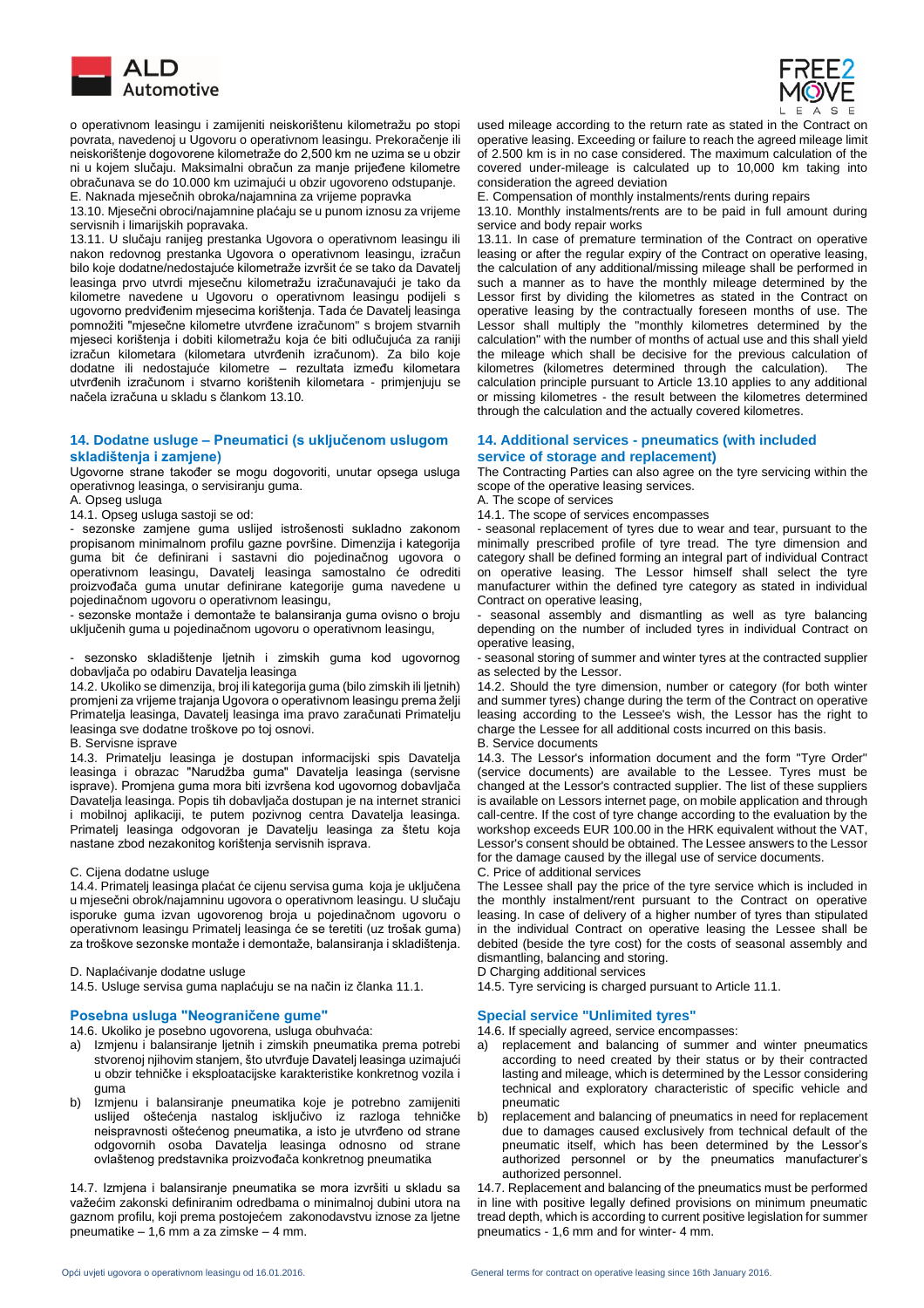

 14.8. Kada nastupi obveza na izmjenu pneumatika u svim slučajevima izvan istrošenosti uslijed redovite uporabe, Primatelj leasinga je o svom trošku u obvezi zamijeniti obje gume na istoj osovini pri čemu obje gume moraju biti iste proizvođačke marke i tipa.

14.9. Predmetna usluga vrijedi uz uvjet korištenja propisanih ljetnih pneumatika isključivo u ljetnom razdoblju godine odnosno zimskih pneumatika isključivo i zimskom razdoblju godine, u vremenskim granicama odnosnih razdoblja kako su definirana pozitivnim propisima o sigurnosti prometa na cestama. Na prijedlog Davatelja leasinga i uz suglasnost Primatelja leasinga, Davatelj leasinga može odrediti drugačiji kriterij za sezonsku zamjenu.

14.10. Primatelj leasinga gubi pravo ostvarenje sadržaja predmetne usluge u odnosu na pojedino vozilo čiji pneumatici trpe oštećenja uslijed nemarnog načina vožnje i uopće oštećenja prouzročenih nemarom.

14.11. Usluga neograničenih guma koja je predmetom ove posebne usluge pruža se do isteka ugovorenog vremena trajanja Ugovora o operativnom leasingu ili do ostvarenja ugovorene kilometraže, ovisno o tomu koja se okolnost ostvari ranije, nakon čega Primatelj leasinga gubi pravo na ostvarenje ove usluge te sam plaća troškove nabave, zamjene i skladištenja.

15.1. ova usluga može se pružiti samo pod uvjetom da je vozač stariji od 21 godine i da ima valjanu vozačku dozvolu dulje od godine dana.

15.2. Mogućnosti navedene u nastavku daju Primatelju leasinga mogućnost korištenja zamjenskog vozila u slučajevima kada objekt leasinga nije moguće koristiti. Za korištenje navedenih usluga Primatelj leasinga u obvezi je zatražiti istu od Davatelja leasinga.

15.3. Vozač će vratiti zamjensko vozilo odmah nakon što prestanu uvjeti po osnovi kojih je koristio zamjensko vozilo, i, osim ako nije dogovoreno drukčije, na mjesto koje odredi Davatelj leasinga.

15.4. Primatelj leasinga će plaćati uslugu zamjenskog vozila u sklopu mjesečnog obroka/najamnine ako je tako ugovoreno u ugovoru o operativnom leasingu. U slučaju korištenja zamjenskog vozila izvan ugovorenog broja dana i kategorije u pojedinačnom ugovoru o operativnom leasingu, Primatelj leasinga će se teretiti za pruženu uslugu.

### B. Osiguranja Davatelja leasinga B. Lessor's securities

15.5. Nakon iskorištenog broja dana zamjenskog vozila navedenih u ugovoru o operativnom leasingu, korištenje zamjenskog vozila automatski se produžuje dok Primatelj leasinga ne vrati vozilo. Davatelj leasinga će tada naplatiti korištenje zamjenskog vozila Primatelju leasinga točno za vrijeme duže od onog dogovorenog u ugovoru o operativnom leasingu sukladno cjeniku koji je definiran u Pravilniku o naknadama Davatelja leasinga.

### C. Osiguranja Primatelja leasinga

15.6. Primatelj leasinga obvezuje se uzeti u obzir prethodno navedena pravila. Za svaki zahtjev koji ne proizlazi iz Ugovora o operativnom leasingu izdaje se zaseban račun.

### D. Mogućnosti paketa

15.7. Davatelj leasinga će snositi troškove sljedećeg:

- zamjenskog vozila kako je definirano pojedinačnim ugovorom o operativnom leasingu,
- osiguranja sa smanjenjem za franšizu u slučaju štete ili krađe,
- ograničene ili neograničene kilometraže u odnosu na razdoblje korištenja.

15.8. Isključenja – Davatelj leasinga nikad neće pokrivati sljedeće te će slijedom navedenog navedene troškove plaćati Primatelj leasinga:

- popravke šasije manje od franšize,
- troškove posebne opreme (navigacija, dječja sjedalica...)
- dodatna plaćanja za dodatne ili mlade vozače,
- troškove dostave vozila iznad 30 km od sjedišta ugovornog partnera Davatelja leasinga,
- troškove dodatnih kilometara.
- 15.9. Paket zamjenskog vozila "plus" 15.9. Package replacement vehicle "plus"

Ovaj paket uključuje isporuku zamjenskog vozila kao zamjenu za vozilo koje je predmet ugovora o operativnom leasingu. Trošak paketa i kategorija vozila bit će navedeni u ponudi i u ugovoru o operativnom leasingu.

# 15.9.1. Uvjeti isporuke 15.9.1. Delivery terms

Kada se predmet leasinga ne može koristiti zbog:

- redovnog servisiranja
- nezgode ili požara,



14.8. When obligation on pneumatics replacement arises in all cases besides regular wear & tear, the Lessee is in obligation to replace at his own cost both of the tires on the same axle while keeping the same manufacturer brand and tire type.

14.9. Service in subject is valid with condition of summer pneumatic usage strictly during summer period and winter pneumatics usage strictly during winter period, within term periods of terms in subject as they are defined by positive legislation on road traffic security. Lessor can state a proposal, and to which Lessee can concur, which will define a different seasonal change criteria.

14.10. Lessee loses his right on realization of content of this preferential service in respect to single vehicle which pneumatics suffered damages due to negligent manner of driving and damages in any case caused by negligence.

14.11. The service of unlimited tires which is the subject of this special service is to be rendered up to expiration of contracted period of Contract on operative leasing or up to the achievement of contracted mileage, depending which comes first, after which the Lessee looses his right on rendering this service and bears itself the costs of acquiring, replacement and storage.

### **15. Dodatne usluge – Usluga zamjenskog vozila 15. Additional services - Replacement vehicle service**

15.1. This service can be rendered only provided that the driver is above 21 years of age and that he has been holding a valid driver's licence for over one year.

### A. Opseg usluge A. The scope of service

15.2. The options listed in further text give a possibility to the Lessee to take advantage of a replacement vehicle in cases when the leased object cannot be used. When the Lessee desires to take advantage of the mentioned services, he is obliged to request this from the Lessor.

15.3. The driver shall return the replacement vehicle after the circumstances due to which he used the substitute vehicle have changed and, except if agreed otherwise, to the place designated by the Lessor.

15.4. The Lessee's payment for the replacement vehicle service is included in the monthly instalment/rent if this was stipulated in the Contract on operative leasing. In case of using a replacement vehicle for a longer number of days and using other vehicle categories than agreed in the individual Contract on operative leasing, the Lessee shall be charged for the service rendered.

15.5. After the replacement vehicle has been used for the agreed number of days as stipulated in the Contract on operative leasing, the use of the replacement vehicle is automatically extended, as long as the Lessee does not return the vehicle. The Lessor shall charge the Lessee for the use of the replacement vehicle exactly for the period of use exceeding the period stipulated in the Contract on operative leasing according to the price list which is defined in the Lessor's Regulation on

# Fees.<br>C. Lessee's securities

15.6. The Lessee undertakes to take into consideration the previously stated rules. For every request which does not ensue from the Contract on operative leasing, a separate invoice shall be issued.

- 15.7. The Lessor shall bear the costs of the following:
- replacement vehicle as defined in individual Contract on operative leasing,
- insurance with the franchise decrease in case of damage or theft,
- limited or unlimited mileage with respect to the period of use.

15.8. Exclusion - the Lessor shall never cover the following and, according to the stated facts, the mentioned costs shall be paid by the Lessee:

- chassis repairs below the franchise,
- special equipment costs (navigation, child car seat...)
- additional payments for additional or young drivers,
- vehicle delivery costs for over 30 km from the seat of the Lessor's contractual partner
- cost of additional kilometres.
- 

This package includes delivery of a replacement vehicle as a substitute for the vehicle within the scope of the Contract on operative leasing. The cost of the vehicle package and category shall be stated in the offer and in the Contract on operative leasing.

When the leased object cannot be used due to:

- regular service maintenance
- accident or fire.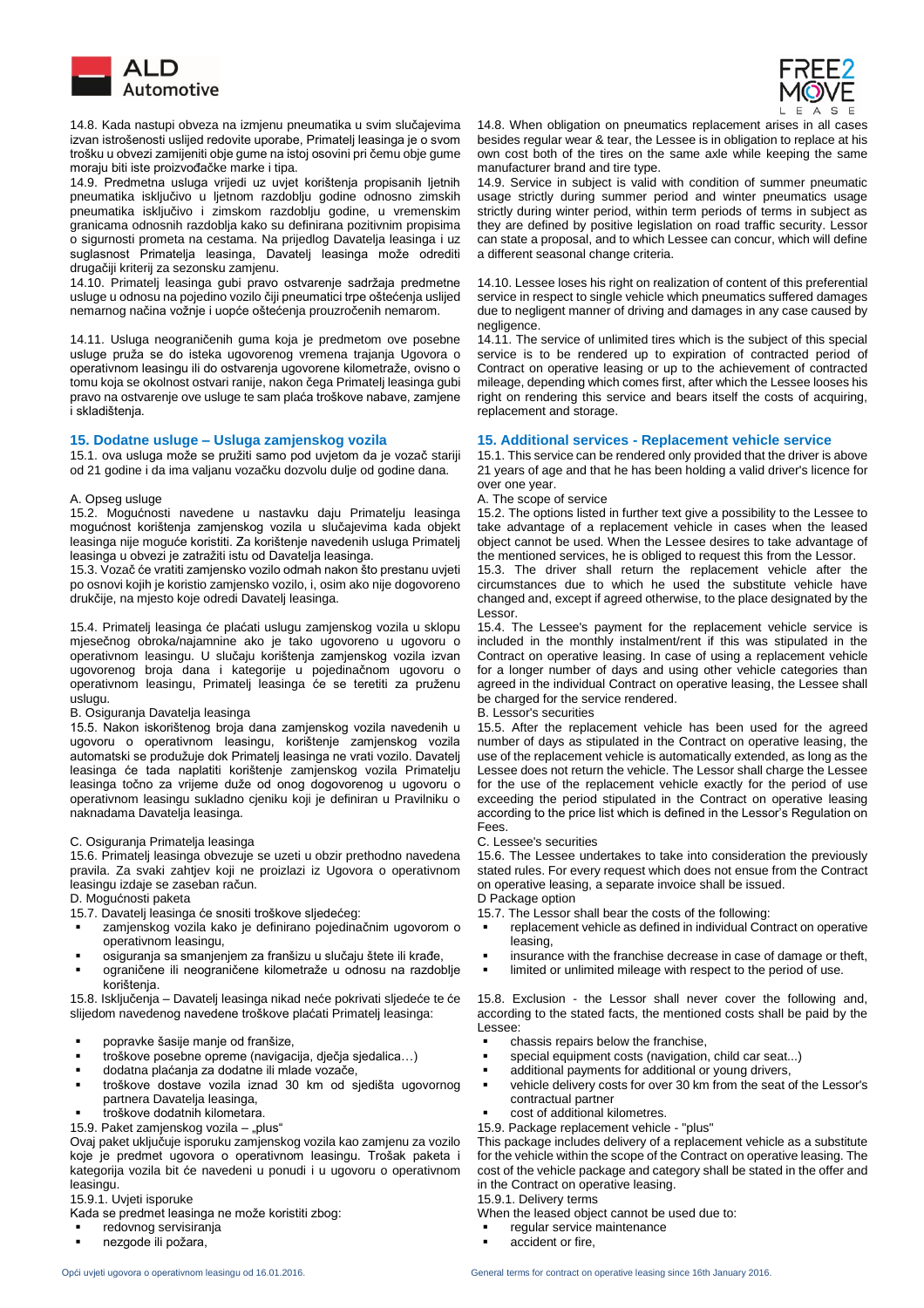

### mehaničkog kvara

### krađe.

U svim slučajevima, Primatelj leasinga mora podnijeti sve isprave koje dokazuju da korištenje predmeta leasinga nije moguće zbog nekog od navedenih razloga.<br>15.9.2. Uvjeti korištenja

Isporuka zamjenskog vozila uvjetovana je činjenicom da se predmet leasinga ne može koristiti zbog opisanih razloga u točki 15.9.1.

Primatelj leasinga ostvaruje pravo na korištenje zamjenskog vozila u sljedećim rokovima i uvjetima:

- jedan dan za vrijeme redovnog servisa propisanog od strane proizvođača,
- deset dana u slučaju mehaničkog kvara,
- petnaest dana u slučaju nezgode ili požara,
- trideset dana u slučaju krađe vozila.

Ova mogućnost omogućava Primatelju leasinga da za paušalan iznos ugovori mogućnost korištenja određenog broja dana, kategorije i tipa vozila koje može koristiti na zahtjev kada želi. Paušalni iznos, broj dana, kategorija i tip vozila bit će navedeni u ponudi i u ugovoru o operativnom leasingu.

# **16. Dodatna usluga - Usluga kartica za gorivo 16. Additional service - fuel card service**

16.1. Davatelj leasinga dat će Primatelju leasinga kartice koje mu omogućavaju da napuni gorivo s prodajne mreže goriva odobrene od strane Davatelja leasinga, bez bilo kakve obveze plaćanja odmah. Izbor ove usluge bit će naveden u ponudi za svako vozilo odnosno u ugovoru o operativnom leasingu, zajedno s administrativnim troškom i odgovarajućim predujmom za gorivo. Primatelj leasinga će potpisati poseban dodatak općim uvjetima u kojemu se definiraju posebni uvjeti za korištenje kartice za gorivo prije isporuke kartice za gorivo.

16.2. Predujam za gorivo temelji se na prosječnoj potrošnji po vozilu i ugovorenoj kilometraži. Svako vozilo ima posebnu karticu za izabranu naftnu kompaniju i vodič kroz stanice za gorivo u njezinoj mreži. Kako bi napunio gorivo, vozač će predočiti navedenu karticu i koristiti povjerljivu osobnu šifru.

### A. Uvjeti za korištenje kartice

16.3. Kartice vrijede ograničeno vrijeme. One se obnavljaju automatski tako da ih Davatelj leasinga šalje Primatelju leasinga.

16.4. Primatelj leasinga mora poduzeti sve potrebno kako bi čuvao povjerljivost dodijeljenih mu šifri. Naftna kompanija mora biti obaviještena o gubitku ili krađi kartice za gorivo čim to bude moguće i Primatelj leasinga mora to potvrditi Davatelju leasinga preporučenom pošiljkom s povratnicom. Primatelj leasinga ostaje odgovoran za svo gorivo napunjeno tri radna dana nakon datuma kad je Davatelj leasinga obaviješten pisanim putem.

### B. Izdavanje računa B. Invoice issuance

16.5. Za gorivo se izdaje račun, zajedno s troškovima leasinga, i plaća se pod jednakim uvjetima. Davatelj leasinga će izračunati razliku između stvarne potrošnje i kupnji koje Primatelj leasing plati tromjesečno ili u drugim rokovima kako to odredi Davatelj leasinga. Zbog ovog usklađivanja, Primatelj leasinga primit će izvješće o odobrenju ili račun. Detaljna lista napunjenog goriva priložit će se za svako vozilo s mjestom, datumom, količinom i vrstom goriva za svako punjenje goriva.

### C. Proforma račun za gorivo

16.6. Za svako vozilo, predujam se izračunava na temelju prosječne mjesečne kilometraže, potrošnje i tipa goriva.

16.7. U slučaju prestanka ugovora sklopljenih između Davatelja leasinga i naftne kompanije, Davatelj leasinga zadržava pravo promijeniti naftnu kompaniju ili ukinuti ovu uslugu što neće predstavljati osnovu za raskid Ugovora o operativnom leasingu od strane Primatelja leasinga. U tom slučaju, izvršit će se potrebna usklađenja predujmova ili povrata za gorivo.

17.1. U slučaju da je ugovorena usluga "door to door", Primatelj leasinga ima pravo na usluge kako slijedi:

17.2. Usluga "door to door"  $-$  osnovni paket

Navedena usluga uključuje preuzimanje i povrat predmeta leasinga u sljedećim slučajevima, a na zahtjev Primatelja leasinga:

- godišnji tehnički pregled i registracija vozila
- redovno održavanje vozila propisano od strane proizvođača
- sezonska zamjena pneumatika (ako je usluga uključena u ugovor o leasingu)<br>17.3. Usluga "door to door" – prošireni paket
- 
- mechanical defect,
- theft.

In all such cases, the Lessee must submit all the documents by which he proves that the use of the leased object is not possible due to the one of the above stated reasons.

# 15.9.2. Conditions of use

Delivery of a replacement vehicle is conditioned by the fact that the leased object cannot be used due to the reasons described in Item 15.9.1.

The Lessee exercises his right to use a replacement vehicle in the following periods and under the following conditions:

- one day during the regular service prescribed by the manufacturer,
- ten days in case of a mechanical defect,
- fifteen days in case of an accident or fire,
- thirty days in case of vehicle theft.

15.10. Paket zamjensko vozilo – "broj dana" 15.10. Package replacement vehicle - "number of days"

This option enables the Lessee to contract the option of using a particular vehicle category and type for a particular number of days against a flat fee, which he can use upon request according to his wish. The flat fee amount, number of days, vehicle category and type shall be stated in the offer and in the Contract on operative leasing.

16.1. The Lessor shall provide the Lessee with cards which enable him to fill his petrol tank at the fuel sales network approved by the Lessor, without incurring an instant payment obligation. The choice of this service shall be indicated in the offer for each vehicle i.e. in the Contract on operative leasing, along with administrative costs and the corresponding fuel advance. The Lessee shall sign the special appendix to the General terms in which special conditions regulating the use of fuel cards prior to the delivery of fuel cards are defined.

16.2. The fuel advance is based on the average consumption per vehicle and contracted mileage. Each vehicle has a separate card for a selected oil company and a guide through the petrol stations in its network. In order to refuel the vehicle, the driver shall submit the mentioned card using a secret personal code.<br>A. Card conditions of use

16.3. Cards are valid for a limited time period. They are renewed automatically when the Lessor sends them to the Lessee.

16.4. The Lessee must undertake all necessary steps in order to maintain secrecy of codes assigned to him. The oil company should be notified of a fuel card loss or theft as soon as possible and the Lessee must confirm this to the Lessor by registered mail with the return receipt. The Lessee remains responsible for all the fuel filling during the three working days following the date of notification of the Lessor in writing.

16.5. An invoice is to be issued for fuel, along with the lease costs and it is paid under the same conditions. The Lessor shall compute the difference between the real consumption and the purchase paid by the Lessee on a quarterly basis or within any other time periods as determined by the Lessor. Due to this harmonisation, the Lessee shall receive a report on crediting or an invoice. A detailed list of filled fuel shall be enclosed for each vehicle indicating the place, date, quantity and the fuel type for every fuel filling.<br>C. A pro-forma fuel invoice

16.6. For each vehicle, an advance payment is calculated based on the average monthly mileage, consumption and the fuel type.

### D. Prestanak usluge **D** Discontinuation of service

16.7. If the contract concluded between the Lessor and the oil company should end, the Lessor reserves the right to change the oil company or to cancel this service, which shall not constitute a reason for termination of the Contract on operative leasing by the Lessee. In such a case, necessary harmonisations of advances or fuel returns shall be made.

# **17. Dodatna usluga - "Door to door" 17. Additional service - "door to door"**

17.1 In case when the service "door to door" is contracted, the Lessee is entitled to the following services:<br>17.2 Service "door to door" - main package

The mentioned service includes taking over and returning the leased object in the following cases, upon request by the Lessee:

- annual technical examination and vehicle registration
- regular vehicle maintenance prescribed by the manufacturer
- seasonal replacement of pneumatics (if this service is included in the Contract on operative leasing)
- 17.3. Service "door to door" extended package

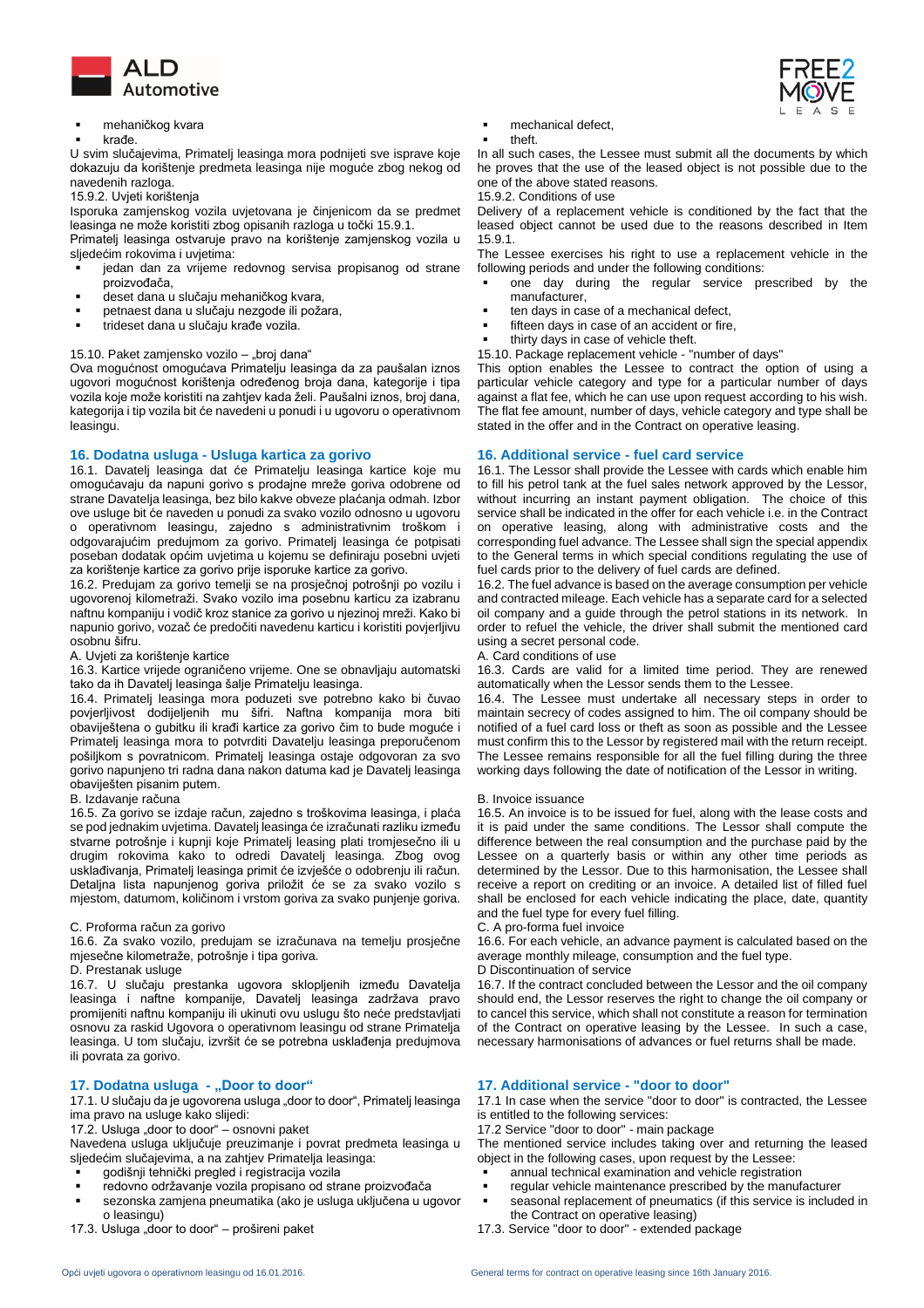

 Navedena usluga uključuje preuzimanje i povrat predmeta leasinga u sljedećim slučajevima, a na zahtjev Primatelja leasinga:

- godišnji tehnički pregled i registracija vozila
- redovno održavanje vozila propisano od strane proizvođača
- sezonska zamjena pneumatika (ako je usluga uključena u ugovor o leasingu)
- izvanredno (prošireno) održavanje
- prijava štete (u slučaju kada je vozilo u voznom stanju i sigurno za korištenje)<br>17.4. Uvjeti korištenja:

- Usluga podrazumijeva preuzimanje vozila na adresi sjedišta Primatelja leasinga uz uvjet da je ista na području grada Zagreba, obavljanje usluge te povrat na adresu sjedišta Primatelja leasinga.
- Usluga se može koristiti samo za vozilo koje je predmet ugovora o leasingu u kojemu je navedena usluga uključena
- Primatelj leasinga u obvezi je najaviti korištenje usluge Davatelju leasinga 5 dana prije željenog termina korištenja pisanim putem (elektroničkom poštom) te je u obvezi samostalno pratiti termine za obavljanje tehničkog pregleda vozila te redovnog održavanja vozila.
- Primatelj leasinga u obvezi je predati vozilo Davatelju leasinga osigurano (obvezno i kasko osiguranje) te oslobođeno od svih vrijednih stvari.
- Usluga ne uključuje preuzimanje i povrat vozila za usluge: pranja vozila, provjeru tlaka u gumama, dolijevanja ulja ili AdBlue tekućine između redovnih servisnih intervala.

17.5. Troškovi isključeni iz usluge: 17.5. Costs of service exclusion

- Trošak goriva za vrijeme prijevoza vozila s ciljem izvršenja usluge
- Trošak zamjenskog vozila u slučaju prometne nezgode

# **18. Dodatna usluga - Usluga plaćanja troškova registracije vozila, tehničkog pregleda i poreza na cestovna motorna vozila**

18.1. Ugovorne strane mogu ugovoriti, unutar opsega usluga operativnog leasinga, pružanje usluga plaćanja troškova registracije vozila, tehničkog pregleda vozila i ispunjavanje obveze plaćanja poreza na cestovna motorna vozila.

18.2. Usluga registracije vozila podrazumijeva plaćanje troškova registracije u smislu propisa o sigurnosti prometa na cestama i stjecanja prava na sudjelovanje u prometu na cestama. Kada je usluga registracije ugovorena, mjesečni obrok/najamnina uključuje troškove registracije koji se odnose na poslove stanica za tehnički pregled koji prethode registraciji ili produljenju valjanosti prometne dozvole, obrasce prometne dozvole, izdavanje prometne dozvole te obnavljanje valjanosti prometne dozvole, plaćanje naknada koje se pri registraciji plaćaju za korištenje cesta i okoliš te znakove valjanosti tehničkog pregleda.

18.3. Usluga tehničkog pregleda vozila podrazumijeva plaćanje troškova redovitog godišnjeg tehničkog pregleda s ispitivanjem ispušnih plinova motornih vozila u smislu propisa o sigurnosti prometa na cestama. Plaćanje troškova preventivnog i izvanrednog tehničkog pregleda vozila nije uključeni u uslugu. Primatelj leasinga je u svim slučajevima iz ovih Općih uvjeta odgovoran za ispunjavanje obveze pravovremenog podvrgavanja vozila redovitim tehničkim pregledima s ispitivanjem ispušnih plinova, preventivnim i izvanrednim tehničkim pregledima, ukoliko obveza na takve tehničke preglede proizlazi iz propisa o sigurnosti prometa na cestama prema namjeni vozila.

18.4. Usluga poreza na cestovna motorna vozila podrazumijeva ispunjavanje obveze na plaćanje troškova godišnjeg poreza na cestovna motorna vozila.

19.1.1. Kvar je svaka mehanička, električna, elektronska ili hidraulična greška na vozilu koja vozilo čini nepokretnim ili ne dozvoljava daljnje korištenje vozila prema pravilima cestovnog prometa, a koja rezultira potrebom popravka na licu mjesta ili vučom vozila u ovlašteni servis ili neko drugo mjesto odobreno od strane Davatelja leasinga za izvršenje potrebnih popravaka. Pojam uključuje nestanak goriva, neispravno gorivo, gubitak ili krađu ključeva vozila, neispravne pneumatike, kvarove prouzročene dodatnom opremom ugrađenom u radionici neovlaštenoj od strane proizvođača vozila, kvarove zbog alarmnog sustava.

19.1.2. Prometna nezgoda je svaki sudar, udarac u nepokretno ili pokretno tijelo, slijetanje s ceste, puknuće ili razbijanje stakla koje ima



The mentioned service includes taking over and returning the leased object in the following cases, upon request by the Lessee:

- annual technical examination and vehicle registration
- regular vehicle maintenance prescribed by the manufacturer
- seasonal replacement of pneumatics (if this service is included in the Contract on operative leasing)
- extraordinary (extended) maintenance
- notice of claim (in case when the vehicle is in driving condition and safe for use)

17.4. Conditions of use:

- The service implies taking over the vehicle at the address of the Lessee's registered seat with condition that such is within Zagreb City area, rendering of service and return of the vehicle to the address of the Lessor's registered seat.
- The service can be used only for vehicles within the scope of the Lease Agreement in which the mentioned service is included.
- The Lessee is obliged to announce the use of the service to the Lessor 5 days prior to the desired time of use in writing (via electronic post) and he is obliged to monitor the dates for technical vehicle examinations and regular vehicle maintenance himself.
- The Lessee is obliged to hand over the vehicle to the Lessor insured (third party and comprehensive insurance) and free from any valuable items.
- The service does not comprise vehicle take over and return when it comes to vehicle washing, tyre pressure checking services, adding of oil or AdBlue liquid between regular service intervals.
- 
- Fuel cost during the vehicle transport with the purpose of rendering the service
- The substitute vehicle cost in case of a traffic accident

### **18. Additional service - Service of cost coverage for vehicle registration, technical examination and tax on road motor vehicles**

18.1. Within the scope of the operative leasing services, the Contracting Parties can agree on rendering of cost coverage service for vehicle registration, technical examination and fulfilling of the payment obligation related to the tax levied on road motor vehicles.

18.2. The vehicle registration service implies cost coverage for registration according to the regulation on safety of road traffic and acquiring of the right to participate in road traffic. Once the registration service has been contracted, the monthly instalment/rent includes registration costs relating to the work of technical examination stations which is performed before the registration or extension of the validity of the vehicle registration certificate and the vehicle registration certificate forms, issuing of the vehicle book and the vehicle registration certificate as well as renewal of the vehicle registration certificate, payment of fees due upon registration for the use of roads and the environment as well as marks of validity of the technical examination.

18.3. The vehicle technical examination service implies payment of costs of regular annual technical examination along with the examination of exhaust gases of motor vehicles pursuant to regulations on road traffic safety. Payment of costs of the preventive and extraordinary vehicle technical examination is not included in the service. The Lessee is in all cases covered by these General terms responsible for meeting the obligation of prompt submission of the vehicle to regular technical examinations along with examinations of exhaust gases, preventive and extraordinary technical examinations, if the obligation to such technical examination is prescribed by regulations on road traffic safety according to the designated purpose of the vehicle. 18.4. Road motor vehicle tax service implies meeting of the obligation to pay costs of the annual tax levied on road motor vehicles.

# **19. Dodatna usluga - ALD Pomoć na cesti 19. Additional service - ADL road assistance**

# 19.1. Temeljni pojmovi usluge Pomoć na cesti 19.1. Basic terms of the road assistance service

19.1.1. Failure is any mechanical, electrical, electronic or hydraulic defect on the vehicle, which renders it immovable and it prevents its further use according to the road traffic regulations, and which results in the need to make repair on the spot or to tow the vehicle to the authorised car service centre or some other place approved by the Lessor in order to carry out necessary repairs. The term includes lack of fuel, wrong fuel, loss or theft of car keys, defective pneumatics, defects caused by additional equipment mounted at a workshop which is not authorised by the vehicle manufacturer, defects due to the alarm system.

19.1.2. Traffic accident is any vehicle crash, hitting an immovable or movable body, skidding from the road, glass rapture or breaking which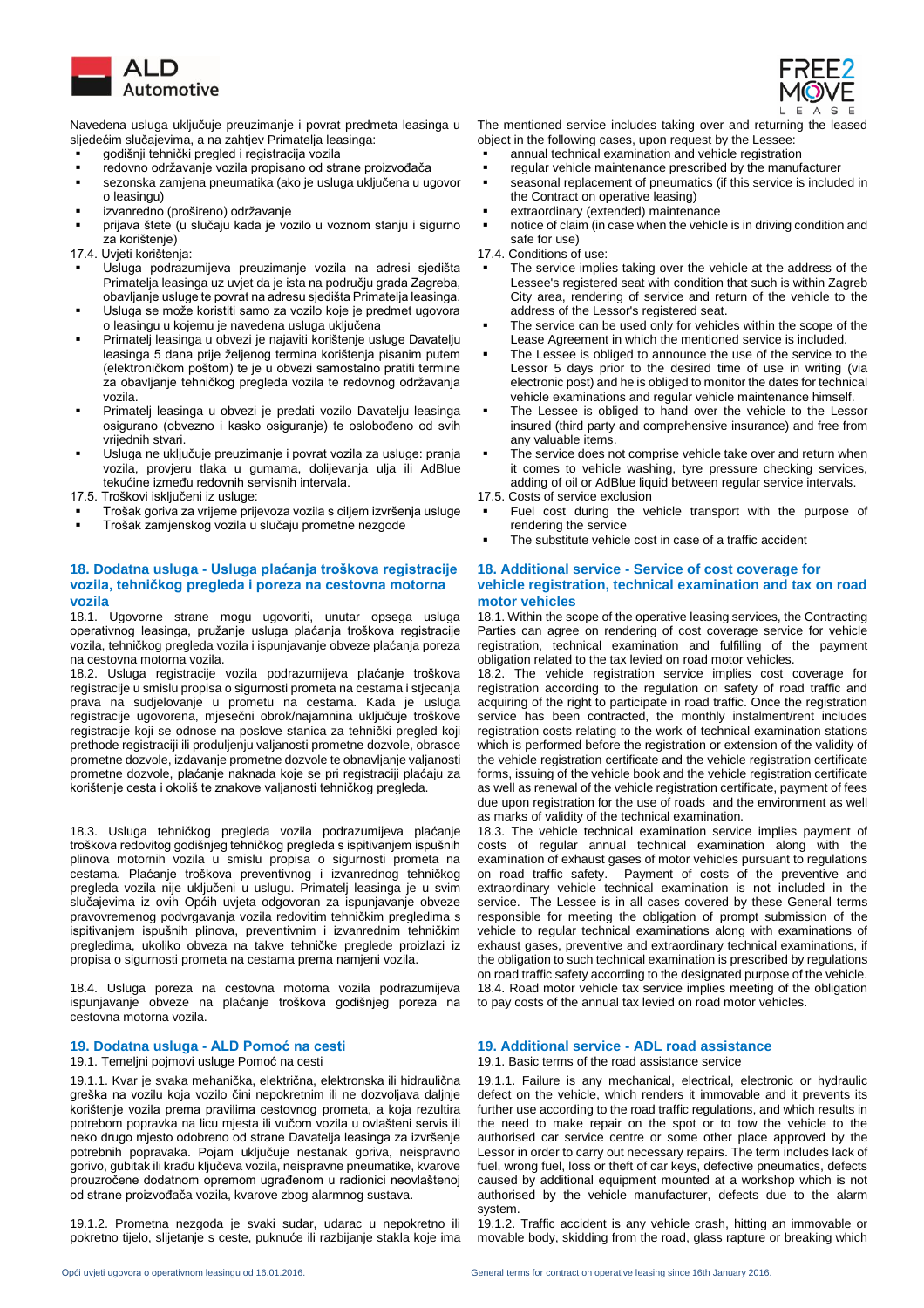

 za posljedicu nepokretnost vozila ili ne dozvoljava daljnje korištenje vozila prema pravilima o sigurnosti cestovnog prometa, a koji rezultiraju potrebom popravka na licu mjesta ili vučom vozila u ovlašteni servis ili neko drugo mjesto odobreno od strane Davatelja leasinga za izvršenje potrebnih popravaka.

19.1.3. Krađa je neovlašteno oduzimanje vozila od Primatelja leasinga sa ili bez provale te sa ili bez nasilnog djelovanja prema Primatelju leasinga. Primatelj leasinga u takvom slučaju mora policiji prijaviti događaj bez odgode, a najkasnije u roku od 48 sati od trenutka kada je primijetio da je događaj ostvaren te primjerak prijave dostaviti Davatelju leasinga.

19.1.4. Pokušaj krađe je svaki nasilni ulazak u vozilo ili oštećenje na vozilu koje ima za posljedicu nepokretnost vozila ili ne dozvoljava daljnje korištenje vozila prema pravilima o sigurnosti cestovnog prometa, a koji rezultiraju potrebom popravka na licu mjesta ili vučom vozila u ovlašteni servis ili neko drugo mjesto odobreno od strane Davatelja leasinga za izvršenje potrebnih popravaka. Primatelj leasinga u takvom slučaju mora policiji prijaviti događaj bez odgode, a najkasnije u roku od 48 sati od trenutka kada je primijetio da je događaj ostvaren te primjerak prijave dostaviti u Davatelju leasinga.

19.1.5. Akt vandalizma je svako oštećenje na vozilu nastalo djelovanjem jedne ili više trećih osoba koje ima za posljedicu nepokretnost vozila ili ne dozvoljava daljnje korištenje vozila prema pravilima o sigurnosti cestovnog prometa, a koji rezultiraju potrebom popravka na licu mjesta ili vučom vozila u ovlašteni servis ili neko drugo mjesto odobreno od strane Davatelja leasinga za izvršenje potrebnih popravaka. Primatelj leasinga u takvom slučaju mora policiji prijaviti događaj bez odgode, a najkasnije u roku od 48 sati od trenutka kada je primijetio da je događaj ostvaren te primjerak prijave dostaviti Davatelju leasinga.

19.1.6. Događaj u smislu ovih Općih uvjeta podrazumijeva nepokretnost vozila ili ne dozvoljava daljnje korištenje vozila prema pravilima o sigurnosti cestovnog prometa koji je rezultat nekih od prethodno posebno opisanih događaja (kvar, prometna nezgoda, krađa, pokušaj krađe, akt vandalizma).

19.1.7. Sjedište je adresa sjedišta Primatelja leasinga ili njegove podružnice gdje se pretežito koristi vozilo u odnosu na koje je uključena usluga.

19.1.8. Limiti su maksimalni iznosi pokrića troškova po usluzi pomoć na cesti koje Davatelj leasinga preuzima o svom teretu, a izraženi su u EUR, i obračunavaju se po srednjem tečaju Hrvatske Narodne Banke na dan obračuna. Svi iznosi limita pokrića troškova iskazani su u bruto vrijednosti s već uključenim važećim porezom na dodanu vrijednost. Ukoliko nije drugačije ugovoreno, limiti se uvijek odnose na ukupnu vrijednost pokrića za svaku pojedinu uslugu pomoći na cesti vezanu za pojedini slučaj, uključujući vozače i sve putnike u vozilu.

19.1.9. Preuzimatelj je osoba ovlaštena od strane Davatelja leasinga za manipuliranje vozilom radi transporta od mjesta nastanka događaja do mjesta popravka ili drugog mjesta na koje se vozilo ima dopremiti u smislu ove usluge, a temeljem uputa izdanih od Davatelja leasinga.

Primatelju leasinga koji je u ugovor o operativnom leasingu uključio uslugu Pomoć na cesti pružaju se niže opisane usluge maksimalno za 4 (četiri) događaja godišnje tijekom cijelog trajanja ugovora o operativnom leasingu s ugovorenom uslugom Pomoć na cesti.

Uslugom ALD Pomoć na cesti obuhvaćeni su:

- vozač vozila.
- putnici u vozilu ukoliko njihov broj ne prelazi broj putnika upisan u prometnoj dozvoli vozila i ukoliko su se u vozilu prevozili bez naknade,
- preuzimatelj odnosno svaki vozač dostavljača ili ugovorne kompanije ovlaštene od strane Davatelja leasinga da vozilo preveze između dvije lokacije,
- osoba zaposlena kod Davatelja leasinga

Uslugom ALD Pomoć na cesti obuhvaćena su osobna vozila korištena za prijevoz ljudi ili stvari, težine koja ne prelazi 3,5 tone, pod leasing ugovorom s Davateljem leasinga i registrirana u Hrvatskoj.

19.2.1.3. Teritorijalno područje primjene usluge ALD Pomoć na cesti Usluga ALD Pomoć na cesti pruža se na teritoriju sljedećih država: Andora, Belgija, Bugarska, Bosna i Hercegovina, Estonija, Danska, Njemačka, Finska, Francuska, Gibraltar, Grčka, Velika Britanija, Irska, Italija, Srbija i Crna Gora, Hrvatska, Latvija, Lihtenštajn, Litva, Luksemburg, Malta, Maroko, Nizozemska, Norveška, Austrija, Poljska,



renders the vehicle immovable and prevents its further use according to the road traffic regulations, and which results in the need to make repair on the spot or to tow the vehicle to the authorised car service centre or some other place approved by the Lessor in order to carry out necessary repairs.

19.1.3. Theft is taking the vehicle away from the Lessee in an unauthorised way either with or without breaking in and with or without violent actions directed towards the Lessee. In such cases the Lessor must report the event without delay, however, within 48 hours from the moment of noticing that the event took place at the latest. He must deliver a copy of the notification to the Lessor.

19.1.4. A theft attempt is any violent entry in the vehicle or damage inflicted on the vehicle which renders the vehicle immovable and prevents its further use according to the road traffic regulations, and which results in the need to make repair on the spot or to tow the vehicle to the authorised car service centre or some other place approved by the Lessor in order to carry out necessary repairs. In such a case, the Lessor must report the event without delay, however within 48 hours from the moment of noticing that the event took place at the latest. He must deliver a copy of the notification to the Lessor.

19.1.5. An act of vandalism is any damage inflicted on the vehicle caused by one or several third persons which renders the vehicle immovable and prevents its further use according to the road traffic regulations, and which results in the need to make repair on the spot or to tow the vehicle to the authorised car service centre or some other place approved by the Lessor in order to carry out necessary repairs. In such cases the Lessor must report the event without delay, however, within 48 hours from the moment of noticing that the event took place at the latest. He must deliver a copy of the notification to the Lessor.

19.1.6. An event under these General Business Terms and Conditions implies vehicle immovability or it prevents its further use according to the road traffic regulations as a result of any of the previously described events (failure, traffic accident, theft, theft attempt, act of vandalism).

19.1.7. Registered seat is the address of the Lessor or his branch office where the vehicle for which the service is rendered is predominantly used.

19.1.8 Limits are maximum coverage amounts per road assistance service which the Lessor undertakes, and which are denominated in EUR and calculated according to the middle exchange rate of the Croatian National Bank on the calculation date. All amounts of cost coverage are expressed in gross amounts with already included applicable value added tax. If not otherwise agreed, the limits always refer to the total coverage value for each individual road assistance service related to an individual case, including the driver and all passengers in the vehicle.

19.1.9 Car transport agent is a person authorised by the Lessor to manipulate the vehicle in order to transport it from the place where the event took place to the place of repair or some other place to which the vehicle should be transported within the scope of this service based on instructions issued by the Lessor.

19.2. Opis usluge ALD Pomoć na cesti in the service of the 19.2. Service description ADL road assistance<br>19.2.1. Opći uvjeti usluge ALD Pomoć na cesti in the service terms and conditions A

19.2.1. General service terms and conditions ADL road assistance

The Lessee who included the service "road assistance " in his Contract on operative leasing can take advantage of the below described services for maximally 4 (four) events a year during the entire term of the Contract on operative leasing with the contractually agreed "road assistance ".

19.2.1.1. Osobe pokrivene uslugom ALD Pomoć na cesti 19.2.1.1. Persons covered by the service ADL road assistance The service "ADL road assistance " includes:

- 
- vehicle driver,<br>■ passengers in passengers in the vehicle if their number does not exceed the number entered in the vehicle registration certificate and if they were transported in the vehicle free of charge,
- the car transport agent i.e. any driver of the supplier or the contracted company authorised by the Lessor to transport the vehicle from one location to another,
- person employed with the Lessor.
- 19.2.1.2. Vozila pokrivena uslugom ALD Pomoć na cesti 19.2.1.2. Vehicles covered by the service ADL road assistance

The service ADL road assistance includes personal vehicles used for transport of people and objects whose weight does not exceed 3.5 tons, under the leasing contract concluded with the Lessor and registered in

Croatia.<br>19.2.1.3. Territory on which the service ADL road assistance applies The service ADL road assistance is rendered on the territory of the following countries: Andorra, Belgium, Bulgaria, Bosnia and Herzegovina, Estonia, Denmark German, Finland, France, Gibraltar, Greece, Great Britain, Ireland, Italy, Serbia and Montenegro, Croatia, Latvia, Lichtenstein, Lithuania, Luxembourg, Malta, Morocco,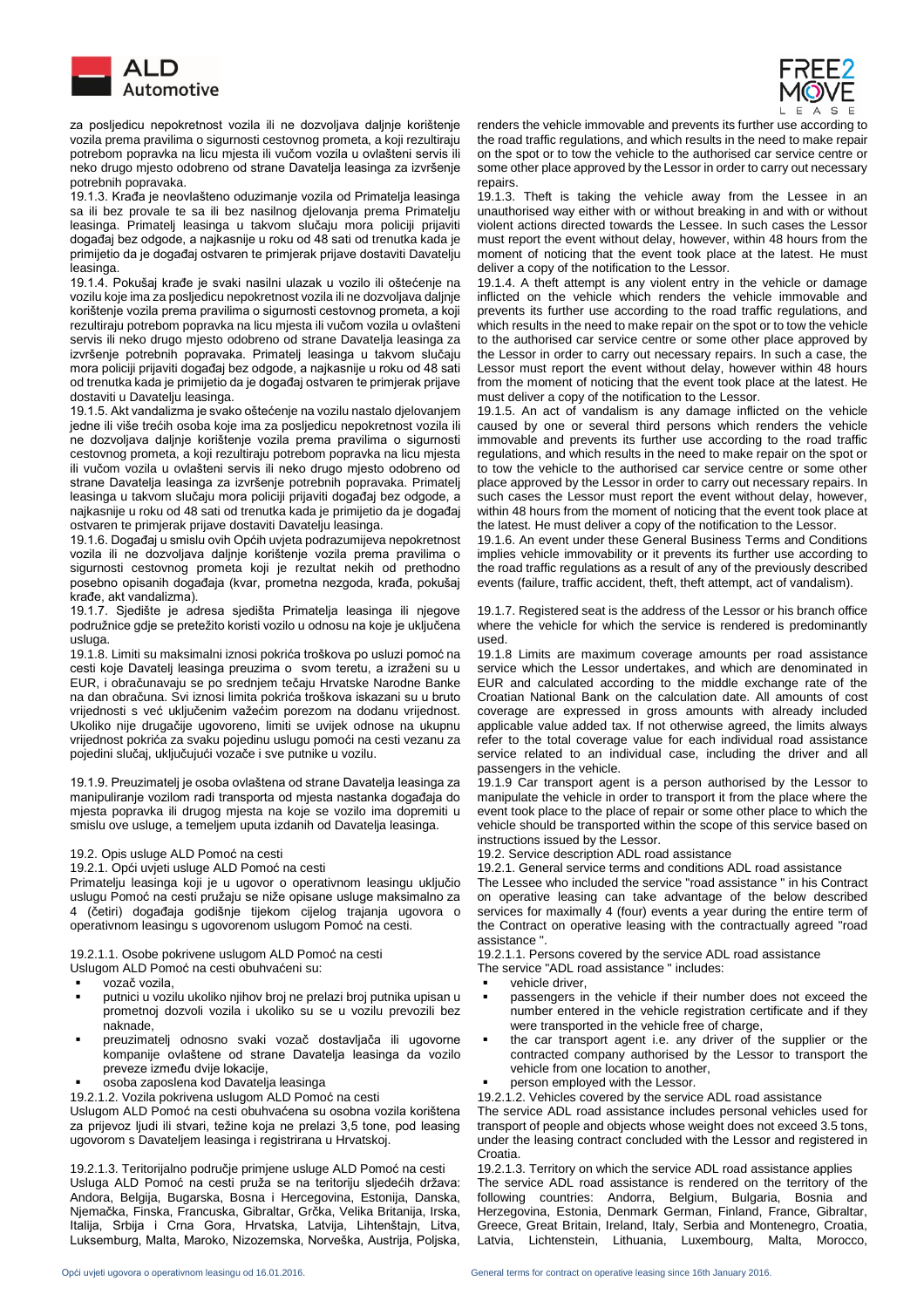

 Portugal, Republika San Marino, Rumunjska, Švedska, Švicarska, Španjolska (kontinentalna), Slovačka Republika, Slovenija, Češka Republika, Turska (europski dio), Mađarska, Ukrajina, Vatikan, Rusija, Cipar, Makedonija, Kosovo.

19.2.2. Usluge u slučaju kvara, prometne nezgode, krađe, pokušaja krađe, vandalizma

Prilikom pružanja usluge ALD Pomoć na cesti, Davatelj leasinga se obvezuje u najvećoj mogućoj mjeri cijeniti značaj proizvođača vozila Primatelja leasinga.

### 19.2.2.1. Organizacija popravka na licu mjesta

Kvarovi i manja oštećenja na vozilu primarno se otklanjaju intervencijom na mjestu događaja, kada god je to moguće i da pritom ne utječe na realizaciju daljnjih prava po jamstvu proizvođača vozila, a usluga traje ne dulje od 1 (jednog) sata. Trošak takve intervencije ne tereti Primatelja leasinga koji koristi uslugu.

Ukoliko se vozilo koje je pokriveno uslugom ALD Pomoć na cesti ne može popraviti na mjestu događaja, organizirat će se vuča vozila:

- do najbližeg ovlaštenog servisa proizvođača vozila radi otklanjanja kvara,
- u slučaju prometne nezgode, do najbližeg ovlaštenog servisa proizvođača vozila s limarskom radionicom, odnosno ukoliko je bliže po udaljenosti, do najbližeg limarskog servisa odobrenog od strane Davatelja leasinga,
- u slučajevima oštećenja na limariji, staklu i gumama, do najbližeg ovlaštenog servisa proizvođača vozila, odnosno ukoliko je bliže po udaljenosti, do najbliže specijalizirane servisne radionice odobrene od strane Davatelja leasinga.

Usluga vuče vozila uključuje izvlačenje vozila na cestu radi omogućavanja vršenja vuče. Usluga isključuje slučajeve probušene gume i neispravnog goriva.

Limit za vuču vozila iznosi 200,00 EUR u Hrvatskoj odnosno 300,00 EUR u inozemstvu na području teritorijalne primjene usluge. Trošak takve intervencije do iznosa limita ne tereti Primatelja leasinga koji koristi uslugu.

### 19.2.2.3. Povratak vozila unutar Hrvatske

Kada je vozilo popravljeno unutar Hrvatske, Davatelj leasinga organizira prijevoz Primatelja leasinga radi preuzimanja popravljenog vozila, prema sljedećim odredbama: - ukoliko je udaljenost između sjedišta/prebivališta i mjesta popravka vozila unutar 50 km, koristi se taksi prijevoz, - ukoliko je udaljenost između sjedišta/prebivališta i mjesta popravka vozila veća od 50 km, koristi se prijevoz vlakom ili autobusom.

19.2.2.4. Organizacija slanja rezervnih dijelova unutar Hrvatske i u inozemstvu

Ukoliko nije moguće pribaviti rezervne dijelove potrebne za popravak vozila pokrivenog ovom uslugom u zemlji gdje je nastupio događaj, Davatelj leasinga se obvezuje pružiti maksimalan napor radi pribave potrebnih dijelova u tuzemstvu te njihove dostave u servis gdje se vozilo nalazi. Nema odgovornosti Davatelja leasinga za ispunjenje ove obveze ukoliko proizvođač vozila više ne proizvodi potreban dio ili u slučaju nedostupnosti rezervnih dijelova zbog više sile.

Troškove rezervnih dijelova i popravka kao i provjere raspoloživosti, pakiranja, carine i slanja i dostave rezervnih dijelova preuzima Davatelj leasinga. Ukoliko trošak rezervnih dijelova i popravka vozila prelazi 150,00 €, potrebno je zatražiti prethodno odobrenje Davatelja leasinga za provedbu popravka, jer u protivnom trošak popravka neće biti plaćen. 19.2.2.5. Pretpostavka da vozilo ne može biti popravljeno unutar jednog dana i mjesto popravka je udaljeno manje od 50 km od mjesta sjedišta (povratak kući)

Davatelj leasinga organizira povratak korisnika taksijem na adresu sjedišta Primatelja leasinga.

19.2.2.6. Pretpostavka da vozilo ne može biti popravljeno unutar jednog dana i mjesto popravka je udaljeno više od 50 km od mjesta sjedišta povezivanje prijevoza

Davatelj leasinga će organizirati prijevoz korisnika od mjesta nastanka događaja do najbližeg mjesta od kuda korisnik može nastaviti svoje putovanje ili se vratiti kući (npr. željeznička stanica, zračna luka, rent-acar poslovnica, itd.) ili mjesta gdje mogu biti smješteni, ukoliko je odabrana takva opcija.

Davatelj leasinga snosi sve troškove koji proizlaze iz osiguranja prijevoza korisnika između dva zamjenska prijevozna sredstva, ili između smještaja i prijevoznog sredstva do limita od 70,00 EUR.

Klijent može birati između tri opcije, koje se međusobno isključuju, kako slijedi:

19.2.2.6.1. Opcija 1: Smještaj u Hrvatskoj ili inozemstvu do kraja popravka vozila



Netherlands, Norway, Austria, Poland, Portugal, Republic of San Marino, Romania, Sweden, Switzerland, Spain (continental), Republic Slovakia, Slovenia, Check Republic, Turkey (European part), Hungary, Ukraine, Vatican, Russia, Cyprus, Macedonia, Kosovo.

19.2.2. Services in case of failure, traffic accident, theft, theft attempt, vandalism

When rendering the service ADL road assistance, the Lessor is obliged to respect the significance of the manufacturer of the Lessor's vehicles to the greatest possible extent.<br>19.2.2.1. Organisation of on-the-spot repairs

Failures and minor vehicle defects are primarily removed by interventions on the spot whenever this is possible and when this does not affect the exercise of further rights based on the vehicle manufacturer's warranty and the service does not last longer than 1 (one) hour. The cost of such an intervention is not borne by the Lessee who is using the service.

19.2.2.2. Vuča vozila 19.2.2.2. Vehicle towing

If the car which is covered by the ALD road assistance service cannot be repaired on the spot, car towing shall be organised:

- up to the nearest manufacturer's authorised car service centre in order to remove the defect;
- in case of a traffic accident, up to the nearest authorised car service centre with a sheet-metal shop, i.e. if it is nearer, up to the nearest sheet-metal shop authorised by the Lessor;
- ▪
- in case of damaged sheet metal parts, glass or tyres, to the nearest manufacturer's authorised car service centre, i.e. if it is nearer, up to the nearest specialised car service centre approved by the Lessor.

Vehicle towing services include pulling the vehicle to the road in order to enable its towing. The service does not comprise the cases of flat tyre and wrong fuel.

The limit for vehicle towing amounts to EUR 200.00 in Croatia i.e. EUR 300.00 abroad on the territory on which the service is rendered. The cost of such an intervention up to the limit amount is not borne by the Lessee who is using the service.<br>19.2.2.3. Return of vehicle to Croatia

When the vehicle is repaired within Croatia, the Lessor organises the Lessee's transport in order for him to take over the repaired vehicle, according to the following provisions: - if the distance between the seat/residence and the vehicle repair location is under 50 km, taxi transport is used, - if the distance between the seat/residence and the vehicle repair location exceeds 50 km, train or bus transport is used.

19.2.2.4. Organisation of spare parts dispatch within Croatia and abroad

Should it not be possible to obtain all spare parts needed for the repair of a vehicle covered by this service in the country in which the event occurred, the Lessor undertakes to make maximum effort in order to obtain necessary parts in his country and to deliver them to the car service centre to which the vehicle has been brought. The Lessor is not responsible for fulfilment of this obligation if the vehicle manufacturer does not produce the necessary part any longer or if the spare parts are not accessible due to the force majeure.

The cost of spare parts and repairs as well as checking of availability, packing, customs and sending and delivery of spare parts are borne by the Lessor. Should the cost of spare parts and vehicle repair exceed EUR 150.00, prior approval by the Lessor shall be obtain in order to carry out repairs, otherwise the repair cost shall not be paid.

19.2.2.5. The assumption that the vehicle can be repaired within one day and that the repair location is under 50 km away from the seat (return home)

The Lessor organises the return of the user by taxi to the address of the Lessee's registered seat.

19.2.2.6. The assumption that the vehicle can be repaired within one day and that the repair location is over 50 km away from the seat Linking of transport

The Lessor shall organise transport for the user from the location on which the event occurred to the nearest place from which the user can continue his journey or return home (e.g. railway station, airport, rent-acar branch office, etc.) or to a place where he can be accommodated, should this option be chosen.

The Lessor bears the costs arising from the user's transport insurance between two substitute transport vehicles or between the accommodation and the transport vehicle up to the limit of EUR 70.00. The client can choose between three options which are mutually exclusive, as follows:

19.2.2.6.1. Option 1: Accommodation in Croatia or abroad until the end of the vehicle repair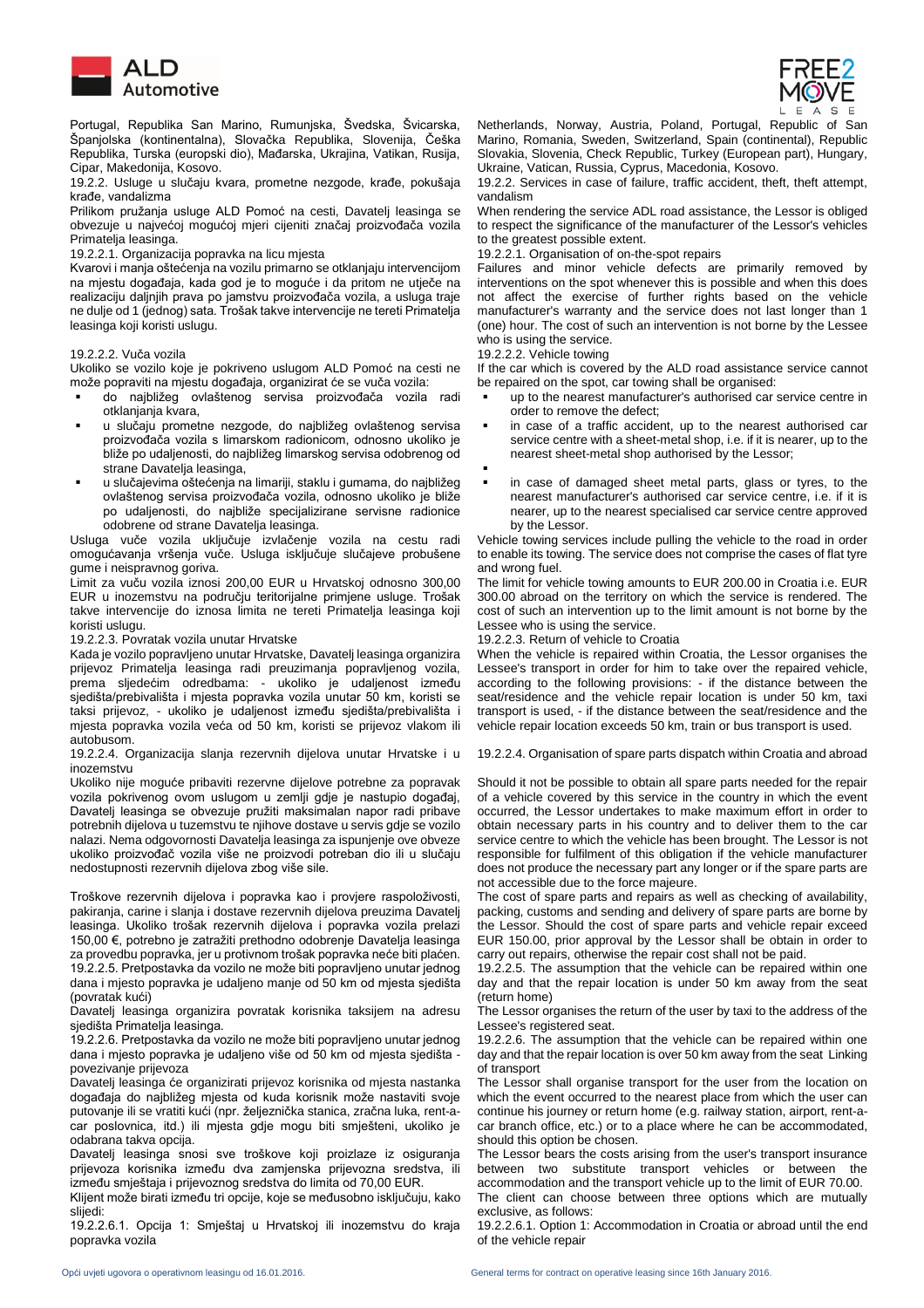

 Ukoliko se na temelju raspoloživih okolnosti može zaključiti kako nije vjerojatno da će vozilo biti popravljeno unutar jednog dana te ukoliko korisnik to želi, organizirat će se i platiti smještaj s limitom do 50,00 EUR u Hrvatskoj i do 75,00 EUR u inozemstvu po pojedinom korisniku (uključuje troškove smještaja i doručka), unutar ograničenja broja sjedećih mjesta vozila navedenog u prometnoj dozvoli, a maksimalno za jedno noćenje po korisniku u Hrvatskoj i 3 noćenja u inozemstvu.

### 19.2.2.6.2. Opcija 2: Nastavak putovanja 19.2.2.6.2. Option 2: Journey continuation

Nastavak putovanja organizira se javnim prijevozom, i to unutar teritorija Republike Hrvatske vlakom ili autobusom (ekonomski razred). Za slučajeve izvan teritorija Republike Hrvatske, ukoliko put vozilom ili sredstvima javnog cestovnog prijevoza traje dulje od 4 sata, organizira se prijevoz zrakoplovom (zrakoplovna karta ekonomske klase).

19.2.2.6.3. Opcija 3: Zamjensko vozilo 19.2.2.6.3. Option 3: Substitute vehicle

Zamjensko vozilo se osigurava za vrijeme trajanja popravka vozila, ali ne dulje od 2 dana za popravke u Hrvatskoj i 3 dana za popravke u inozemstvu, uz limit vrijednosti korištenja zamjenskog vozila 75,00 EUR po danu.

19.2.2.7. Repatrijacija vozila - povratak vozila iz inozemstva

Ukoliko vozilo može biti popravljeno, a vrijeme potrebno za popravak prelazi 3 dana, Davatelj leasinga će organizirati povratak vozila od mjesta gdje se ono nalazi do servisa što je bliže moguće sjedištu Primatelja leasinga, uz limit usluge do 600,00 EUR.

Ukoliko vozilo može biti popravljeno unutar 3 dana, Davatelj leasinga će organizirati i snositi troškove puta preuzimatelju za povratak popravljenog vozila u iznosu do ukupno 250,00 EUR. Pokriće troškova preuzimatelju za povratak popravljenog vozila uključuju troškove karte za vlak (1. razred) ili autobus, a ukoliko putovanje, prethodno navedenim sredstvima javnog cestovnog prometa traje duže od 4 sata, u tom slučaju ima pravo na zrakoplovnu kartu ekonomske klase.

### 19.2.3. Usluge u slučaju nestanka goriva

U slučaju nestanka goriva Davatelj leasinga će opskrbiti primatelja količinom goriva dostatnom da se primatelj doveze do najbliže benzinske postaje. Davatelj leasinga pokriva troškove (bez ograničenja) prijevoza goriva do lokacije vozila. Primatelj leasinga snosi trošak dostavljenog goriva.

### 19.2.4. Usluge u slučaju gubitka, krađe ili oštećenja ključeva 19.2.4. Services in case of key loss, theft or damage

U slučaju gubitka, krađe ili oštećenja ključeva vozila, Davatelj leasinga će organizirati prijevoz zamjenskih ključeva na mjesto događaja. Trošak prijevoza osobe koja je zadužena za popravak snosi Davatelj leasinga do iznosa do 200,00 EUR. Primatelj leasinga je obvezan platiti troškove popravka i dostave dodatnih ključeva.<br>19.2.5. Usluge u slučaju kvara zbog neodržavanja vozila

Ukoliko je kvar vozila uzrokovan neodržavanjem vozila prema kilometraži ili uputama proizvođača vozila, Davatelj leasinga ostvaruje pravo na naplatu ukupno nastalih troškova po uslugama ALD Pomoć na cesti po svakom takvom događaju.<br>19.3. Isključenje usluge ALD Pomoć na cesti

19.3.1. Ukoliko se za zahtjev za pružanjem usluge utvrdi da je izravna posljedica jednog od niže navedenih događaja, Davatelj leasinga nije u obvezi pružanja usluge Primatelju leasinga i/ili korisnicima niti je u obvezi plaćanja bilo kakvih troškova:

1. Oštećenja ili gubici izravno ili neizravno prouzročeni ratom, okolnostima sličnim ratu, građanskim ratom, lokalnim javnim nemirima ili službenim dekretima ili krađom.

2. Nadoknada ili bilo kakva pravna odgovornost ukoliko je izravno ili neizravno u cijelosti ili dijelom prouzročena jednom od sljedećih okolnosti:

- ionska radijacija ili radioaktivna kontaminacija iz nuklearnog goriva
- radioaktivne, toksične ili druge opasne tvari eksploziva, nuklearne elektrane ili njihovih dijelova
- gubitak, uništenje ili oštećenje uzrokovano udarnim valovima zrakoplova ili drugih raketa leteći brzinom zvuka ili supersonično
- automobilističke utrke, skupovi, testiranja brzine i trajnosti ili bilo kakav trening i pripreme u vezi s istim
- nesreće ili ozljede uzrokovane namjernim kršenjem ili nepridržavanjem zakona zemlje gdje se Primatelj nalazi na putu
- nerazmjerno loše vrijeme, kao što su primjera radi poplave ili uragani
- oštećenja ili ozljede uzrokovane namjerno od strane Primatelja leasinga ili uzrokovane njegovim sudjelovanjem u kriminalnim radnjama ili kršenju zakona
- ukoliko Primatelj leasinga sam organizira jednu od usluga navedenih u Ugovoru, bez dobivenog odobrenja od strane Davatelia leasinga



If based on the available circumstances it can be concluded that it is not probable that the vehicle will be repaired within one day and if the user expresses such a desire, accommodation shall be organised and paid with the limit of up to EUR 50.00 in Croatia and EUR 75.00 abroad per single user (this includes accommodation and breakfast costs) within the limit of the number of passengers' seats in the vehicle as indicated in the vehicle registration certificate, maximally for one overnight per user in Croatia and 3 oversights abroad.

The continuation of a journey is organised via public transport by train or bus on the territory of the Republic of Croatia (economy class). For cases outside the territory of the Republic of Croatia, if the length of a journey by the vehicle or by means of public road transport exceeds 4 hours, air transport shall be organised (economy class flight ticket).

A substitute vehicle is ensured for the period of duration of the vehicle repair, however, not longer than 2 days for repairs in Croatia and 3 days for repairs abroad, with the value limit for the use of a substitute vehicle amounting to EUR 75.00 per day.<br>19.2.2.7. Vehicle repatriation - vehicle return from abroad

If a vehicle can be repaired, and the time period needed for repair does not exceed 3 days, the Lessor shall organise vehicle return from its current location to the car service centre as near as possible to the Lessee's registered seat, whereby the service limit amounts to EUR 600.00.

If a vehicle can be repaired within 3 days, the Lessor shall organise and bear costs of the journey undertaken by the car transport agent in order for him to return the repaired vehicle up to the total amount of EUR 250.00. Cost coverage for the car transport agent for the return of the repaired vehicle includes costs of a train ticket (first class), and if the length of the journey exceeds 4 hours by the previously stated means of public road transport, in such a case he is entitled to an economy

# class flight ticket.<br>19.2.3. Services in case of lack of fuel

In case of lack of fuel, the Lessor shall supply the Lessee with the fuel quantity sufficient for the Lessee to drive to the nearest petrol station. The Lessor covers the costs (without limitation) of the fuel transportation up to the vehicle location. The Lessee bears the cost of the delivered fuel.

In case of loss, theft or damage of the vehicle keys, the Lessor shall organise transport of the spare keys to the location. The cost of transport of the person in charge of repair is borne by the Lessor up to the amount of EUR 200.00. The Lessee is obliged to pay costs of repair and delivery of spare keys.

19.2.5. Services in case of failure due to non maintaining of the vehicle If the vehicle failure is caused by non maintaining the vehicle according to the mileage or instructions by the vehicle manufacturer, the Lessor exercises his right to collect the totally incurred costs based on ALD road assistance services for each such event.

19.3. Exclusion of the service ADL road assistance

19.3.1. Should it be found that the request for rendering of a service is a direct consequence of one or below listed events, the Lessor is neither obliged to provide the service to the Lessee and/or users nor is he obliged to pay any of the costs:

1. Damage or losses directly or indirectly caused by war, circumstances similar to the war, civil war, instances of local public unrest, official decrees or theft.

2. Compensation or any legal responsibility if it is directly or indirectly, totally or partially caused by one of the following circumstances:

- ionic radiation or radioactive contamination from nuclear fuel
- radioactive, toxic or other hazardous substances produced by explosion, nuclear plant or its parts
- **.** loss, destruction or damage caused by the hitting waves of an aircraft or some other rockets which fly at the speed of sound or supersonic
- car races, gatherings, testing of speed and durability or any other training and preparations related to it
- accidents or injuries caused by intentional violation or non adherence to the law of the country in which the Lessee is travelling
- disproportionally bad weather such as floods or hurricane
- damages or injuries caused intentionally by the Lessee or caused by his participation in criminal actions or by law violation
- if the Lessee himself organises one of services stated in the Contract without receiving Lessor's approval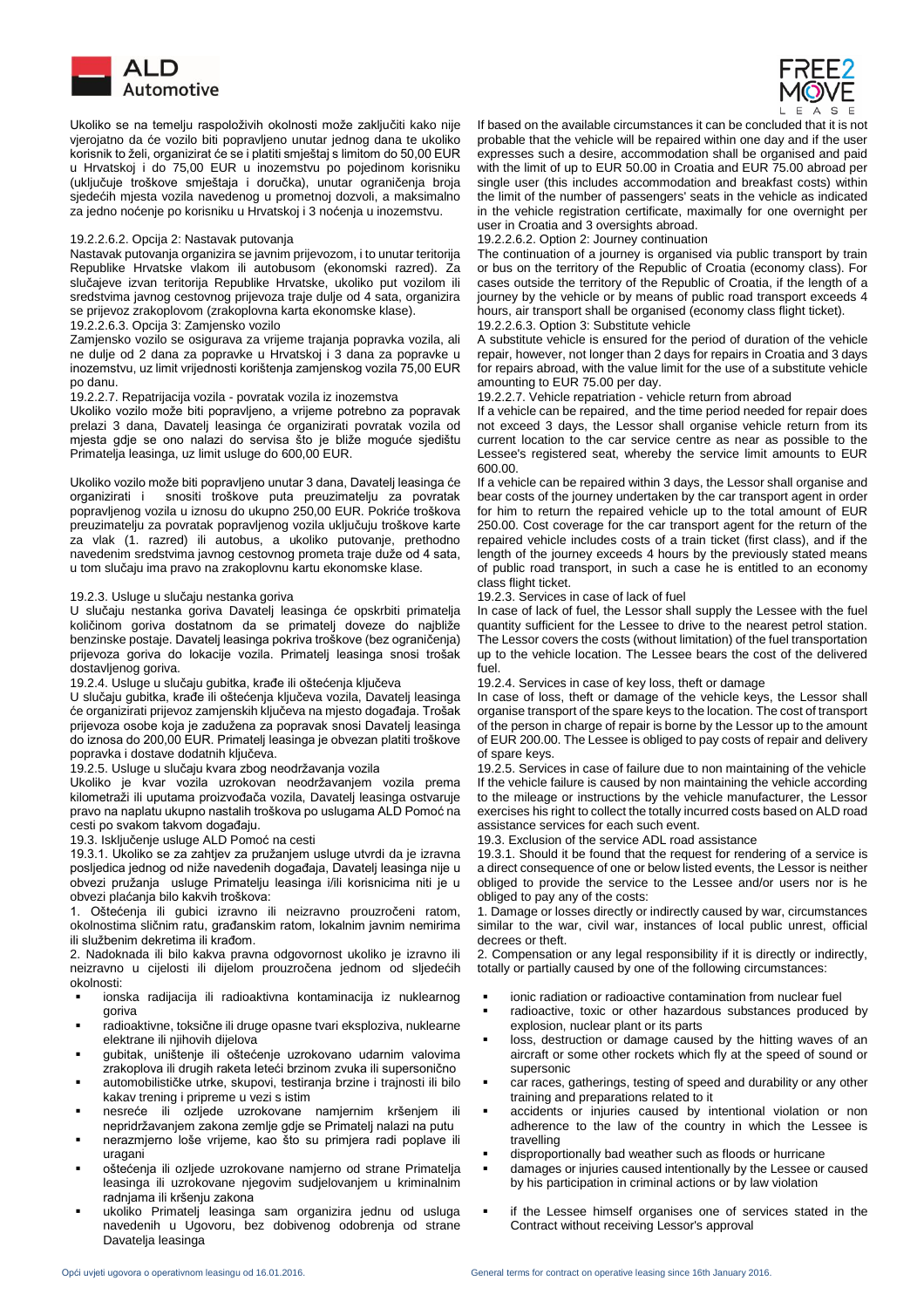

- vozilo Primatelja nije u adekvatnom stanju za korištenje u prometu
- svi troškovi uzrokovani kvarom ili prometnom nesrećom vozila starijeg od 10 godina.
- Vozilo Primatelja leasinga se koristi za potrebe taksi službe, renta-cara, vozačke škole

19.3.2. Davatelj leasinga ne snosi odgovornost za bilo kakve gubitke, izravne ili neizravne, nastale zbog nepokretnosti vozila koje je predmet pružanja usluge.

20.1. Ugovor o operativnom leasingu se može izmijeniti sporazumno na traženje Primatelja leasinga ili jednostrano od strane Davatelja leasinga prema pravilima definiranim u ovim Općim uvjetima.

20.2. Svaka izmjena Ugovora o operativnom leasingu vrši se uzimajući u obzir sve sastojke posla operativnog leasinga, a osobito vrijednost objekta leasinga, ukupni iznos naknada, iznos, broj i rokove plaćanja pojedinih obroka, kalkuliranu kilometražu, ostatak vrijednosti objekta leasinga te vrijeme trajanja ugovora, a to prema njihovim vrijednostima u trenutku vršenja izmjene.

20.3. Izmijenjeni Ugovor o operativnom leasingu se primjenjuje od prvog dana mjeseca koji dolazi iza mjeseca u kojemu se izmjena vrši. Negativnu razliku u vrijednosti tih sastojaka posla kroz cijelo razdoblje od početka ugovora pa do primjene izmjene Primatelj leasinga se obvezuje platiti na temelju odgovarajuće sačinjenog računa. Pozitivnu razliku u vrijednosti tih sastojaka posla kroz cijelo razdoblje od početka ugovora pa do primjene izmjene Primatelj leasinga ostvaruje na temelju odgovarajuće sačinjenog knjigovodstveno podobnog odobrenja.

20.4. Davatelj leasinga može u smislu ovih Općih uvjeta jednostrano izmijeniti sve sastojke posla operativnog leasinga u mjeri u kojoj je to potrebno radi zaštite svojih opravdanih ekonomskih interesa, a osobito kada se na tržištu izmijene financijska i javna davanja koja su uključena u izračun mjesečne leasing naknade, kada se promijene troškovi tehničkog pregleda, registracije i cestarine, kada se promijene bitne karakteristike vozila koje je objektom ugovora, kada se utvrdi prekoračenje ili neispunjenje ugovorene kilometraže te kada se promijeni opseg usluga. U slučaju takve jednostrane izmjene Primatelj leasinga se obvezuje potpisati ispravu o izmjeni Ugovora. Propust Primatelja leasinga na pristupanje potpisu isprave o izmjeni Ugovora bitna je povreda Ugovora te je temelj Davatelju leasinga za činjenje izjave o raskidu ugovora bez otkaznog roka i bez ostavljanja Primatelju leasinga naknadnog primjerenog roka za pristupanje potpisivanju isprave o izmjeni ugovora.

20.5. Prva učinjena izmjena ugovora prema pravilima definiranim ovim Općim uvjetima vrši se bez obračuna naknade administrativnih troškova odnosne izmjene. Bilo koja naknadna izmjena ugovora o operativnom leasingu može se naplatiti u iznosu definiranom u odgovarajućem aktu Davatelja leasinga koji definira obračun i plaćanje naknada Davatelju leasinga.

21.1. Primatelj leasinga ne može otkazati Ugovor o operativnom leasingu tijekom prvih dvanaest (12) mjeseci njegovog važenja. Nakon isteka odnosnog početnog vremena važenja Ugovora o operativnom leasingu, Primatelj leasinga može otkazati Ugovor u svako doba.

21.2. Izjava o otkazu se čini u skladu s pravilima o razmjeni obavijesti temeljem ovih Općih uvjeta. Izjava o otkazu proizvodi pravni učinak po isteku otkaznog roka u trajanju od 30 (slovima trideset) dana računajući od dana u koji je uručena Davatelju leasinga, s tim da temeljem nje Ugovor o operativnom leasingu prestaje zaključno s istekom posljednjeg dana mjeseca u kojemu istječe otkazni rok.

21.3. Davatelj leasinga ima pravo otkazati Ugovor o operativnom leasingu u svako doba i po svojoj diskrecijskoj odluci te bez otkaznog roka, a osobito u svakoj situaciji kada bi se iz statusnih ili poslovnih prilika na strani Primatelja leasinga moglo opravdano zaključiti kako održavanje Ugovora može naštetiti poslovnim interesima Davatelja leasinga, primjera radi i bez ograničavanja na slučajeve:

- kada Primatelj leasinga prestane imati svoje sjedište ili prebivalište u Republici Hrvatskoj,
- kada se utvrdi da je Primatelj leasinga naveo pogrešne podatke prilikom sklapanja Ugovora o operativnom leasingu, ili na zahtjev Davatelja leasinga ne dostavi podatke potrebne za upravljanje poslovnim odnosom,



- the Lessee's vehicle is not in a suitable condition to be used in traffic
- all costs caused by a failure or traffic accident of a vehicle which is more than 10 years old
- the Lessee's vehicle is being used to provide taxi, rent-a-car, driving school services

19.3.2. The Lessor does not bear any responsibility for any losses, either directly or indirectly, incurred due to the immobility of the vehicle which falls within the scope of this service.

# **20. Izmjena ugovora 20. Contract modification**

20.1. The Contract on operative leasing can be modified mutually upon Lessee's request or unilaterally by the Lessor according to the rules defined in these General terms.

20.2. Each modification to the Contract on operative leasing is undertaken considering all constituent parts of an operative leasing transaction, and especially the value of the leasing object, the total of leasing fee instalments, payment amount, number and terms for each individual instalment, calculated mileage, residual value of the leasing object as well as the contract term, according to the value thereof at the moment when the change is being made.

20.3. Modified Contract on operative leasing comes into force on the first day of the month after the month in which the modification is made. Negative difference in the value of such constituent parts of an operative leasing transaction throughout entire period from the contract activation up to application of contract modification the Lessee is obliged to pay according to correspondingly issued invoice. Positive difference in the value of such constituent parts of an operative leasing transaction throughout entire period from the contract activation up to application of contract modification the Lessor will credit to Lessee according to valid credit note.

20.4. The Lessor may in line with these General terms unilaterally modify all constituent parts of an operative leasing transaction in the volume which is needed to protect his justifiable economic interests, and especially when are financial conditions and public payment obligations which are included in monthly instalment amended, when cost of technical inspection, registration and road fee are amended, when substantial characteristics of the leasing object are amended, when contracted mileage has been exceeded or not reached and when the content of the services is changed. In case of such unilateral contract modification Lessee is obliged to sign the document on contract modification. Default of the Lessee on signing the contract modification document is substantial breach of the Contract and is a valid ground to the Lessor for Contract termination without notice period and without enabling to the Lessee additional appropriate term for accessing to contract modification document signing.

20.5. First contract modification according to the rules defined by this General terms shall be made without charging the Lessee for the administrative costs of such modification. Any other additional contract modification my be charged in the amount defined by respected document of the Lessor which defines calculation and payment of the fees.

# **21. Otkaz ugovora 21. Contract cancellation**

21.1. The Lessee is not entitled to cancel Contract on operative leasing during the first twelve (12) months of its validity. After expiration of stated initial period of Contract on operative leasing, the Lessee is entitled to cancel the Contract in any time.

21.2. Cancellation statement is to be made in line with the rules on exchange of notifications of this General terms. Statement on cancellation creates legal effect after expiration of notice period lasting thirty (30) days calculating from the day in which it is received by the Lessor, while Contract on operative leasing ends upon such statement with the expiration of the last day of the month in which notice period expires.

21.3. The Lessor has the right to cancel the Contract on operative leasing at any time and upon his discretional decision, especially in each situation when can be reasonably concluded, upon status or business circumstances on the side of the Lessee, that preservation of the Contract can harm the businesses interests of the Lessor, for example and without limitation on cases:

- the Lessee ceases to maintain his registered seat or residence in the Republic of Croatia,
- when it has been established that the Lessee provided wrong data upon the conclusion of the Contract on operative leasing or when he fails to deliver data necessary for managing of the business relationship upon the Lessor's request,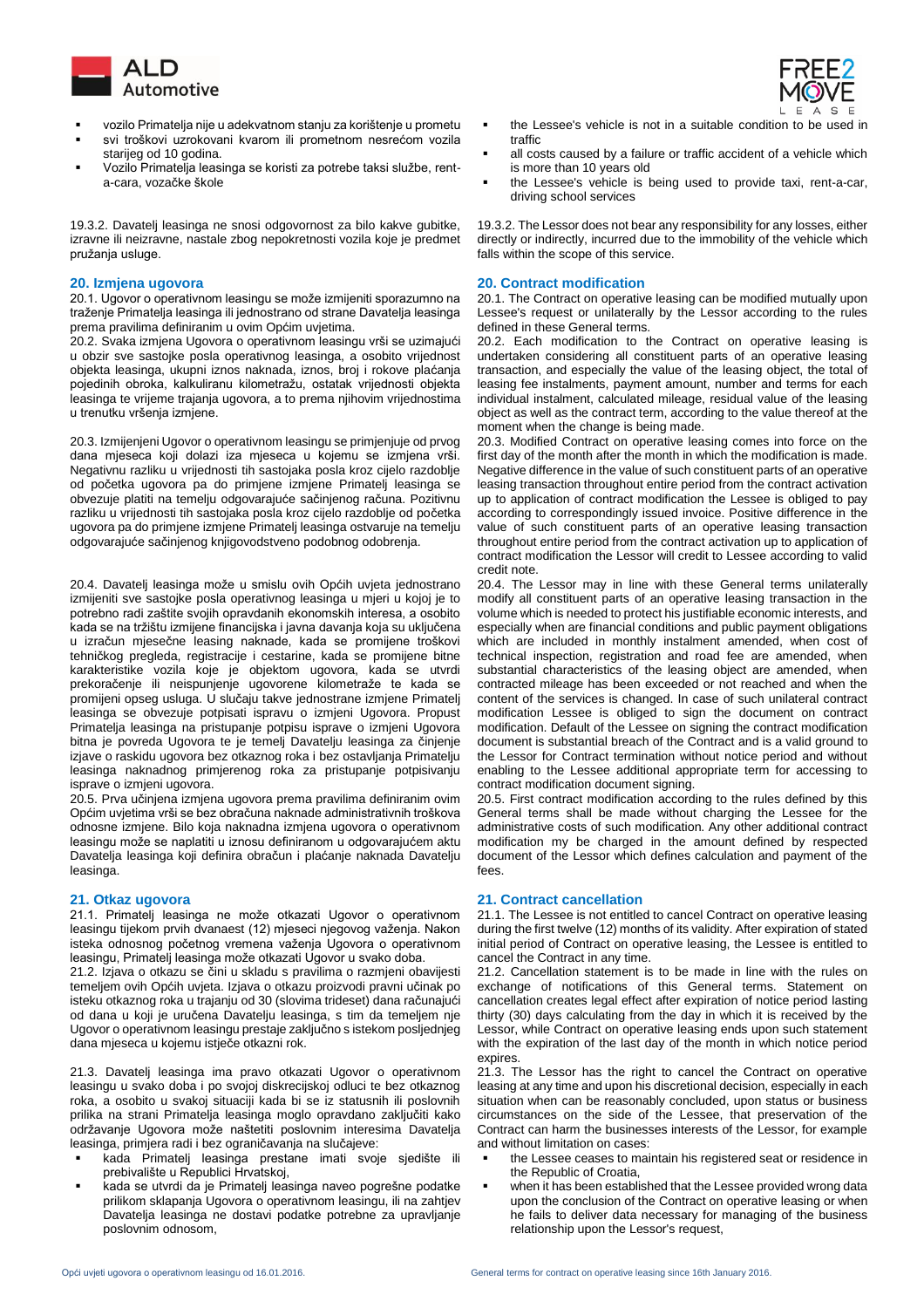

- kada se ekonomska situacija Primatelja leasinga pogorša u mjeri koja dovodi u pitanje uredno ispunjavanje obveza iz Ugovora o operativnom leasingu,
- kada se protiv Primatelja leasinga predloži i/ili pokrene predstečajni, stečajni ili likvidacijski postupak te ako u postupku naplate izdanih instrumenata osiguranja prigovori osnovanosti naplate,
- kada se događaji identificirani u ovom članku Općih uvjeta ostvare kod treće osobe koja je jamčila za Primatelja leasinga za ispunjenje njegovih obveza ili za koju je Primatelj leasinga jamčio u ispunjenju njenih obveza.

21.4. Davatelj leasinga je od dana učinjenog otkaza oslobođen svake daljnje obveze temeljem otkazanog ugovora, dok Primatelj leasinga ostaje u obvezi zaključno do posljednjeg dana mjeseca u kojemu je ugovor otkazan.

21.5. Nakon prestanka Ugovora temeljem njegovog otkaza, bilo da je učinjen od strane Primatelja leasinga odnosno Davatelja leasinga, Primatelj leasinga se obvezuje Davatelju leasinga platiti jednokratnu naknadu u visini utvrđenoj prema pravilima definiranim ovim Općim uvjetima za obračun ugovora iz članka 23., a) "Konačni obračun Ugovora kod prijevremenog prestanka. Obračun naknade za prijevremeni prestanak Ugovora o operativnom leasingu".

22.1. Svaka Ugovorna strana može raskinuti Ugovor o operativnom leasingu prema pravilima zakona koji uređuje obvezne odnose bez otkaznog roka ukoliko druga strana bitno prekrši odredbe Ugovora. Stranke su suglasne da su dužne odgovarajuće pismeno upozoriti drugog ugovornog partnera na kršenje Ugovora. Ukoliko nakon učinjenog upozorenja Ugovorni partner ne uskladi svoje postupanje s ugovorenim odredbama ili ponovno prekrši ugovor u bilo kojem smislu, Ugovor će se smatrati raskinutim upućivanjem izjave o raskidu učinjenom nakon propusta Ugovornog partnera na postupanje u skladu s upozorenjem ili nakon ponovljenog kršenja u skladu s pravilima o razmjeni obavijesti iz ovih Općih uvjeta.

22.2. Ukoliko povredu ugovora čini Primatelj leasinga propuštanjem vršenja dužnih plaćanja, isti je suglasan da Davatelj leasinga ima pravo obustaviti pružanje bilo koje dodatno ugovorene usluge na koju je obvezan temeljem Ugovora o operativnom leasingu i ovih Općih uvjeta. Primatelj leasinga nema pravo na nadoknadu bilo kakve štete kod takve obustave pružanja usluga.

22.3. Nakon prestanka Ugovora temeljem njegovog raskida učinjenog od Davatelja leasinga, Primatelj leasinga se obvezuje Davatelju leasinga platiti jednokratnu naknadu za prijevremeni prestanak Ugovora u visini utvrđenoj prema pravilima definiranim ovim Općim uvjetima za obračun ugovora iz članka 23., a) "Konačni obračun Ugovora kod prijevremenog prestanka. Obračun naknade za prijevremeni prestanak Ugovora o operativnom leasingu".

# **23. Konačni obračun Ugovora o operativnom leasingu 23. Final statement of Contract on operative leasing**

23.1. Nakon prestanka Ugovora na bilo kojem od pozitivnim zakonodavstvom predviđenih pravnih temelja, bilo istekom ugovorenog vremena njegovog važenja ili zbog okolnosti koje uzrokuju njegov prestanak prije isteka ugovorenog vremena njegovog važenja, Davatelj leasinga će sačiniti dokument Konačnog obračuna ugovora kojim će utvrditi relevantne okolnosti Ugovora, a koje ovise o pravnom temelju prestanka Ugovora o operativnom leasingu. Primatelj leasinga je u obvezi dostaviti Davatelju leasinga sve potrebne eventualno nedostajuće podatke za sačinjavanje odnosnog konačnog obračuna.

23.2. Ukupno iskazana vrijednost Konačnog obračuna Ugovora o operativnom leasingu iskazuje financijsku vrijednost svih relevantnih parametara pravnog i poslovnog odnosa leasinga temeljenog na pojedinačnom Ugovoru o operativnom leasingu. Konačni obračun Ugovora o operativnom leasingu u financijskom dijelu obračuna osobito sadržava: 1) Ukupno obračunate leasing naknade (najamnine) tijekom vremena važenja Ugovora o operativnom leasingu, 2) Ukupno obračunati posebni porez na motorna vozila, 3) Ukupno obračunate ostale troškove i naknade kao zbroj svih fakturiranih vrijednosti tijekom vremena važenja Ugovora o operativnom leasingu te 4) vrijednost jamčevine odnosno depozita.

23.3. Primatelj leasinga potvrđuje da je stvarno pravo vlasništva Davatelja leasinga nad objektom Ugovora o operativnom leasingu u imovini Davatelja leasinga slijedom čega Primatelj leasinga nema nikakvu obvezu kod pada njegove vrijednosti kroz razdoblje Ugovora o operativnom leasingu niti tražbinu kod njegove veće vrijednosti u odnosu na knjigovodstvenu nakon prestanka ugovora. Primatelj leasinga isključivo ostvaruje samo koristi odnosno nosi rizike koji su vezani za obvezno pravo korištenja objekta leasinga kroz razdoblje važenja Ugovora o operativnom leasingu.



- the Lessee's economic situation deteriorates to such an extent that orderly fulfilling of obligations under the Contract is called in question,
- when against the Lessee insolvency or liquidation proceedings are requested and/or initiated and if in the course of enforcement of the issued security instruments he should raise objection with respect to the justified motives for collection,
- when proceedings identified in this article of General terms arise at third party that guaranteed for the Lessee for fulfilment of his obligations or for whom the Lessee has guaranteed in fulfilment of its obligations.

21.4. The Lessor is from the day of cancellation notice free from the obligation to render any of the future services that would arise from the contract, while the Lessee stays in obligation up to the last day of the month in which the Contract has been cancelled.

21.5. After the Contract end based on its cancellation, whether the cancellation is made bay the Lessee or by the Lessor, the Lessee is obliged to pay to the Lessor onetime fee for premature contract end in the amount defined by these General terms in article 23, a) "Final statement for Contract on operative leasing at its premature end. Statement on fee for premature contract end".

### **22. Raskid zbog kršenja ugovora 22. Termination due to a breach of contract**

22.1. Each contracting Party may terminate the Contract on operative leasing according to the rules of the Act governing obligational relations without notice period if other party is in substantial breach of a Contract. Parties agree that are obliged correspondently inform the other Party in written form on breach of a contract. If contractual partner ignores the written warning and does not conforms in its activities to the Contract or if is in repeated breach of a Contract in any way, Contract shall be deemed terminated by dispatching of a written statement on termination made after default on the side of contracting partner to act according to written warning after repeated breach, which statement is made in line with the rules on exchange of notifications of this General terms.

22.2. If a Lessee is in a breach of Contract by omission to make due payments, he is in consent that the Lessor has a right to withhold rendering of any of the additionally agreed services on which he is obliged by the Contract on operative leasing and these General terms. The Lessee is not entitled on compensation of any kind of damages due to withhold of such service rendering.

22.3. After the Contract end on the grounds of termination due to a breach of contract, the Lessee is obliged to pay to the Lessor onetime fee for premature contract end in the amount defined by these General terms in article 23., a) "Final statement for Contract on operative leasing at its premature end. Statement on fee for premature contract end".

23.1. After the end of Contract on the legal ground whichever is defined by positive legislation, whether by expiration of its contracted time or by occasions which cause its premature end prior to expiration of its contracted time, the Lessor will create a document on Final Statement for Contract on operative leasing which will determine relevant circumstances of the Contract, depending on the legal ground for end of Contract on operative leasing. The Lessee is obliged to present to the Lessor all necessary and eventually missing data for such Final statement creation.

23.2. Totally expressed value of Final statement for Contract on operative leasing presents financial value of all relevant parameters of legal and business leasing relation based on single Contract on operative leasing. Final statement for Contract on operative leasing in financial part of the calculation particularly contains: 1) Total of calculated lease installments during the contracted time of contract's validity, 2) Total of calculated special tax on motor vehicles, 3) Total of calculated remaining costs and fees as a sum of all invoiced values during the contracted time of Contract on operative leasing validity and 4) Value of security deposit and advance payment.

23.3. The Lessee confirms that the Lessor's right of ownership over the Contract on operative leasing object is within the assets of the Lessor due to which fact the Lessee neither has any obligation at decrease of its value nor does he has any claim for its higher value in respect to bookkeeping value at contract end. The Lessee exclusively has right only to such benefits and bears only such risks that are in connection with the right of usage of the leasing object through the period of Contract's on operative leasing validity.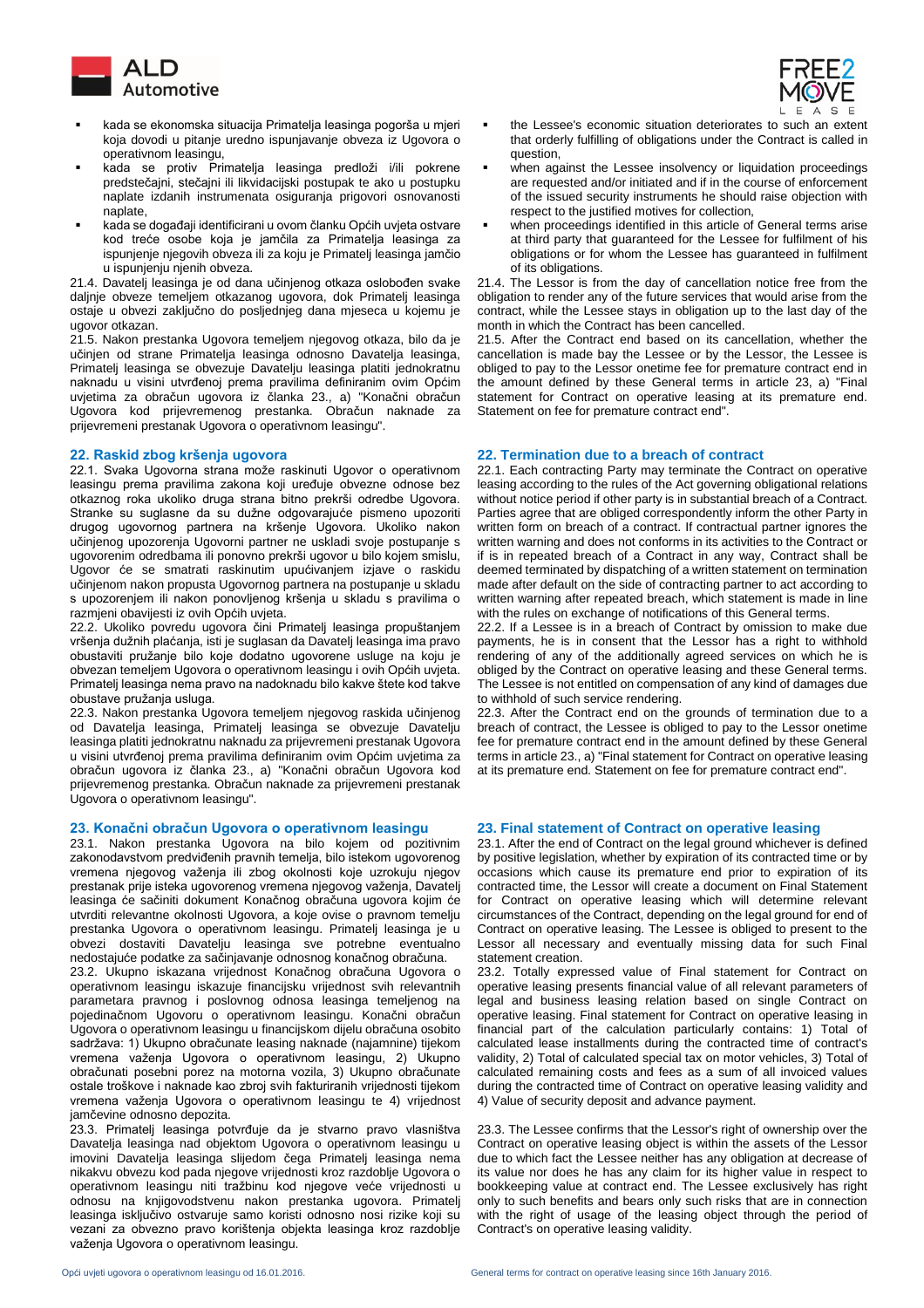

 23.4. Slijedom statusa objekta leasinga kao dijela imovine Davatelja leasinga u odnosu na čiju vrijednost po prestanku Ugovora Primatelj leasinga nema ni obvezu niti tražbinu, odgovarajuće opisanom u prethodnom članku ovih Općih uvjeta, Primatelj leasinga potvrđuje svoju svijest i suglasnost da je Davatelj leasinga potpuno slobodan s odnosnim dijelom svoje imovine nakon prestanka Ugovora raspolagati na način dopušten leasing društvu, osobito prodati odnosni objekt leasinga, zasnovati novi pravni posao leasinga ili pravni posao zakupa odnosno najma odnosnog objekta leasinga. Financijski učinak takvog daljnjeg postupanja Davatelja leasinga nema učinak na Konačni obračun ugovora niti je temelj stjecanje prava odnosno nastanak obveza Primatelja leasinga.

23.5. Primatelj leasinga je u obvezi ispuniti svaku obvezu utvrđenu u Konačnom obračunu. Sačinjavanje Konačnog obračuna pojedinačnog Ugovora o operativnom leasingu ne isključuje ni pravo Davatelja leasinga na ostvarenje svake neispunjene ugovorne i/ili izvanugovorne tražbine prema Primatelju leasinga nastale iz i/ili u vezi s predmetnim Ugovorom o operativnom leasingu, i to one čije se postojanje utvrdi nakon sačinjavanja Konačnog obračuna, a koja nije uključena u Konačni obračun ugovora. Tako utvrđenu obvezu Primatelj leasinga se obvezuje ispuniti u roku za ispunjenje obveza koji je bio utvrđen u Ugovoru.

### **a) Konačni obračun Ugovora kod prijevremenog prestanka. Obračun naknade za prijevremeni prestanak Ugovora o operativnom leasingu**

23.6. **Konačni obračun Ugovora o operativnom leasingu** kod njegovog prijevremenog prestanka Davatelj leasinga se obvezuje sačiniti i dostaviti Primatelju leasinga u roku od šezdeset (60) dana računajući od dana prestanka Ugovora o operativnom leasingu. Davatelj leasinga će Primatelju leasinga kod prijevremenog prestanka Ugovora vratiti neiskorištene instrumente osiguranja te raspoloživi iznos jamčevine dane u skladu s ovim Općim uvjetima bez odgode nakon što utvrdi ispunjenje svake u to vrijeme neispunjene ugovorne i/ili izvanugovorne tražbine prema Primatelju leasinga nastale iz i/ili u vezi s Ugovorom o leasingu.

23.7. Ukoliko Ugovor prijevremeno prestane na bilo kojem od pozitivnim zakonodavstvom predviđenih pravnih temelja (primjera radi i bez ograničavanja na raskid ugovora zbog povreda ugovora, otkaz ugovora, prestanak ugovora zbog prestanka postojanja objekta leasinga) prije isteka njegovog ugovorenog vremena važenja, Primatelj leasinga se obvezuje Davatelju leasinga, osim kod njegovog prestanka postojanja, vratiti objekt leasinga u skladu s pravilima ovih Općih uvjeta i platiti jednokratnu naknadu za prijevremeni prestanak Ugovora o operativnom leasingu. Prethodno sačinjavanju Konačnog obračuna Davatelj leasinga će sačiniti i Primatelju leasinga dostaviti u roku od trideset (30) dana računajući od dana prestanka pojedinačnog Ugovora o operativnom leasingu **Obračun naknade za prijevremeni prestanak Ugovora o operativnom leasingu**. Obračun odnosne naknade iskazuje se u Konačnom obračunu kroz ukupno obračunate ostale troškove i naknade.

23.8. **Jednokratna naknada za prijevremeni prestanak Ugovora o operativnom leasingu** obračunava se u visini od dva (2) postotna poena (%) ukoliko je ugovoreno vrijeme važenja ugovora do dvadeset i četiri (24) mjeseca odnosno jednog (1) postotnog poena (%) ukoliko je ugovoreno vrijeme važenja ugovora dulje od dvadeset i četiri (24) mjeseca. Iskazani postotni poeni se primjenjuju na redovnu cijenu objekta leasinga kod njegove nabave, bez popusta i sa uključenim posebnim porezom na motorna vozila (trošarinom) a bez pripadajućeg poreza na dodanu vrijednost, umnoženo s brojem preostalih mjeseci do isteka ugovorenog vremena važenja odnosnog Ugovora o operativnom leasingu. Predmetna redovna cijena uvećava se za vrijednost dodatne opreme objekta leasinga te svih njegovih pripadnosti.

23.9. Obračun jednokratne naknade za prijevremeni prestanak Ugovora o operativnom leasingu sadržava sve identifikacijske podatke ugovora (broj, datum sklapanja i prestanka, ugovoreno trajanje i ugovorenu kilometražu), identifikacijske podatke objekta leasinga (registarsku oznaku vozila koje je objektom leasinga i prijeđenu kilometražu), obračun vrijednosti obveza po prestanku ugovora (odstupanje od ugovorene kilometraže, neprihvatljivo stanje vozila, vrijednost jednokratne naknade kod otkaza odnosno raskida ugovora te svakog prijevremenog prestanka), obračun vrijednosti dodatno ugovorenih usluga uz operativni leasing (razlika premije osiguranja odnosno sudjelovanja u šteti (odbitna franšiza) te razlika budžeta i iskorištenog iznosa za gume) kao i obračun troškova nastalih kao rezultat više prijeđenih kilometara u odnosu na ugovorene. Odnosni obračun predmetne naknade sadržava i, ukoliko postoje, ostale troškove koji se primjera radi odnose na nepodmireni dio troškova registracije, cestarine, godišnjeg poreza na cestovna motorna vozila, pristojbu za prijam audiovizuelnog signala, troškove goriva te ostale troškove.



23.4. Following the status of a leasing object as a part of the Lessor's assets in respect to which value at contract's end the Lessee does not have any obligations nor claim, respectively described in previous paragraph of this General terms, the Lessee confirms his awareness and consent that the Lessor is entirely free to dispose with that part of his assets after the end of Contract on operative leasing in a manner permissible to leasing company, especially to sell that leasing object, enter into new leasing arrangement or arrangement on rent or lease of that leasing object. Financial effect of such additional activity of the Lessor does not have an effect on Final statement for Contract on operative leasing nor it is a ground for occurrence of rights or obligations for the Lessee.

23.5. The Lessee is obliged to fulfill any obligation determined in Final statement. Creation of the Final statement for Contract on operative leasing does not exclude the right of the Lessor for collection of any unfulfilled contracted or tort claim towards the Lessee arisen from or in connection with the Contract on operative leasing, which existence is to be determined after the Final statement and is not included in Final statement. Such obligation the Lessee obliges to fulfill within the term determined in Contract on operative leasing.

### **a) Final statement for Contract on operative leasing at its premature end. Statement on fee for premature contract end**

23.6. **Final statement for Contract on operative leasing** at its premature end Lessor is obliged to create and deliver to the Lessee within sixty (60) days calculating from the day of premature end of Contract on operative leasing. The Lessor shall return to the Lessee unused collateral instrument and available amount of the security deposit given in line with these General terms without delay after after determination of fulfillment of any at that time unfulfilled contractual or tort claim towards Lessee arisen from or in connection with the Contract on operative leasing.

23.7. In case when Contract prematurely ends on any legal ground whichever is defined by positive legislation (for example and without limitation on termination for breach of contract, cancellation of the contract, end of contract when leasing object ceased to exist) prior to expiration of its contracted time, the Lessee is obliged to return to the Lessor leasing object in line with these General terms and pay single fee for premature end of Contract on operative leasing. Before creation of Final statement for Contract on operative leasing the Lessor shall create and deliver to the Lessee within thirty (30) days calculating from the day of premature end of Contract on operative leasing **Statement on fee for premature Contract on operative leasing end**. Statement on such fee is expressed in Final statement through total of calculated remaining costs.

23.8. **Onetime fee for premature Contract on operative leasing end** is calculated in the amount of two (2) percentage points (%) if contracted time of Contract on operative leasing is up to twenty-four (24) months, or in the amount of one (1) percentage points (%) if contracted time of Contract on operative leasing is longer than twenty-four (24) months. Stated percentages are applied to regular price of the leasing object at its purchase, without discount and with included special tax on motor vehicles (excise duty) and without value added tax, multiplied by the number of residual months up to expiration of contracted time of respected Contract on operative leasing. Such regular price is increased by the value of addition equipment of the leasing object and all of its appendices.

23.9. Statement on fee for premature end of the Contract on operative leasing contains all of the identity data of the contract (number, date of contract activation and end, contracted time and mileage), identity data for leasing object (registration mark of the vehicle as a leasing object and achieved mileage), calculation of the value of obligations at contract end (deviation from contracted mileage, unacceptable vehicle condition, value of the onetime fee for contract termination or contract cancellation or any other premature contract end), calculation of the value of additionally contracted services by operative leasing (difference in insurance premium and value of participation in damages as insurance deductible (insurance franchise) and difference in budget and used amount for pneumatics) as well as calculation of costs arisen as a result of extra mileage in respect to contracted. Statement on such fee contains, if there are any, other costs for example unpaid cost of registration, road fee, annual tax on motor vehicles, fee for audiovisual signal, costs of fuel and other costs.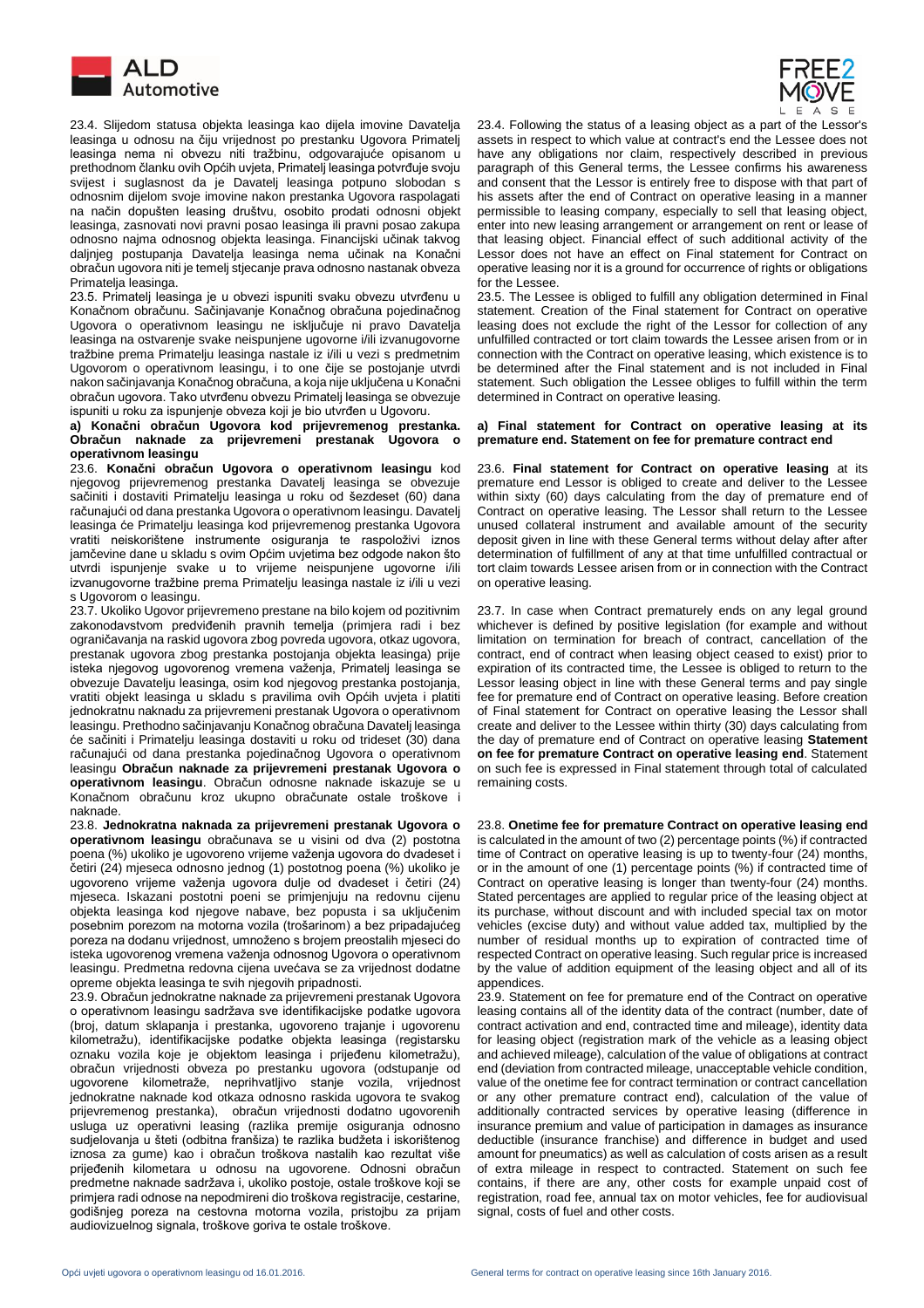

 23.10. Za vrijednost iskazanu u Obračunu jednokratne naknade za prijevremeni prestanak Ugovora o operativnom leasingu Davatelj leasinga će primatelju leasinga izdati račun odnosno odobrenje, ovisno o vrijednostima tako sačinjenog Obračuna.

23.11. Jednokratna naknada za prijevremeni prestanak Ugovora o operativnom leasingu ne obračunava se i Primatelj leasinga ju nije u obvezi platiti kada je stvarni razlog prijevremenog prestanka Ugovora o operativnom leasingu prestanak postojanja objekta leasinga (što uključuje totalnu štetu i krađu), a ugovaratelj osiguranja i osiguranik jest Davatelj leasinga.

23.12. Obračun jednokratne naknade za prijevremeni prestanak Ugovora o operativnom leasingu ne ovisi o budućem postupanju Davatelja leasinga s objektom leasinga kao dijelom svoje imovine nakon prijevremenog prestanka i odnosno daljnje postupanje nema učinak na obračun odnosne naknade niti je temelj za stjecanje prava odnosno nastanak obveza Primatelja leasinga.

### **b) Konačni obračun Ugovora kod redovnog isteka ugovorenog vremena važenja Ugovora**

23.13. Konačni obračun Ugovora o operativnom leasingu Davatelj leasinga se kod redovnog isteka vremena važenja pojedinačnog Ugovora o operativnom leasingu obvezuje sačiniti i dostaviti Primatelju leasinga u roku od 60 (slovima šezdeset) dana od dana kada je Primatelj leasinga ispunio sve obveze koje proizlaze iz Ugovora i ovih Općih uvjeta i vratio vozilo koje je objektom leasinga odnosnog Ugovora o operativnom leasingu u stanju definiranom ovim Općim uvjetima. Zajedno s Konačnim obračunom ugovora Davatelj leasinga će Primatelju leasinga vratiti i neiskorištene instrumente osiguranja te raspoloživi iznos jamčevine dane u skladu s ovim Općim uvjetima.

24.1. Nakon prestanka Ugovora o operativnom leasingu, Primatelj leasinga će bez odgode vratiti vozilo Davatelju leasinga sa svim ključevima, dodatnom opremom i svom dokumentacijom koja se odnosi na vozilo (primjera radi i bez ograničavanja na prometna dozvola, podatkovni spis, upute za uporabu, servisna knjižica, kodna kartica za radio i kartice) i to za vrijeme uredovnog radnog vremena Davatelja leasinga, na svoj trošak i rizik, u urednom stanju i slobodno od svih predmeta i stvari. U slučaju zahtjeva Davatelja leasinga, Primatelj leasinga je obvezan vratiti vozilo na drugo mjesto u Hrvatskoj (npr. dobavljaču, isporučitelju ili serviseru). Ukoliko Primatelj leasinga ne vrati ključeve vozila, dodatnu opremu i/ili dužnu dokumentaciju, Davatelj leasinga ima pravo naplatiti troškove pribavljanja zamjena i svu drugu štetu koju je snosio u tom pogledu. Nakon prestanka Ugovora o operativnom leasingu, Primatelj leasinga nema pravo koristiti vozilo.

24.2. Naplaćivanje bilo kojih više učinjenih ili nedostignutih kilometara izvršit će se u skladu sa stopama navedenim u Ugovoru o operativnom leasingu. Slijedom navedenog, prekoračenje ili nedostizanje ugovorene kilometraže do 2.500 km neće se uzimati u obzir. Nedostignuti kilometri uračunat će se do najviše 10.000 km.

24.3. Prilikom vraćanja vozila, Davatelj leasinga i Primatelj leasinga će u pisanom obliku utvrditi vraćanje vozila kao i njegovo stanje. Nakon vraćanja, vozilo mora biti u stanju koje odgovara njegovoj starosti i ugovorenoj kilometraži. Vozilo mora biti neoštećeno i sigurno za prijevoz i korištenje. Nakon vraćanja vozila, vozilo mora imati ljetne pneumatike koji odgovaraju uvjetima u vrijeme isporuke u pogledu veličine / kapaciteta tereta / indeksa brzine. Ukoliko se vozilo vrati s postavljenim zimskim pneumaticima, ljetni pneumatici moraju biti vraćeni zajedno s vozilom.

24.4. Prilikom vraćanja vozila po redovnom ili prijevremenom isteku Ugovora o operativnom leasingu poduzet će se pregled vozila radi utvrđenja stanja vozila, koji u ime Davatelja leasinga vrši treća stručno osposobljena osoba odabrana od strane Davatelja leasinga. Tako odabrana treća stručna osoba sačinit će pisanu ispravu o pregledu vozila radi definiranja stanja vozila, postojanja oštećenja i identificiranja potrebnih popravaka, sve sukladno kriterijima prihvatljivog stanja odnosno neprihvatljivih oštećenja vozila prilikom njegovog povrata definiranih u dokumentu "Upute za korisnika" koji je privitkom Ugovoru o operativnom leasingu. Primatelj leasinga obvezuje se naknaditi Davatelju leasinga tako utvrđeni iznos umanjene vrijednosti vozila. Trošak pregleda vozila radi utvrđivanja stanja vozila snosit će Davatelj leasinga.

24.5. Primatelj leasinga se obvezuje vratiti vozilo najkasnije u roku od tri dana od pisanog zahtjeva Davatelja leasinga u slučaju ranijeg prestanka Ugovora o operativnom leasingu. Ukoliko Primatelj leasinga ne vrati vozilo u navedenom roku, on ovlašćuje Davatelja leasinga i dopušta mu da oduzme vozilo sam ili putem treće osobe o trošku Primatelja leasinga. Primatelj leasinga se u ovom pogledu kao neovlašteni



23.10. The lessor shall invoice or credit the value expressed in Statement on fee for premature contract end, depending on the values expressed in such Statement.

23.11. Onetime fee for premature contract end shall not be calculated and the Lessee is not obliged to make its payment when the actual reason for premature end of the Contract on operative lasing is leasing object end of existence (which includes total damages and theft), and the Lessor is a contracted party and a beneficiary in insurance contract.

23.12. Calculation of onetime fee for premature end of the Contract on operative lasing does not depends on future activities of the Lessor with leasing object as a part of his assets after the premature contract end such future disposition does not have any effect on Statement on fee for premature end nor it is a ground for occurrence of rights or obligations for the Lessee.

### **b) Final statement for Contract on operative leasing at regular expiration of its contracted time**

23.13. Final statement for Contract on operative leasing at regular expiration of its contracted time Lessor is obliged to create and deliver to the Lessee within sixty (60) days calculating from the day in which the Lessee has fulfilled all of its obligations arising from the Contract and these General terms and has returned the vehicle which is leasing object by that Contract on operative leasing in a condition defined by these General terms. Together with the Final statement the Lessor shall return to the Lessee unused collateral instrument and available amount of the security deposit given in line with these General terms.

# **24. Povrat vozila 24. Vehicle return**

24.1. After the expiry of the Contract on operative leasing, the Lessor shall return the vehicle to the Lessor without delay, together will all the keys, additional equipment and all documents pertaining to the vehicle (for example and without limitation to the vehicle registration certificate, document containing various data, instructions manual, code card for the radio and cards) during the Lessor's office hours, at his own expense and risk, in orderly condition and free from any objects and articles. Upon the Lessor's request, the Lessee is obliged to return the vehicle to another location in Croatia (e.g. to the supplier, to the deliverer or to the car service centre). If the Lessee does not return the vehicle keys, additional equipment and/or obligatory documents, the Lessor is entitled to charge the cost of obtaining respective replacements as well as the cost of any other damage that he suffers in this regard. After the end of the Contract on operative leasing, the Lessee has no right to use the vehicle.

24.2. Charging of any additionally covered or not reached kilometres shall be performed according to the rates as set out in the Contract on operative leasing. Consequently, exceeding or failing to reach the contractually fixed mileage limit up to 2,500 km shall not be taken into consideration. Not realised kilometres shall be accounted for up to maximally 10,000 km.

24.3. Upon returning the vehicle, the Lessor and the Lessee shall record the vehicle return as well as its condition in writing. After its return, the vehicle must be in the condition which corresponds to its age and its contractually defined mileage. The vehicle must be undamaged and safe for transport and use. After its return, the vehicle must have summer pneumatics corresponding to the condition upon the delivery in terms of size / freight capacity / speed index. Should winter pneumatics be mounted in the returned vehicle, summer pneumatics must be returned together with the vehicle.

24.4. Upon return of the vehicle either upon regular or premature end of the Contract on operative leasing, the vehicle shall be examined in order to determine its condition, which shall be performed on behalf of the Lessor by a third party expert chosen by the Lessor. Thus chosen third party expert shall compile a written document about the vehicle examination in order to determine the vehicle condition, existence of any damages and to identify necessary repairs, all in accordance with the criteria of acceptable condition and unacceptable damages of the vehicle at its return defined in a document "Directives for the user" which is an schedule to the Contract on operative leasing. The Lessee undertakes to compensate the Lessor for thus determined amount of the vehicle depreciation. The cost of the vehicle examination in order to determine the vehicle condition shall be borne by the Lessee.

24.5. The Lessee undertakes to return the vehicle within three days from the Lessor's written request in case of premature termination of the Contract on operative leasing. If the Lessee does not return the vehicle within the mentioned period, he authorises and allows the Lessor to seize the vehicle from him either by himself or by a third person at the Lessee's expense. In this regard, the Lessee, being an unauthorised